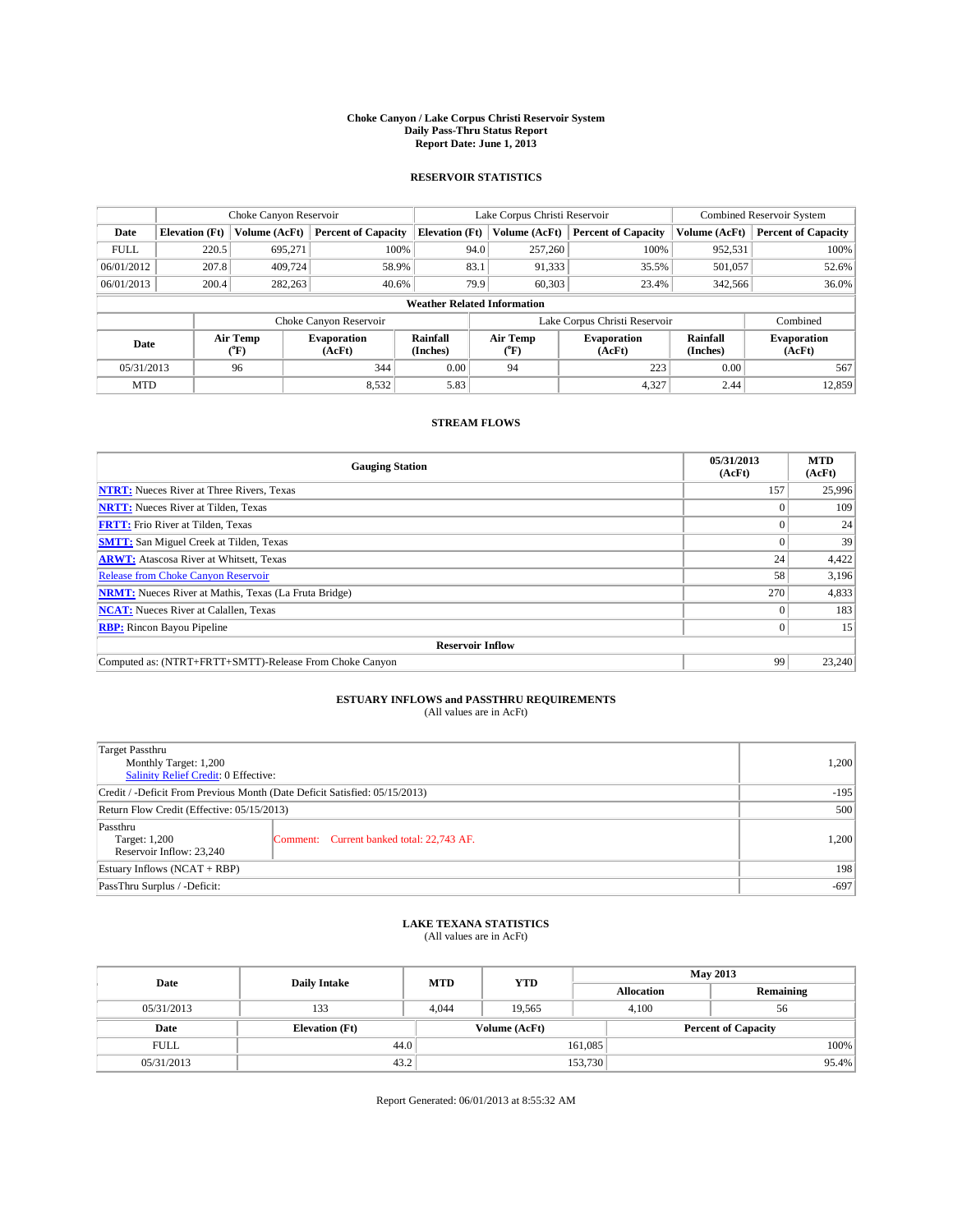#### **Choke Canyon / Lake Corpus Christi Reservoir System Daily Pass-Thru Status Report Report Date: June 2, 2013**

### **RESERVOIR STATISTICS**

|             |                       | Choke Canyon Reservoir |                            |                                    | Lake Corpus Christi Reservoir | <b>Combined Reservoir System</b> |                      |                              |
|-------------|-----------------------|------------------------|----------------------------|------------------------------------|-------------------------------|----------------------------------|----------------------|------------------------------|
| Date        | <b>Elevation</b> (Ft) | Volume (AcFt)          | <b>Percent of Capacity</b> | <b>Elevation (Ft)</b>              | Volume (AcFt)                 | <b>Percent of Capacity</b>       | Volume (AcFt)        | Percent of Capacity          |
| <b>FULL</b> | 220.5                 | 695,271                | 100%                       | 94.0                               | 257,260                       | 100%                             | 952,531              | 100%                         |
| 06/02/2012  | 207.7                 | 408,375                | 58.7%                      | 83.0                               | 89,801                        | 34.9%                            | 498,176              | 52.3%                        |
| 06/02/2013  | 200.5                 | 283,200                | 40.7%                      | 79.9                               | 60.547                        | 23.5%                            | 343,747              | $36.1\%$                     |
|             |                       |                        |                            | <b>Weather Related Information</b> |                               |                                  |                      |                              |
|             |                       |                        | Choke Canyon Reservoir     |                                    | Lake Corpus Christi Reservoir |                                  | Combined             |                              |
| Date        |                       | Air Temp<br>(°F)       | Evaporation<br>(AcFt)      | Rainfall<br>(Inches)               | Air Temp<br>("F)              | <b>Evaporation</b><br>(AcFt)     | Rainfall<br>(Inches) | <b>Evaporation</b><br>(AcFt) |
| 06/01/2013  |                       | 97                     | 372                        | 0.00                               | 95                            | 166                              | 0.00                 | 538                          |
| <b>MTD</b>  |                       |                        | 372                        | 0.00                               |                               | 166                              | 0.00                 | 538                          |

### **STREAM FLOWS**

| <b>Gauging Station</b>                                       | 06/01/2013<br>(AcFt) | <b>MTD</b><br>(AcFt) |  |  |  |  |  |
|--------------------------------------------------------------|----------------------|----------------------|--|--|--|--|--|
| <b>NTRT:</b> Nueces River at Three Rivers, Texas             | 125                  | 125                  |  |  |  |  |  |
| <b>NRTT:</b> Nueces River at Tilden, Texas                   |                      |                      |  |  |  |  |  |
| <b>FRTT:</b> Frio River at Tilden, Texas                     |                      | $\overline{0}$       |  |  |  |  |  |
| <b>SMTT:</b> San Miguel Creek at Tilden, Texas               |                      | $\Omega$             |  |  |  |  |  |
| <b>ARWT:</b> Atascosa River at Whitsett, Texas               | 15                   | 15                   |  |  |  |  |  |
| <b>Release from Choke Canyon Reservoir</b>                   | 58                   | 58                   |  |  |  |  |  |
| <b>NRMT:</b> Nueces River at Mathis, Texas (La Fruta Bridge) | 276                  | 276                  |  |  |  |  |  |
| <b>NCAT:</b> Nueces River at Calallen, Texas                 |                      | $\Omega$             |  |  |  |  |  |
| <b>RBP:</b> Rincon Bayou Pipeline                            | 46                   | 46                   |  |  |  |  |  |
| <b>Reservoir Inflow</b>                                      |                      |                      |  |  |  |  |  |
| Computed as: (NTRT+FRTT+SMTT)-Release From Choke Canyon      | 68                   | 68                   |  |  |  |  |  |

# **ESTUARY INFLOWS and PASSTHRU REQUIREMENTS**<br>(All values are in AcFt)

| <b>Target Passthru</b><br>Monthly Target: 1,200<br>Salinity Relief Credit: 0 Effective: |                                           |    |  |  |
|-----------------------------------------------------------------------------------------|-------------------------------------------|----|--|--|
| Credit / -Deficit From Previous Month (Date Deficit Satisfied: )                        |                                           |    |  |  |
| Return Flow Credit (Effective: )                                                        |                                           |    |  |  |
| Passthru<br>Target: 1,200<br>Reservoir Inflow: 68                                       | Comment: Current banked total: 22,743 AF. | 68 |  |  |
| Estuary Inflows (NCAT + RBP)                                                            |                                           |    |  |  |
| PassThru Surplus / -Deficit:                                                            | $-718$                                    |    |  |  |

## **LAKE TEXANA STATISTICS** (All values are in AcFt)

| Date        | <b>Daily Intake</b>   | <b>MTD</b> | <b>YTD</b>    | <b>June 2013</b>  |                            |           |  |
|-------------|-----------------------|------------|---------------|-------------------|----------------------------|-----------|--|
|             |                       |            |               | <b>Allocation</b> |                            | Remaining |  |
| 06/01/2013  | 133                   | 133        | 19.698        |                   | 3,967<br>4.100             |           |  |
| Date        | <b>Elevation</b> (Ft) |            | Volume (AcFt) |                   | <b>Percent of Capacity</b> |           |  |
| <b>FULL</b> | 44.0                  |            |               | 161,085           |                            | 100%      |  |
| 06/01/2013  | 43.1                  |            |               | 152,823           |                            | 94.9%     |  |

Report Generated: 06/02/2013 at 8:04:09 AM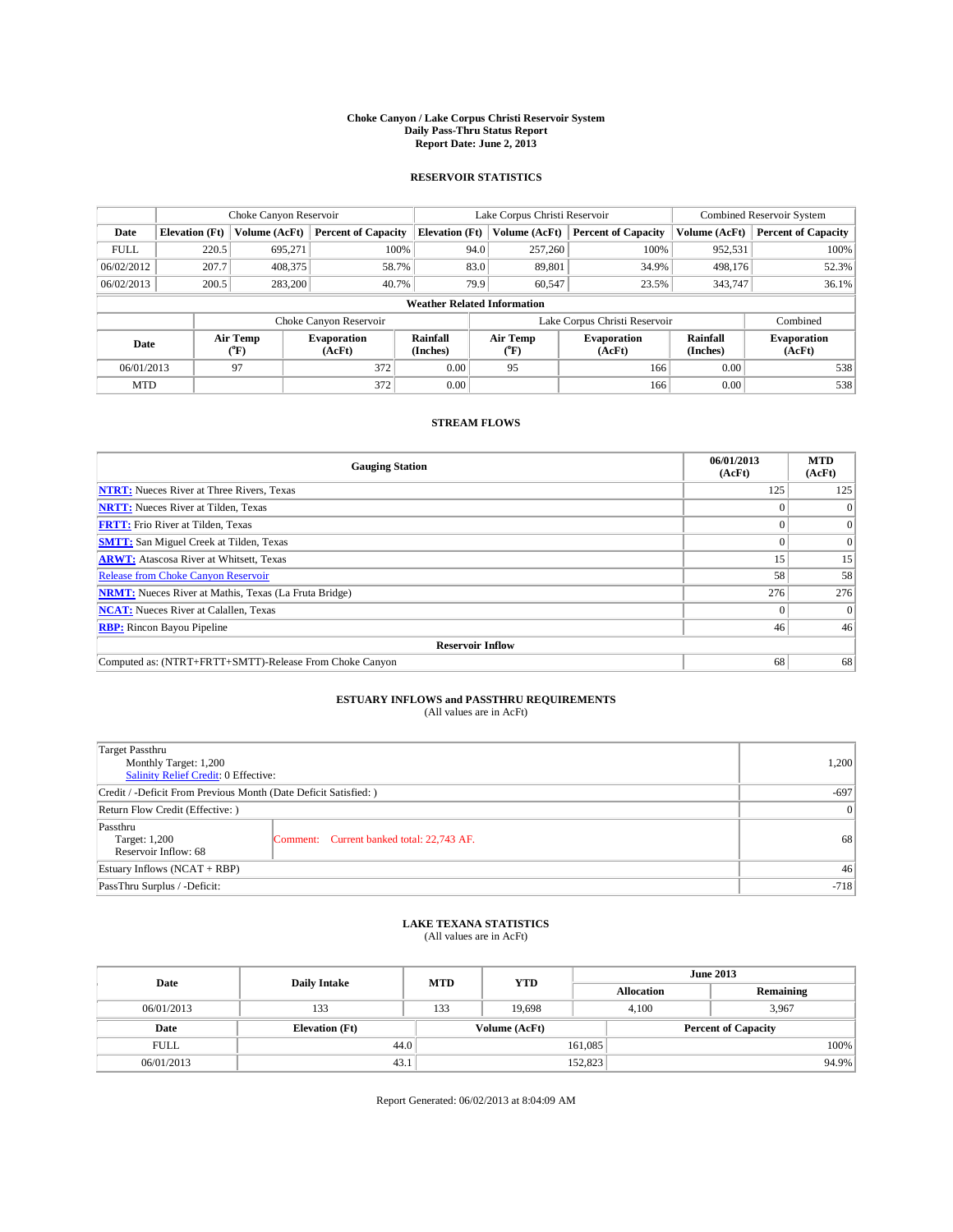#### **Choke Canyon / Lake Corpus Christi Reservoir System Daily Pass-Thru Status Report Report Date: June 3, 2013**

### **RESERVOIR STATISTICS**

|             |                       | Choke Canyon Reservoir |                              |                                    | Lake Corpus Christi Reservoir | <b>Combined Reservoir System</b> |                      |                              |
|-------------|-----------------------|------------------------|------------------------------|------------------------------------|-------------------------------|----------------------------------|----------------------|------------------------------|
| Date        | <b>Elevation</b> (Ft) | Volume (AcFt)          | <b>Percent of Capacity</b>   | <b>Elevation (Ft)</b>              | Volume (AcFt)                 | <b>Percent of Capacity</b>       | Volume (AcFt)        | Percent of Capacity          |
| <b>FULL</b> | 220.5                 | 695,271                | 100%                         | 94.0                               | 257,260                       | 100%                             | 952,531              | 100%                         |
| 06/03/2012  | 207.7                 | 407.799                | 58.7%                        | 83.0                               | 89,475                        | 34.8%                            | 497.274              | 52.2%                        |
| 06/03/2013  | 200.5                 | 283,044                | 40.7%                        | 79.9                               | 60,466                        | 23.5%                            | 343.510              | $36.1\%$                     |
|             |                       |                        |                              | <b>Weather Related Information</b> |                               |                                  |                      |                              |
|             |                       |                        | Choke Canyon Reservoir       |                                    | Lake Corpus Christi Reservoir |                                  | Combined             |                              |
| Date        |                       | Air Temp<br>(°F)       | <b>Evaporation</b><br>(AcFt) | Rainfall<br>(Inches)               | Air Temp<br>("F)              | <b>Evaporation</b><br>(AcFt)     | Rainfall<br>(Inches) | <b>Evaporation</b><br>(AcFt) |
| 06/02/2013  |                       | 90                     | 281                          | 0.01                               | 89                            | 157                              | 0.00                 | 438                          |
| <b>MTD</b>  |                       |                        | 653                          | 0.01                               |                               | 323                              | 0.00                 | 976                          |

### **STREAM FLOWS**

| <b>Gauging Station</b>                                       | 06/02/2013<br>(AcFt) | <b>MTD</b><br>(AcFt) |  |  |  |  |
|--------------------------------------------------------------|----------------------|----------------------|--|--|--|--|
| <b>NTRT:</b> Nueces River at Three Rivers, Texas             | 109                  | 234                  |  |  |  |  |
| <b>NRTT:</b> Nueces River at Tilden, Texas                   |                      | $\theta$             |  |  |  |  |
| <b>FRTT:</b> Frio River at Tilden, Texas                     |                      | $\overline{0}$       |  |  |  |  |
| <b>SMTT:</b> San Miguel Creek at Tilden, Texas               |                      | $\Omega$             |  |  |  |  |
| <b>ARWT:</b> Atascosa River at Whitsett, Texas               | 10                   | 25                   |  |  |  |  |
| <b>Release from Choke Canyon Reservoir</b>                   | 58                   | 115                  |  |  |  |  |
| <b>NRMT:</b> Nueces River at Mathis, Texas (La Fruta Bridge) | 290                  | 566                  |  |  |  |  |
| <b>NCAT:</b> Nueces River at Calallen, Texas                 |                      | $\Omega$             |  |  |  |  |
| <b>RBP:</b> Rincon Bayou Pipeline                            | 63                   | 109                  |  |  |  |  |
| <b>Reservoir Inflow</b>                                      |                      |                      |  |  |  |  |
| Computed as: (NTRT+FRTT+SMTT)-Release From Choke Canyon      | 52                   | 119                  |  |  |  |  |

# **ESTUARY INFLOWS and PASSTHRU REQUIREMENTS**<br>(All values are in AcFt)

| <b>Target Passthru</b><br>Monthly Target: 1,200<br>Salinity Relief Credit: 0 Effective: |                                           |     |  |  |
|-----------------------------------------------------------------------------------------|-------------------------------------------|-----|--|--|
| Credit / -Deficit From Previous Month (Date Deficit Satisfied: )                        |                                           |     |  |  |
| Return Flow Credit (Effective: )                                                        |                                           |     |  |  |
| Passthru<br>Target: 1,200<br>Reservoir Inflow: 119                                      | Comment: Current banked total: 22,743 AF. | 119 |  |  |
| Estuary Inflows $(NCAT + RBP)$                                                          | 109                                       |     |  |  |
| PassThru Surplus / -Deficit:                                                            | $-707$                                    |     |  |  |

# **LAKE TEXANA STATISTICS** (All values are in AcFt)

| Date        | <b>Daily Intake</b>   | <b>MTD</b> | <b>YTD</b>    | <b>June 2013</b>  |                            |           |       |
|-------------|-----------------------|------------|---------------|-------------------|----------------------------|-----------|-------|
|             |                       |            |               | <b>Allocation</b> |                            | Remaining |       |
| 06/02/2013  | 133                   | 265        | 19.831        | 4.100             |                            | 3,835     |       |
| Date        | <b>Elevation (Ft)</b> |            | Volume (AcFt) |                   | <b>Percent of Capacity</b> |           |       |
| <b>FULL</b> | 44.0                  |            | 161,085       |                   |                            |           | 100%  |
| 06/02/2013  | 43.1                  |            |               | 152,823           |                            |           | 94.9% |

Report Generated: 06/03/2013 at 8:02:20 AM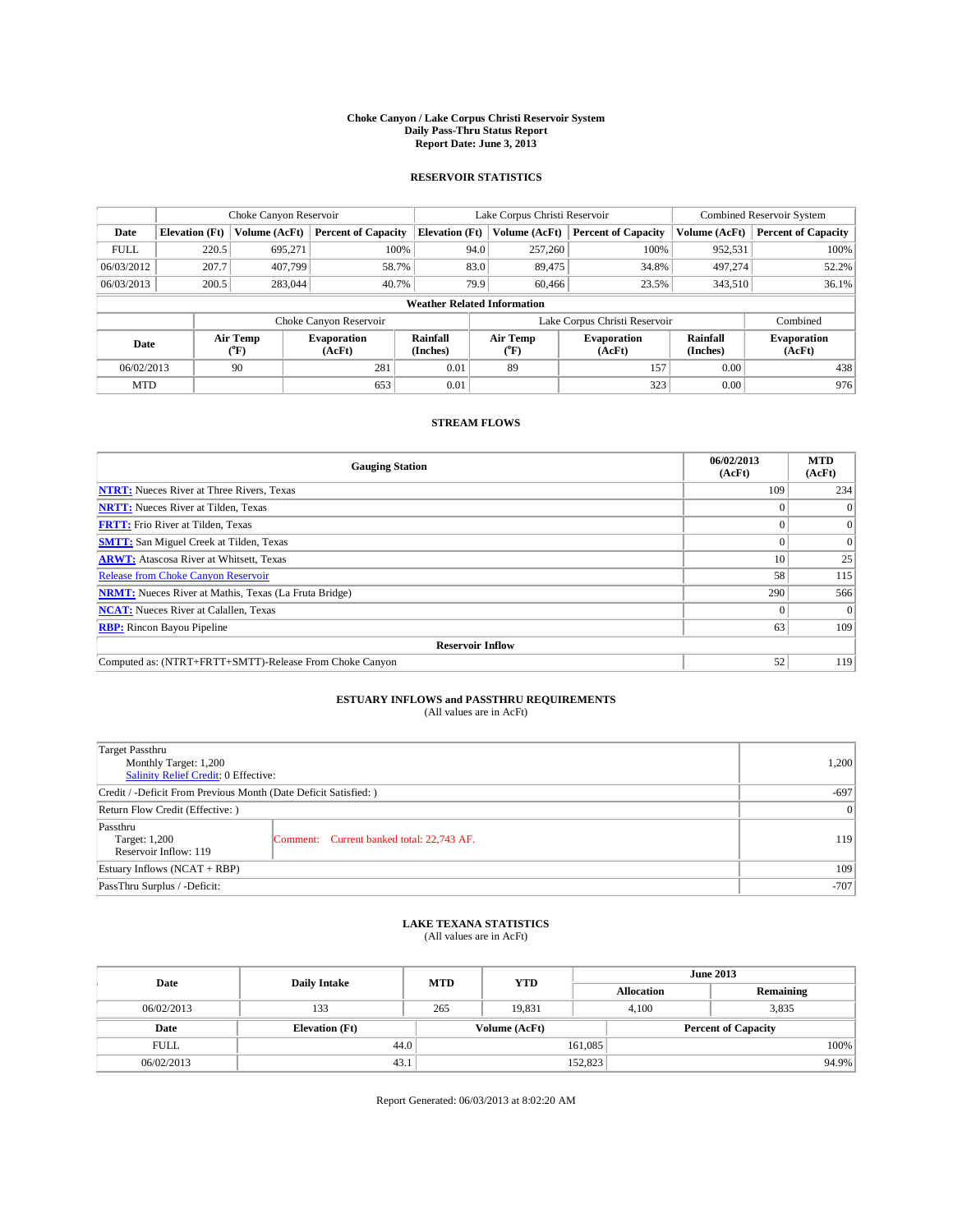#### **Choke Canyon / Lake Corpus Christi Reservoir System Daily Pass-Thru Status Report Report Date: June 4, 2013**

### **RESERVOIR STATISTICS**

|             |                                    | Choke Canyon Reservoir |                              |                       | Lake Corpus Christi Reservoir | Combined Reservoir System    |                      |                              |  |  |
|-------------|------------------------------------|------------------------|------------------------------|-----------------------|-------------------------------|------------------------------|----------------------|------------------------------|--|--|
| Date        | <b>Elevation</b> (Ft)              | Volume (AcFt)          | <b>Percent of Capacity</b>   | <b>Elevation (Ft)</b> | Volume (AcFt)                 | <b>Percent of Capacity</b>   | Volume (AcFt)        | <b>Percent of Capacity</b>   |  |  |
| <b>FULL</b> | 220.5                              | 695,271                | 100%                         | 94.0                  | 257,260                       | 100%                         | 952,531              | 100%                         |  |  |
| 06/04/2012  | 207.7                              | 407,227                | 58.6%                        | 82.8                  | 87,534                        | 34.0%                        | 494,761              | 51.9%                        |  |  |
| 06/04/2013  | 200.4                              | 281,951                | 40.6%                        | 79.9                  | 59,978                        | 23.3%                        | 341,929              | 35.9%                        |  |  |
|             | <b>Weather Related Information</b> |                        |                              |                       |                               |                              |                      |                              |  |  |
|             |                                    |                        | Choke Canyon Reservoir       |                       | Lake Corpus Christi Reservoir |                              | Combined             |                              |  |  |
| Date        |                                    | Air Temp<br>(°F)       | <b>Evaporation</b><br>(AcFt) | Rainfall<br>(Inches)  | Air Temp<br>(°F)              | <b>Evaporation</b><br>(AcFt) | Rainfall<br>(Inches) | <b>Evaporation</b><br>(AcFt) |  |  |
| 06/03/2013  |                                    | 93                     | 335                          | 0.00                  | 91                            | 175                          |                      | 510                          |  |  |
| <b>MTD</b>  |                                    |                        | 988                          | 0.01                  |                               | 498                          | 0.00                 | 1,486                        |  |  |

### **STREAM FLOWS**

| <b>Gauging Station</b>                                       | 06/03/2013<br>(AcFt) | <b>MTD</b><br>(AcFt) |  |  |  |  |  |
|--------------------------------------------------------------|----------------------|----------------------|--|--|--|--|--|
| <b>NTRT:</b> Nueces River at Three Rivers, Texas             | 101                  | 335                  |  |  |  |  |  |
| <b>NRTT:</b> Nueces River at Tilden, Texas                   |                      | $\theta$             |  |  |  |  |  |
| <b>FRTT:</b> Frio River at Tilden, Texas                     |                      | $\overline{0}$       |  |  |  |  |  |
| <b>SMTT:</b> San Miguel Creek at Tilden, Texas               |                      | $\Omega$             |  |  |  |  |  |
| <b>ARWT:</b> Atascosa River at Whitsett, Texas               |                      | 32                   |  |  |  |  |  |
| Release from Choke Canyon Reservoir                          | 58                   | 173                  |  |  |  |  |  |
| <b>NRMT:</b> Nueces River at Mathis, Texas (La Fruta Bridge) | 284                  | 850                  |  |  |  |  |  |
| <b>NCAT:</b> Nueces River at Calallen, Texas                 |                      | $\Omega$             |  |  |  |  |  |
| <b>RBP:</b> Rincon Bayou Pipeline                            | 67                   | 176                  |  |  |  |  |  |
| <b>Reservoir Inflow</b>                                      |                      |                      |  |  |  |  |  |
| Computed as: (NTRT+FRTT+SMTT)-Release From Choke Canyon      | 44                   | 163                  |  |  |  |  |  |

# **ESTUARY INFLOWS and PASSTHRU REQUIREMENTS**<br>(All values are in AcFt)

| <b>Target Passthru</b><br>Monthly Target: 1,200                  |                                           | 1,200 |  |  |
|------------------------------------------------------------------|-------------------------------------------|-------|--|--|
| Salinity Relief Credit: 0 Effective:                             |                                           |       |  |  |
| Credit / -Deficit From Previous Month (Date Deficit Satisfied: ) |                                           |       |  |  |
| Return Flow Credit (Effective: )                                 | 0                                         |       |  |  |
| Passthru<br>Target: 1,200<br>Reservoir Inflow: 163               | Comment: Current banked total: 22,743 AF. | 163   |  |  |
| Estuary Inflows $(NCAT + RBP)$                                   |                                           |       |  |  |
| PassThru Surplus / -Deficit:                                     | $-684$                                    |       |  |  |

# **LAKE TEXANA STATISTICS** (All values are in AcFt)

| Date        | <b>Daily Intake</b>   | <b>MTD</b> | <b>YTD</b>    | <b>June 2013</b>  |                            |           |  |
|-------------|-----------------------|------------|---------------|-------------------|----------------------------|-----------|--|
|             |                       |            |               | <b>Allocation</b> |                            | Remaining |  |
| 06/03/2013  | 133                   | 398        | 19.963        |                   | 3.702<br>4.100             |           |  |
| Date        | <b>Elevation</b> (Ft) |            | Volume (AcFt) |                   | <b>Percent of Capacity</b> |           |  |
| <b>FULL</b> | 44.0                  |            |               | 161,085           |                            | 100%      |  |
| 06/03/2013  | 43.1                  |            |               | 152,823           |                            | 94.9%     |  |

Report Generated: 06/04/2013 at 8:24:48 AM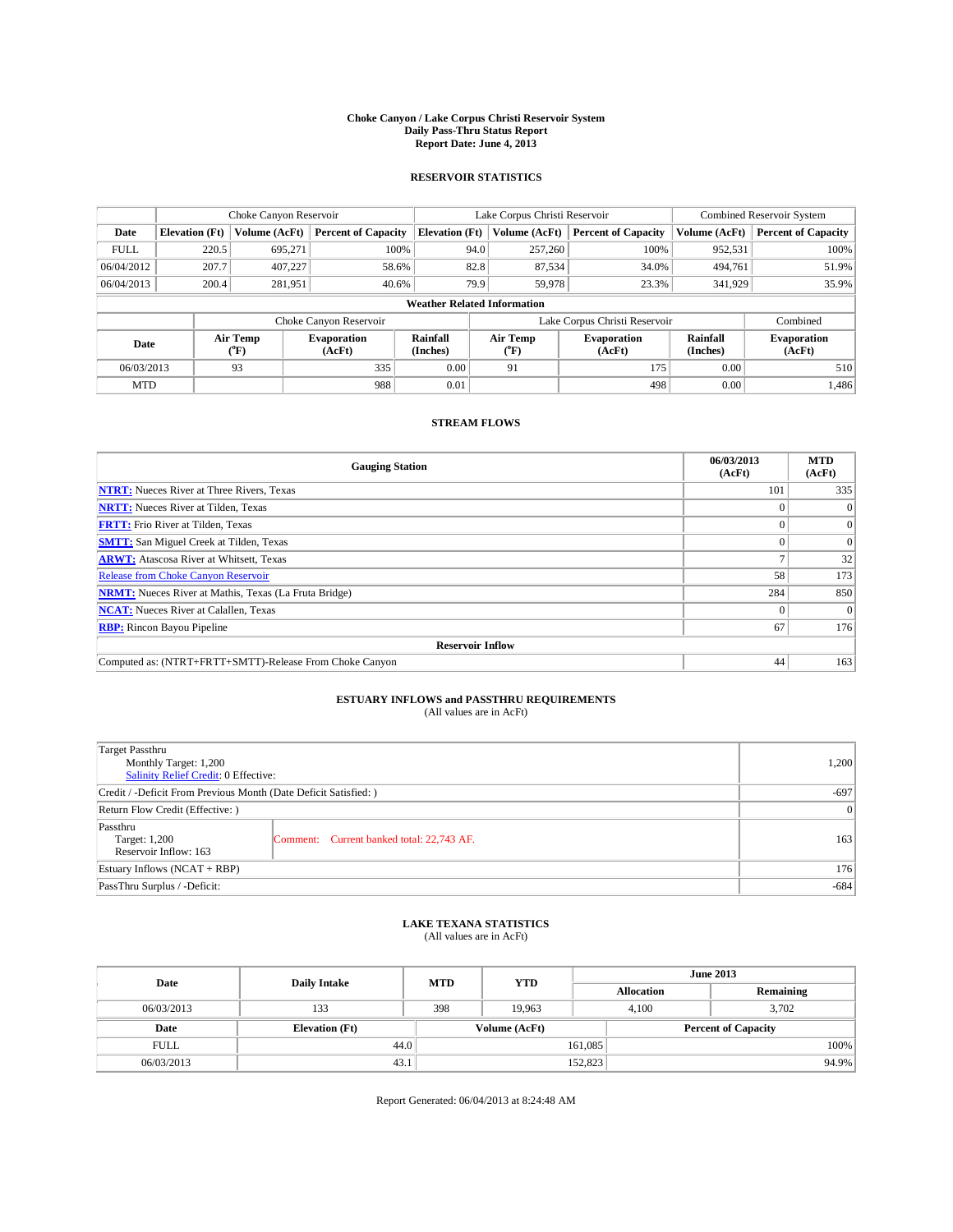#### **Choke Canyon / Lake Corpus Christi Reservoir System Daily Pass-Thru Status Report Report Date: June 5, 2013**

### **RESERVOIR STATISTICS**

|             |                                    | Choke Canyon Reservoir |                              |                       | Lake Corpus Christi Reservoir | Combined Reservoir System    |                      |                              |  |  |
|-------------|------------------------------------|------------------------|------------------------------|-----------------------|-------------------------------|------------------------------|----------------------|------------------------------|--|--|
| Date        | <b>Elevation</b> (Ft)              | Volume (AcFt)          | <b>Percent of Capacity</b>   | <b>Elevation (Ft)</b> | Volume (AcFt)                 | <b>Percent of Capacity</b>   | Volume (AcFt)        | <b>Percent of Capacity</b>   |  |  |
| <b>FULL</b> | 220.5                              | 695,271                | 100%                         | 94.0                  | 257,260                       | 100%                         | 952,531              | 100%                         |  |  |
| 06/05/2012  | 207.7                              | 408,182                | 58.7%                        | 82.6                  | 85,724                        | 33.3%                        | 493,906              | 51.9%                        |  |  |
| 06/05/2013  | 200.4                              | 282,263                | 40.6%                        | 79.8                  | 59,493                        | 23.1%                        | 341,756              | 35.9%                        |  |  |
|             | <b>Weather Related Information</b> |                        |                              |                       |                               |                              |                      |                              |  |  |
|             |                                    |                        | Choke Canyon Reservoir       |                       | Lake Corpus Christi Reservoir |                              | Combined             |                              |  |  |
| Date        |                                    | Air Temp<br>(°F)       | <b>Evaporation</b><br>(AcFt) | Rainfall<br>(Inches)  | Air Temp<br>(°F)              | <b>Evaporation</b><br>(AcFt) | Rainfall<br>(Inches) | <b>Evaporation</b><br>(AcFt) |  |  |
| 06/04/2013  |                                    | 94                     | 335                          | 0.00                  | 92                            | 174                          | 0.00                 | 509                          |  |  |
| <b>MTD</b>  |                                    |                        | 1,323                        | 0.01                  |                               | 672                          | 0.00                 | 1,995                        |  |  |

### **STREAM FLOWS**

| <b>Gauging Station</b>                                       | 06/04/2013<br>(AcFt) | <b>MTD</b><br>(AcFt) |  |  |  |  |  |
|--------------------------------------------------------------|----------------------|----------------------|--|--|--|--|--|
| <b>NTRT:</b> Nueces River at Three Rivers, Texas             | 93                   | 429                  |  |  |  |  |  |
| <b>NRTT:</b> Nueces River at Tilden, Texas                   |                      | $\Omega$             |  |  |  |  |  |
| <b>FRTT:</b> Frio River at Tilden, Texas                     |                      | $\mathbf{0}$         |  |  |  |  |  |
| <b>SMTT:</b> San Miguel Creek at Tilden, Texas               |                      | $\Omega$             |  |  |  |  |  |
| <b>ARWT:</b> Atascosa River at Whitsett, Texas               |                      | 37                   |  |  |  |  |  |
| <b>Release from Choke Canyon Reservoir</b>                   | 58                   | 230                  |  |  |  |  |  |
| <b>NRMT:</b> Nueces River at Mathis, Texas (La Fruta Bridge) | 276                  | 1,125                |  |  |  |  |  |
| <b>NCAT:</b> Nueces River at Calallen, Texas                 |                      | $\Omega$             |  |  |  |  |  |
| <b>RBP:</b> Rincon Bayou Pipeline                            | 134                  | 310                  |  |  |  |  |  |
| <b>Reservoir Inflow</b>                                      |                      |                      |  |  |  |  |  |
| Computed as: (NTRT+FRTT+SMTT)-Release From Choke Canyon      | 36                   | 199                  |  |  |  |  |  |

# **ESTUARY INFLOWS and PASSTHRU REQUIREMENTS**<br>(All values are in AcFt)

| <b>Target Passthru</b><br>Monthly Target: 1,200<br>Salinity Relief Credit: 0 Effective: |                                           | 1,200 |  |  |
|-----------------------------------------------------------------------------------------|-------------------------------------------|-------|--|--|
| Credit / -Deficit From Previous Month (Date Deficit Satisfied: )                        |                                           |       |  |  |
| Return Flow Credit (Effective: )                                                        | 0                                         |       |  |  |
| Passthru<br>Target: 1,200<br>Reservoir Inflow: 199                                      | Comment: Current banked total: 22,743 AF. | 199   |  |  |
| Estuary Inflows $(NCAT + RBP)$                                                          |                                           |       |  |  |
| PassThru Surplus / -Deficit:                                                            | $-585$                                    |       |  |  |

## **LAKE TEXANA STATISTICS** (All values are in AcFt)

| Date        | <b>Daily Intake</b>   | <b>MTD</b> | <b>YTD</b>    | <b>June 2013</b>  |                            |           |       |
|-------------|-----------------------|------------|---------------|-------------------|----------------------------|-----------|-------|
|             |                       |            |               | <b>Allocation</b> |                            | Remaining |       |
| 06/04/2013  | 133                   | 531        | 20,096        | 4.100             |                            | 3.569     |       |
| Date        | <b>Elevation (Ft)</b> |            | Volume (AcFt) |                   | <b>Percent of Capacity</b> |           |       |
| <b>FULL</b> | 44.0                  |            |               | 161,085           |                            |           | 100%  |
| 06/04/2013  | 43.1                  |            |               | 152,823           |                            |           | 94.9% |

Report Generated: 06/05/2013 at 8:07:20 AM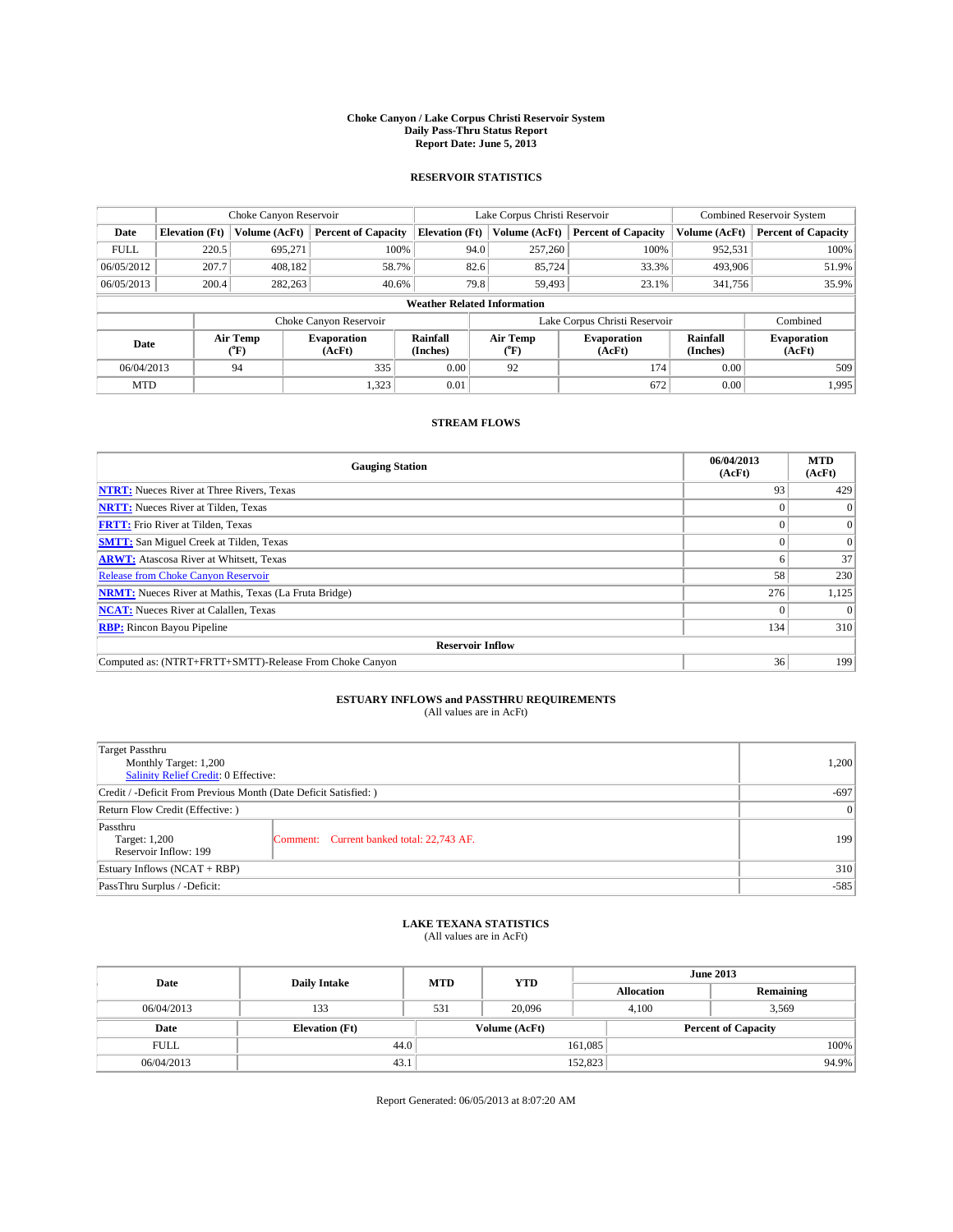#### **Choke Canyon / Lake Corpus Christi Reservoir System Daily Pass-Thru Status Report Report Date: June 6, 2013**

### **RESERVOIR STATISTICS**

|             |                                    | Choke Canyon Reservoir |                              |                       | Lake Corpus Christi Reservoir | Combined Reservoir System    |                      |                              |  |  |
|-------------|------------------------------------|------------------------|------------------------------|-----------------------|-------------------------------|------------------------------|----------------------|------------------------------|--|--|
| Date        | <b>Elevation</b> (Ft)              | Volume (AcFt)          | <b>Percent of Capacity</b>   | <b>Elevation (Ft)</b> | Volume (AcFt)                 | <b>Percent of Capacity</b>   | Volume (AcFt)        | <b>Percent of Capacity</b>   |  |  |
| <b>FULL</b> | 220.5                              | 695,271                | 100%                         | 94.0                  | 257,260                       | 100%                         | 952,531              | 100%                         |  |  |
| 06/06/2012  | 207.7                              | 407,989                | 58.7%                        | 82.5                  | 84,567                        | 32.9%                        | 492,556              | 51.7%                        |  |  |
| 06/06/2013  | 200.4                              | 281,795                | 40.5%                        | 79.7                  | 59,091                        | 23.0%                        | 340,886              | 35.8%                        |  |  |
|             | <b>Weather Related Information</b> |                        |                              |                       |                               |                              |                      |                              |  |  |
|             |                                    |                        | Choke Canyon Reservoir       |                       | Lake Corpus Christi Reservoir |                              | Combined             |                              |  |  |
| Date        |                                    | Air Temp<br>(°F)       | <b>Evaporation</b><br>(AcFt) | Rainfall<br>(Inches)  | Air Temp<br>$(^{0}F)$         | <b>Evaporation</b><br>(AcFt) | Rainfall<br>(Inches) | <b>Evaporation</b><br>(AcFt) |  |  |
| 06/05/2013  |                                    | 94                     | 353                          | 0.00                  | 93                            | 178                          | 0.00                 | 531                          |  |  |
| <b>MTD</b>  |                                    |                        | 1.676                        | 0.01                  |                               | 850                          | 0.00                 | 2,526                        |  |  |

### **STREAM FLOWS**

| <b>Gauging Station</b>                                       | 06/05/2013<br>(AcFt) | <b>MTD</b><br>(AcFt) |
|--------------------------------------------------------------|----------------------|----------------------|
| <b>NTRT:</b> Nueces River at Three Rivers, Texas             | 89                   | 518                  |
| <b>NRTT:</b> Nueces River at Tilden, Texas                   |                      | $\theta$             |
| <b>FRTT:</b> Frio River at Tilden, Texas                     |                      | $\overline{0}$       |
| <b>SMTT:</b> San Miguel Creek at Tilden, Texas               |                      | $\Omega$             |
| <b>ARWT:</b> Atascosa River at Whitsett, Texas               |                      | 42                   |
| <b>Release from Choke Canyon Reservoir</b>                   | 58                   | 288                  |
| <b>NRMT:</b> Nueces River at Mathis, Texas (La Fruta Bridge) | 276                  | 1,401                |
| <b>NCAT:</b> Nueces River at Calallen, Texas                 |                      | $\Omega$             |
| <b>RBP:</b> Rincon Bayou Pipeline                            | 130                  | 440                  |
| <b>Reservoir Inflow</b>                                      |                      |                      |
| Computed as: (NTRT+FRTT+SMTT)-Release From Choke Canyon      | 32                   | 230                  |

# **ESTUARY INFLOWS and PASSTHRU REQUIREMENTS**<br>(All values are in AcFt)

| <b>Target Passthru</b><br>Monthly Target: 1,200                  |                                           | 1,200 |  |  |
|------------------------------------------------------------------|-------------------------------------------|-------|--|--|
| Salinity Relief Credit: 0 Effective:                             |                                           |       |  |  |
| Credit / -Deficit From Previous Month (Date Deficit Satisfied: ) |                                           |       |  |  |
| Return Flow Credit (Effective: )                                 |                                           |       |  |  |
| Passthru<br>Target: 1,200<br>Reservoir Inflow: 230               | Comment: Current banked total: 22,743 AF. | 230   |  |  |
| Estuary Inflows $(NCAT + RBP)$                                   |                                           |       |  |  |
| PassThru Surplus / -Deficit:                                     |                                           |       |  |  |

## **LAKE TEXANA STATISTICS** (All values are in AcFt)

| Date        | <b>Daily Intake</b>   | <b>MTD</b> | <b>YTD</b>    | <b>June 2013</b>  |                            |           |       |
|-------------|-----------------------|------------|---------------|-------------------|----------------------------|-----------|-------|
|             |                       |            |               | <b>Allocation</b> |                            | Remaining |       |
| 06/05/2013  | 132                   | 663        | 20.228        |                   | 3.437<br>4.100             |           |       |
| Date        | <b>Elevation (Ft)</b> |            | Volume (AcFt) |                   | <b>Percent of Capacity</b> |           |       |
| <b>FULL</b> | 44.0                  |            |               | 161,085           |                            |           | 100%  |
| 06/05/2013  | 43.1                  |            |               | 152,823           |                            |           | 94.9% |

Report Generated: 06/06/2013 at 8:01:19 AM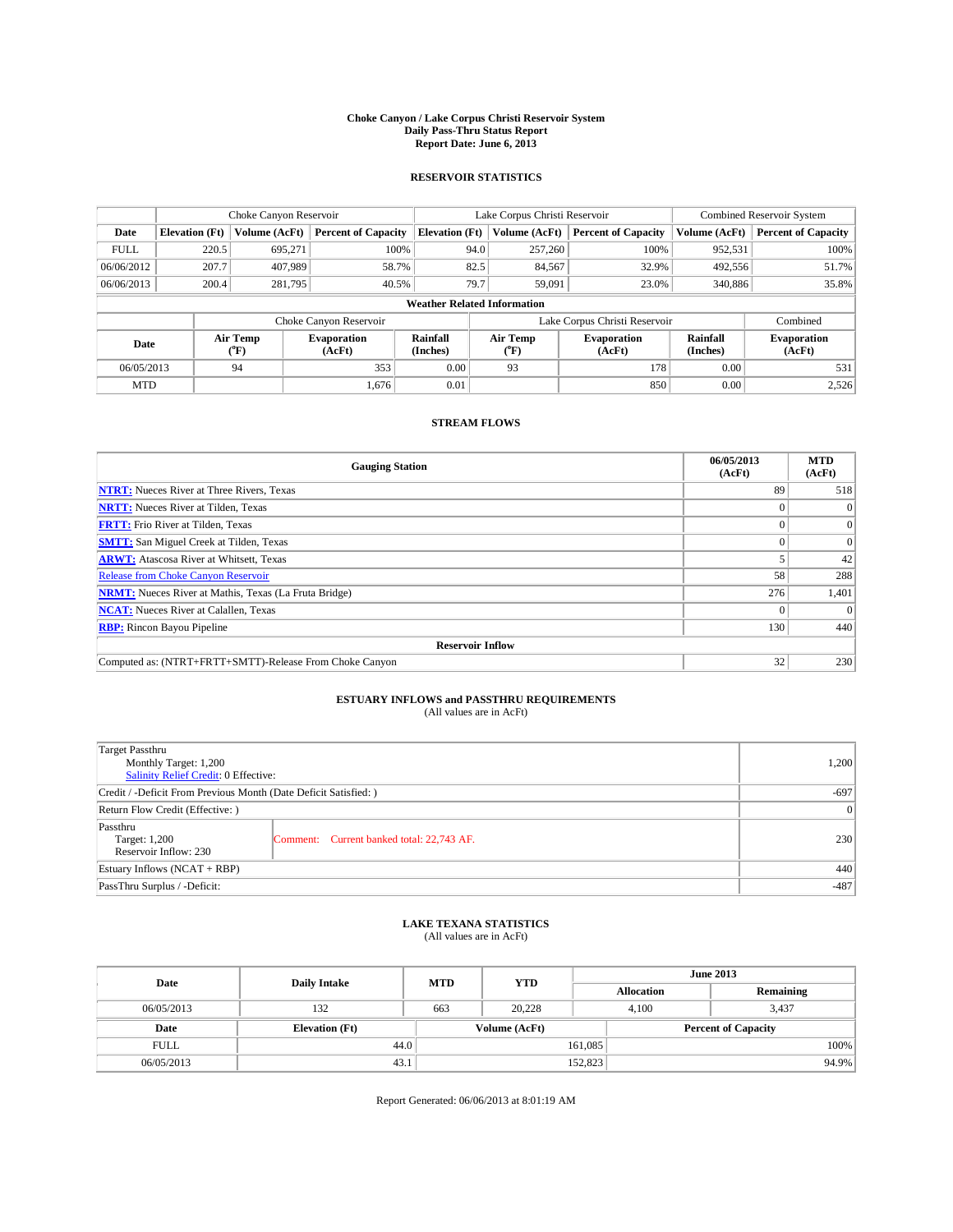#### **Choke Canyon / Lake Corpus Christi Reservoir System Daily Pass-Thru Status Report Report Date: June 7, 2013**

### **RESERVOIR STATISTICS**

|             |                                    | Choke Canyon Reservoir |                              |                       | Lake Corpus Christi Reservoir | Combined Reservoir System     |                      |                              |  |  |
|-------------|------------------------------------|------------------------|------------------------------|-----------------------|-------------------------------|-------------------------------|----------------------|------------------------------|--|--|
| Date        | <b>Elevation</b> (Ft)              | Volume (AcFt)          | <b>Percent of Capacity</b>   | <b>Elevation (Ft)</b> | Volume (AcFt)                 | <b>Percent of Capacity</b>    | Volume (AcFt)        | <b>Percent of Capacity</b>   |  |  |
| <b>FULL</b> | 220.5                              | 695,271                | 100%                         | 94.0                  | 257,260                       | 100%                          | 952,531              | 100%                         |  |  |
| 06/07/2012  | 207.7                              | 407.608                | 58.6%                        | 82.4                  | 83,316                        | 32.4%                         | 490,924              | 51.5%                        |  |  |
| 06/07/2013  | 200.3                              | 280,565                | 40.4%                        | 79.7                  | 58,610                        | 22.8%                         | 339,175              | 35.6%                        |  |  |
|             | <b>Weather Related Information</b> |                        |                              |                       |                               |                               |                      |                              |  |  |
|             |                                    |                        | Choke Canyon Reservoir       |                       |                               | Lake Corpus Christi Reservoir |                      | Combined                     |  |  |
| Date        |                                    | Air Temp<br>(°F)       | <b>Evaporation</b><br>(AcFt) | Rainfall<br>(Inches)  | Air Temp<br>(°F)              | <b>Evaporation</b><br>(AcFt)  | Rainfall<br>(Inches) | <b>Evaporation</b><br>(AcFt) |  |  |
| 06/06/2013  |                                    | 94                     | 289                          | 0.00                  | 96                            | 200                           | 0.00                 | 489                          |  |  |
| <b>MTD</b>  |                                    |                        | 1.965                        | 0.01                  |                               | 1,050                         | 0.00                 | 3,015                        |  |  |

### **STREAM FLOWS**

| <b>Gauging Station</b>                                       | 06/06/2013<br>(AcFt) | <b>MTD</b><br>(AcFt) |  |  |  |  |  |
|--------------------------------------------------------------|----------------------|----------------------|--|--|--|--|--|
| <b>NTRT:</b> Nueces River at Three Rivers, Texas             | 87                   | 605                  |  |  |  |  |  |
| <b>NRTT:</b> Nueces River at Tilden, Texas                   |                      |                      |  |  |  |  |  |
| <b>FRTT:</b> Frio River at Tilden, Texas                     |                      | $\overline{0}$       |  |  |  |  |  |
| <b>SMTT:</b> San Miguel Creek at Tilden, Texas               |                      | $\overline{0}$       |  |  |  |  |  |
| <b>ARWT:</b> Atascosa River at Whitsett, Texas               |                      | 46                   |  |  |  |  |  |
| Release from Choke Canyon Reservoir                          | 58                   | 345                  |  |  |  |  |  |
| <b>NRMT:</b> Nueces River at Mathis, Texas (La Fruta Bridge) | 282                  | 1,683                |  |  |  |  |  |
| <b>NCAT:</b> Nueces River at Calallen, Texas                 |                      | $\Omega$             |  |  |  |  |  |
| <b>RBP:</b> Rincon Bayou Pipeline                            | 129                  | 568                  |  |  |  |  |  |
| <b>Reservoir Inflow</b>                                      |                      |                      |  |  |  |  |  |
| Computed as: (NTRT+FRTT+SMTT)-Release From Choke Canyon      | 30                   | 260                  |  |  |  |  |  |

# **ESTUARY INFLOWS and PASSTHRU REQUIREMENTS**<br>(All values are in AcFt)

| Target Passthru<br>Monthly Target: 1,200                         | 1,200                                     |     |  |  |
|------------------------------------------------------------------|-------------------------------------------|-----|--|--|
| Salinity Relief Credit: 0 Effective:                             |                                           |     |  |  |
| Credit / -Deficit From Previous Month (Date Deficit Satisfied: ) | $-697$                                    |     |  |  |
| Return Flow Credit (Effective: )                                 | 0                                         |     |  |  |
| Passthru<br>Target: 1,200<br>Reservoir Inflow: 260               | Comment: Current banked total: 22,743 AF. | 260 |  |  |
| Estuary Inflows $(NCAT + RBP)$                                   | 569                                       |     |  |  |
| PassThru Surplus / -Deficit:                                     | $-389$                                    |     |  |  |

# **LAKE TEXANA STATISTICS** (All values are in AcFt)

| Date        | <b>Daily Intake</b>   | <b>MTD</b> | <b>YTD</b>    | <b>June 2013</b>  |                            |           |  |
|-------------|-----------------------|------------|---------------|-------------------|----------------------------|-----------|--|
|             |                       |            |               | <b>Allocation</b> |                            | Remaining |  |
| 06/06/2013  | 109                   | 772        | 20,337        |                   | 3,328<br>4,100             |           |  |
| Date        | <b>Elevation</b> (Ft) |            | Volume (AcFt) |                   | <b>Percent of Capacity</b> |           |  |
| <b>FULL</b> |                       | 44.0       |               | 161,085           |                            | 100%      |  |
| 06/06/2013  | 43.1                  |            |               | 152,823           |                            | 94.9%     |  |

Report Generated: 06/07/2013 at 7:58:13 AM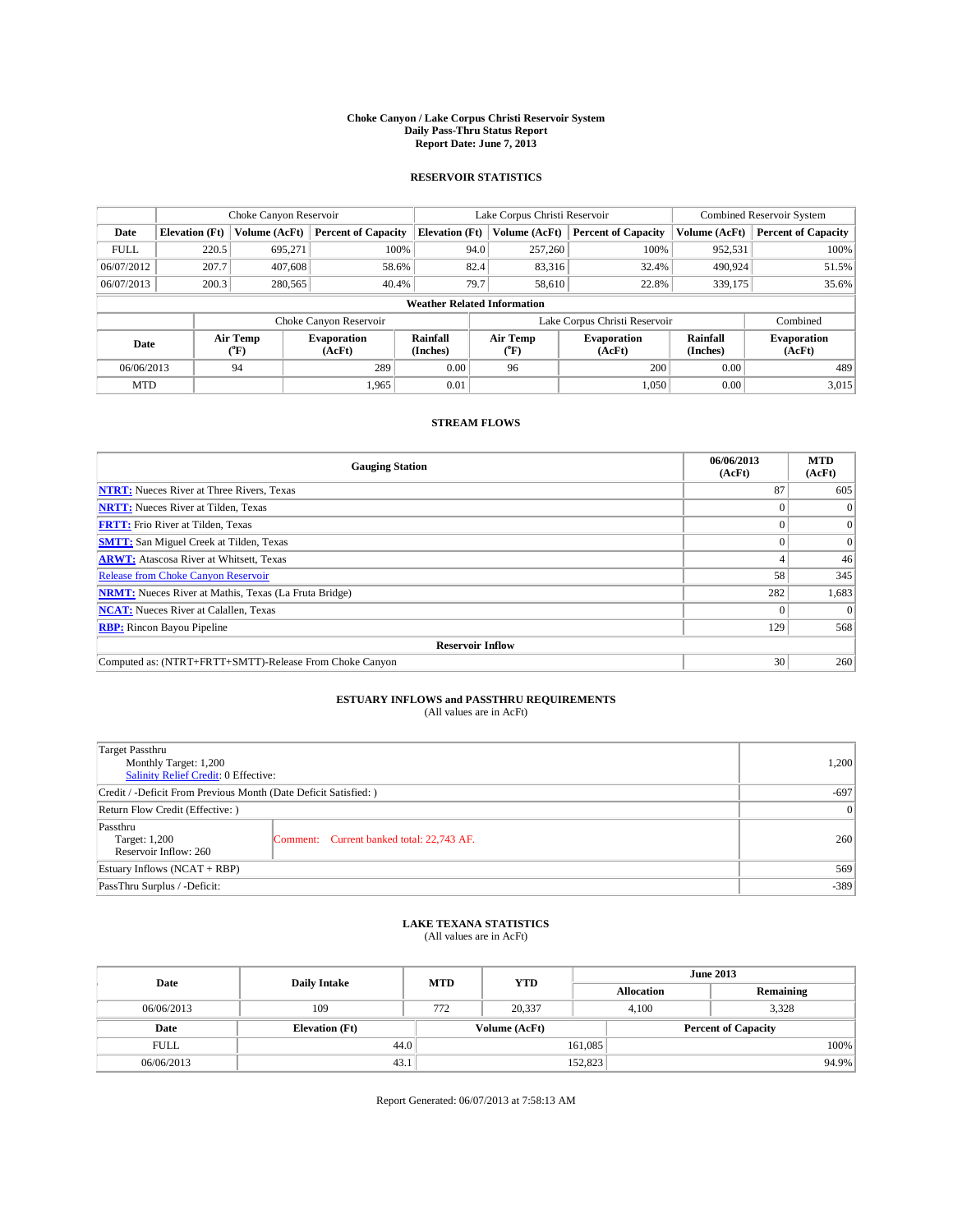#### **Choke Canyon / Lake Corpus Christi Reservoir System Daily Pass-Thru Status Report Report Date: June 8, 2013**

### **RESERVOIR STATISTICS**

|             |                                    | Choke Canyon Reservoir |                              |                       | Lake Corpus Christi Reservoir | <b>Combined Reservoir System</b> |                      |                              |  |
|-------------|------------------------------------|------------------------|------------------------------|-----------------------|-------------------------------|----------------------------------|----------------------|------------------------------|--|
| Date        | <b>Elevation</b> (Ft)              | Volume (AcFt)          | <b>Percent of Capacity</b>   | <b>Elevation (Ft)</b> | Volume (AcFt)                 | <b>Percent of Capacity</b>       | Volume (AcFt)        | <b>Percent of Capacity</b>   |  |
| <b>FULL</b> | 220.5                              | 695,271                | 100%                         | 94.0                  | 257,260                       | 100%                             | 952,531              | 100%                         |  |
| 06/08/2012  | 207.7                              | 407,227                | 58.6%                        | 82.3                  | 82,282                        | 32.0%                            | 489,509              | 51.4%                        |  |
| 06/08/2013  | 200.4                              | 281,180                | 40.4%                        | 79.7                  | 58,530                        | 22.8%                            | 339,710              | 35.7%                        |  |
|             | <b>Weather Related Information</b> |                        |                              |                       |                               |                                  |                      |                              |  |
|             |                                    |                        | Choke Canyon Reservoir       |                       |                               | Lake Corpus Christi Reservoir    |                      | Combined                     |  |
| Date        |                                    | Air Temp<br>(°F)       | <b>Evaporation</b><br>(AcFt) | Rainfall<br>(Inches)  | Air Temp<br>(°F)              | <b>Evaporation</b><br>(AcFt)     | Rainfall<br>(Inches) | <b>Evaporation</b><br>(AcFt) |  |
| 06/07/2013  |                                    | 82                     | 217                          | 0.46                  | 86                            | 107                              | 0.09                 | 324                          |  |
| <b>MTD</b>  |                                    |                        | 2.182                        | 0.47                  |                               | 1,157                            | 0.09                 | 3,339                        |  |

### **STREAM FLOWS**

| <b>Gauging Station</b>                                       | 06/07/2013<br>(AcFt) | <b>MTD</b><br>(AcFt) |  |  |  |  |
|--------------------------------------------------------------|----------------------|----------------------|--|--|--|--|
| <b>NTRT:</b> Nueces River at Three Rivers, Texas             | 93                   | 699                  |  |  |  |  |
| <b>NRTT:</b> Nueces River at Tilden, Texas                   |                      | $\Omega$             |  |  |  |  |
| <b>FRTT:</b> Frio River at Tilden, Texas                     |                      | $\mathbf{0}$         |  |  |  |  |
| <b>SMTT:</b> San Miguel Creek at Tilden, Texas               |                      | $\Omega$             |  |  |  |  |
| <b>ARWT:</b> Atascosa River at Whitsett, Texas               |                      | 49                   |  |  |  |  |
| <b>Release from Choke Canyon Reservoir</b>                   | 58                   | 403                  |  |  |  |  |
| <b>NRMT:</b> Nueces River at Mathis, Texas (La Fruta Bridge) | 292                  | 1,975                |  |  |  |  |
| <b>NCAT:</b> Nueces River at Calallen, Texas                 |                      | $\Omega$             |  |  |  |  |
| <b>RBP:</b> Rincon Bayou Pipeline                            | 60                   | 628                  |  |  |  |  |
| <b>Reservoir Inflow</b>                                      |                      |                      |  |  |  |  |
| Computed as: (NTRT+FRTT+SMTT)-Release From Choke Canyon      | 36                   | 296                  |  |  |  |  |

# **ESTUARY INFLOWS and PASSTHRU REQUIREMENTS**<br>(All values are in AcFt)

| Target Passthru<br>Monthly Target: 1,200<br>Salinity Relief Credit: 0 Effective: |                                           |        |  |  |
|----------------------------------------------------------------------------------|-------------------------------------------|--------|--|--|
|                                                                                  |                                           | $-697$ |  |  |
| Credit / -Deficit From Previous Month (Date Deficit Satisfied: )                 |                                           |        |  |  |
| Return Flow Credit (Effective: )                                                 |                                           |        |  |  |
| Passthru<br>Target: 1,200<br>Reservoir Inflow: 296                               | Comment: Current banked total: 22,743 AF. | 296    |  |  |
| Estuary Inflows $(NCAT + RBP)$                                                   |                                           |        |  |  |
| PassThru Surplus / -Deficit:                                                     | $-364$                                    |        |  |  |

## **LAKE TEXANA STATISTICS** (All values are in AcFt)

| Date        | <b>Daily Intake</b>   | <b>MTD</b> | <b>YTD</b>    | <b>June 2013</b>  |                            |           |  |
|-------------|-----------------------|------------|---------------|-------------------|----------------------------|-----------|--|
|             |                       |            |               | <b>Allocation</b> |                            | Remaining |  |
| 06/07/2013  | 131                   | 903        | 20,468        |                   | 3,197<br>4.100             |           |  |
| Date        | <b>Elevation</b> (Ft) |            | Volume (AcFt) |                   | <b>Percent of Capacity</b> |           |  |
| <b>FULL</b> | 44.0                  |            |               | 161,085           |                            | 100%      |  |
| 06/07/2013  | 43.1                  |            |               | 152,823           |                            | 94.9%     |  |

Report Generated: 06/08/2013 at 7:59:12 AM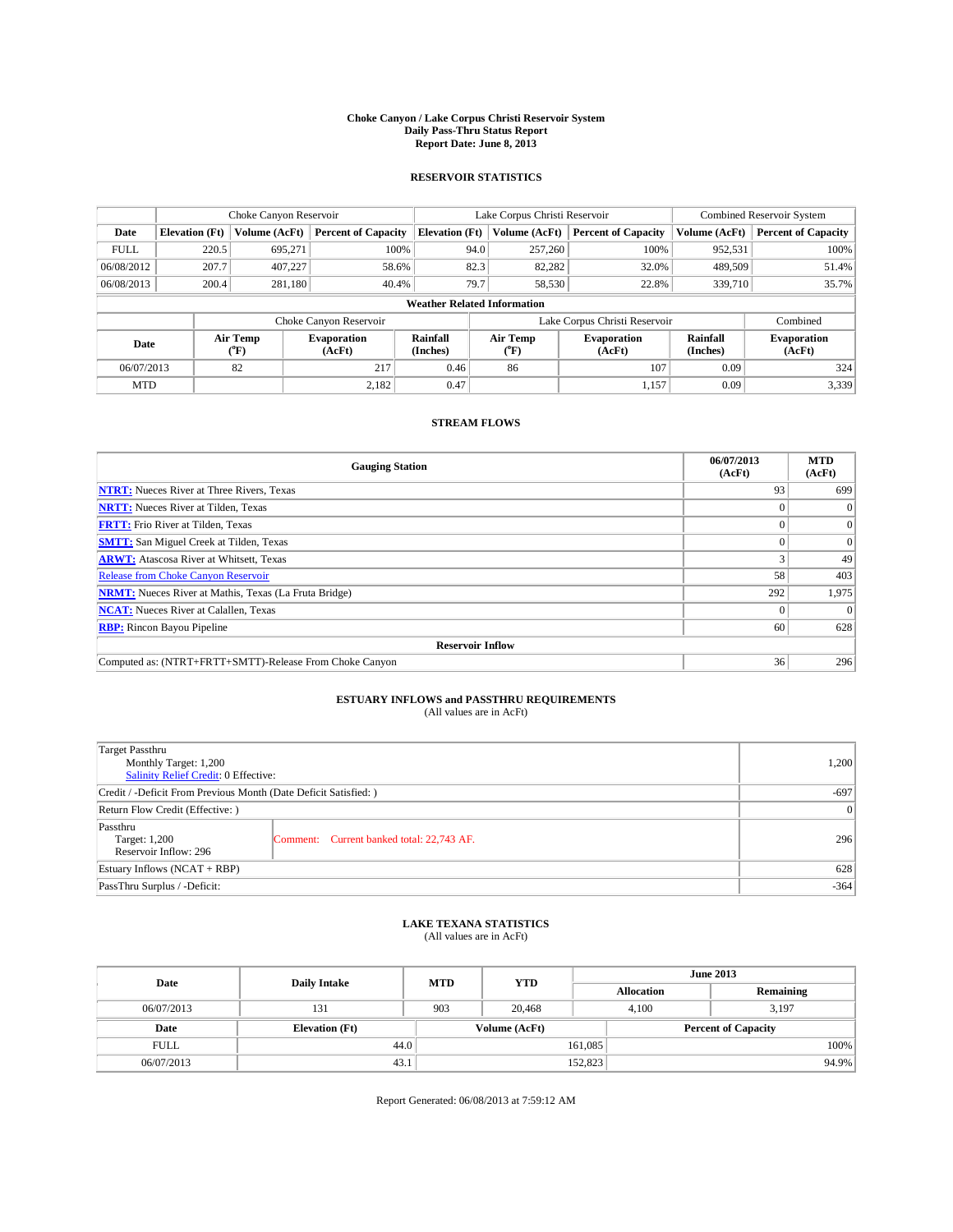#### **Choke Canyon / Lake Corpus Christi Reservoir System Daily Pass-Thru Status Report Report Date: June 9, 2013**

### **RESERVOIR STATISTICS**

|             |                                    | Choke Canyon Reservoir |                              |                       | Lake Corpus Christi Reservoir | <b>Combined Reservoir System</b> |                      |                              |  |
|-------------|------------------------------------|------------------------|------------------------------|-----------------------|-------------------------------|----------------------------------|----------------------|------------------------------|--|
| Date        | <b>Elevation</b> (Ft)              | Volume (AcFt)          | <b>Percent of Capacity</b>   | <b>Elevation (Ft)</b> | Volume (AcFt)                 | <b>Percent of Capacity</b>       | Volume (AcFt)        | <b>Percent of Capacity</b>   |  |
| <b>FULL</b> | 220.5                              | 695,271                | 100%                         | 94.0                  | 257,260                       | 100%                             | 952,531              | 100%                         |  |
| 06/09/2012  | 207.6                              | 406,465                | 58.5%                        | 82.2                  | 80,950                        | 31.5%                            | 487,415              | 51.2%                        |  |
| 06/09/2013  | 200.3                              | 280,411                | 40.3%                        | 79.6                  | 58,052                        | 22.6%                            | 338,463              | 35.5%                        |  |
|             | <b>Weather Related Information</b> |                        |                              |                       |                               |                                  |                      |                              |  |
|             |                                    |                        | Choke Canyon Reservoir       |                       |                               | Lake Corpus Christi Reservoir    |                      | Combined                     |  |
| Date        |                                    | Air Temp<br>(°F)       | <b>Evaporation</b><br>(AcFt) | Rainfall<br>(Inches)  | Air Temp<br>("F)              | <b>Evaporation</b><br>(AcFt)     | Rainfall<br>(Inches) | <b>Evaporation</b><br>(AcFt) |  |
| 06/08/2013  |                                    | 91                     | 262                          | 1.03                  | 91                            | 134                              | 0.23                 | 396                          |  |
| <b>MTD</b>  |                                    |                        | 2.444                        | 1.50                  |                               | 1,291                            | 0.32                 | 3,735                        |  |

### **STREAM FLOWS**

| <b>Gauging Station</b>                                       | 06/08/2013<br>(AcFt) | <b>MTD</b><br>(AcFt) |  |  |  |  |  |
|--------------------------------------------------------------|----------------------|----------------------|--|--|--|--|--|
| <b>NTRT:</b> Nueces River at Three Rivers, Texas             | 93                   | 792                  |  |  |  |  |  |
| <b>NRTT:</b> Nueces River at Tilden, Texas                   |                      |                      |  |  |  |  |  |
| <b>FRTT:</b> Frio River at Tilden, Texas                     |                      | $\overline{0}$       |  |  |  |  |  |
| <b>SMTT:</b> San Miguel Creek at Tilden, Texas               |                      | $\Omega$             |  |  |  |  |  |
| <b>ARWT:</b> Atascosa River at Whitsett, Texas               |                      | 52                   |  |  |  |  |  |
| Release from Choke Canyon Reservoir                          | 58                   | 461                  |  |  |  |  |  |
| <b>NRMT:</b> Nueces River at Mathis, Texas (La Fruta Bridge) | 290                  | 2,265                |  |  |  |  |  |
| <b>NCAT:</b> Nueces River at Calallen, Texas                 |                      | $\Omega$             |  |  |  |  |  |
| <b>RBP:</b> Rincon Bayou Pipeline                            | 0                    | 628                  |  |  |  |  |  |
| <b>Reservoir Inflow</b>                                      |                      |                      |  |  |  |  |  |
| Computed as: (NTRT+FRTT+SMTT)-Release From Choke Canyon      | 36                   | 332                  |  |  |  |  |  |

# **ESTUARY INFLOWS and PASSTHRU REQUIREMENTS**<br>(All values are in AcFt)

| <b>Target Passthru</b><br>Monthly Target: 1,200                  |                                           |     |  |  |
|------------------------------------------------------------------|-------------------------------------------|-----|--|--|
| Salinity Relief Credit: 0 Effective:                             |                                           |     |  |  |
| Credit / -Deficit From Previous Month (Date Deficit Satisfied: ) |                                           |     |  |  |
| Return Flow Credit (Effective: )                                 |                                           |     |  |  |
| Passthru<br>Target: 1,200<br>Reservoir Inflow: 332               | Comment: Current banked total: 22,743 AF. | 332 |  |  |
| Estuary Inflows $(NCAT + RBP)$                                   | 628                                       |     |  |  |
| PassThru Surplus / -Deficit:                                     | $-400$                                    |     |  |  |

## **LAKE TEXANA STATISTICS** (All values are in AcFt)

| Date        | <b>Daily Intake</b>   | <b>MTD</b> | <b>YTD</b>    | <b>June 2013</b>  |                            |           |  |
|-------------|-----------------------|------------|---------------|-------------------|----------------------------|-----------|--|
|             |                       |            |               | <b>Allocation</b> |                            | Remaining |  |
| 06/08/2013  | 131                   | 1,033      | 20.599        |                   | 3,067<br>4.100             |           |  |
| Date        | <b>Elevation</b> (Ft) |            | Volume (AcFt) |                   | <b>Percent of Capacity</b> |           |  |
| <b>FULL</b> | 44.0                  |            |               | 161,085           |                            | 100%      |  |
| 06/08/2013  | 42.9                  |            |               | 151,018           |                            | 93.8%     |  |

Report Generated: 06/09/2013 at 7:56:19 AM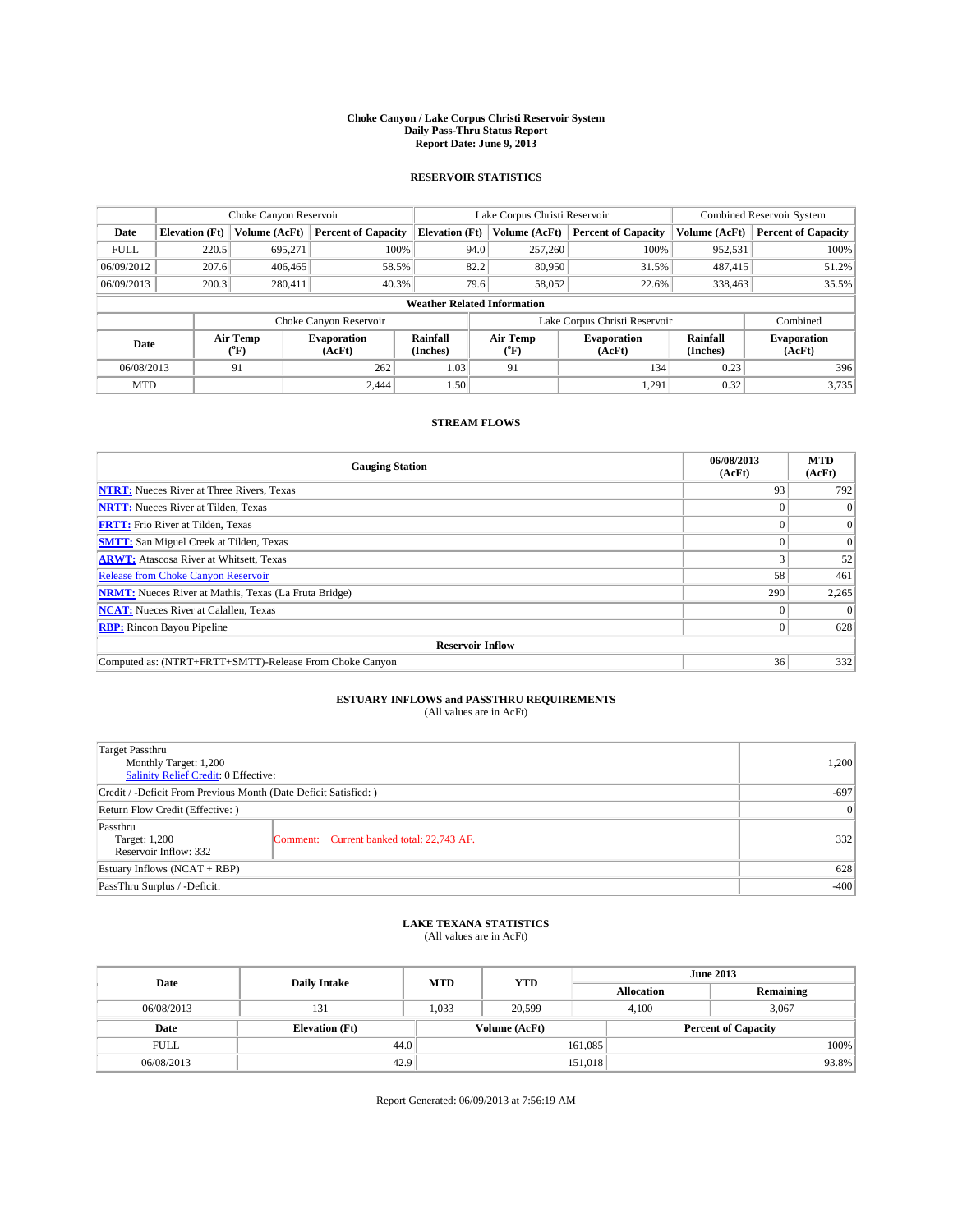#### **Choke Canyon / Lake Corpus Christi Reservoir System Daily Pass-Thru Status Report Report Date: June 10, 2013**

### **RESERVOIR STATISTICS**

|             |                                    | Choke Canyon Reservoir |                              |                       | Lake Corpus Christi Reservoir               | <b>Combined Reservoir System</b> |                      |                              |  |
|-------------|------------------------------------|------------------------|------------------------------|-----------------------|---------------------------------------------|----------------------------------|----------------------|------------------------------|--|
| Date        | <b>Elevation</b> (Ft)              | Volume (AcFt)          | <b>Percent of Capacity</b>   | <b>Elevation (Ft)</b> | Volume (AcFt)<br><b>Percent of Capacity</b> |                                  | Volume (AcFt)        | Percent of Capacity          |  |
| <b>FULL</b> | 220.5                              | 695,271                | 100%                         | 94.0                  | 257,260                                     | 100%                             | 952,531              | 100%                         |  |
| 06/10/2012  | 207.6                              | 405,131                | 58.3%                        |                       | 82.0<br>78,928                              | 30.7%                            | 484,059              | 50.8%                        |  |
| 06/10/2013  | 200.4                              | 281.180                | 40.4%                        |                       | 79.6<br>57,893                              | 22.5%                            | 339,073              | $35.6\%$                     |  |
|             | <b>Weather Related Information</b> |                        |                              |                       |                                             |                                  |                      |                              |  |
|             |                                    |                        | Choke Canyon Reservoir       |                       |                                             | Lake Corpus Christi Reservoir    |                      | Combined                     |  |
| Date        |                                    | Air Temp<br>(°F)       | <b>Evaporation</b><br>(AcFt) | Rainfall<br>(Inches)  | Air Temp<br>("F)                            | <b>Evaporation</b><br>(AcFt)     | Rainfall<br>(Inches) | <b>Evaporation</b><br>(AcFt) |  |
| 06/09/2013  |                                    | 92                     | 0.00<br>199<br>94            |                       | 106                                         | 0.00                             | 305                  |                              |  |
| <b>MTD</b>  |                                    |                        | 2.643                        | 1.50                  |                                             | 1,397                            | 0.32                 | 4.040                        |  |

### **STREAM FLOWS**

| <b>Gauging Station</b>                                       | 06/09/2013<br>(AcFt) | <b>MTD</b><br>(AcFt) |  |  |  |  |
|--------------------------------------------------------------|----------------------|----------------------|--|--|--|--|
| <b>NTRT:</b> Nueces River at Three Rivers, Texas             | 103                  | 895                  |  |  |  |  |
| <b>NRTT:</b> Nueces River at Tilden, Texas                   |                      |                      |  |  |  |  |
| <b>FRTT:</b> Frio River at Tilden, Texas                     |                      | $\overline{0}$       |  |  |  |  |
| <b>SMTT:</b> San Miguel Creek at Tilden, Texas               |                      | $\Omega$             |  |  |  |  |
| <b>ARWT:</b> Atascosa River at Whitsett, Texas               |                      | 55                   |  |  |  |  |
| Release from Choke Canyon Reservoir                          | 58                   | 518                  |  |  |  |  |
| <b>NRMT:</b> Nueces River at Mathis, Texas (La Fruta Bridge) | 195                  | 2,459                |  |  |  |  |
| <b>NCAT:</b> Nueces River at Calallen, Texas                 |                      |                      |  |  |  |  |
| <b>RBP:</b> Rincon Bayou Pipeline                            | 147                  | 775                  |  |  |  |  |
| <b>Reservoir Inflow</b>                                      |                      |                      |  |  |  |  |
| Computed as: (NTRT+FRTT+SMTT)-Release From Choke Canyon      | 46                   | 377                  |  |  |  |  |

# **ESTUARY INFLOWS and PASSTHRU REQUIREMENTS**<br>(All values are in AcFt)

| <b>Target Passthru</b><br>Monthly Target: 1,200<br>Salinity Relief Credit: 0 Effective: | 1,200                                     |     |  |  |
|-----------------------------------------------------------------------------------------|-------------------------------------------|-----|--|--|
| Credit / -Deficit From Previous Month (Date Deficit Satisfied: )                        |                                           |     |  |  |
| Return Flow Credit (Effective: )                                                        |                                           |     |  |  |
| Passthru<br>Target: 1,200<br>Reservoir Inflow: 377                                      | Comment: Current banked total: 22,743 AF. | 377 |  |  |
| Estuary Inflows $(NCAT + RBP)$                                                          |                                           |     |  |  |
| PassThru Surplus / -Deficit:                                                            | $-297$                                    |     |  |  |

# **LAKE TEXANA STATISTICS** (All values are in AcFt)

| Date        | <b>Daily Intake</b>   | <b>MTD</b> | <b>YTD</b>    | <b>June 2013</b>  |  |                            |       |
|-------------|-----------------------|------------|---------------|-------------------|--|----------------------------|-------|
|             |                       |            |               | <b>Allocation</b> |  | Remaining                  |       |
| 06/09/2013  | 130                   | 1.164      | 20,729        | 4.100             |  | 2.936                      |       |
| Date        | <b>Elevation (Ft)</b> |            | Volume (AcFt) |                   |  | <b>Percent of Capacity</b> |       |
| <b>FULL</b> | 44.0                  |            |               | 161,085           |  |                            | 100%  |
| 06/09/2013  | 43.0                  |            |               | 151,919           |  |                            | 94.3% |

Report Generated: 06/10/2013 at 12:03:37 PM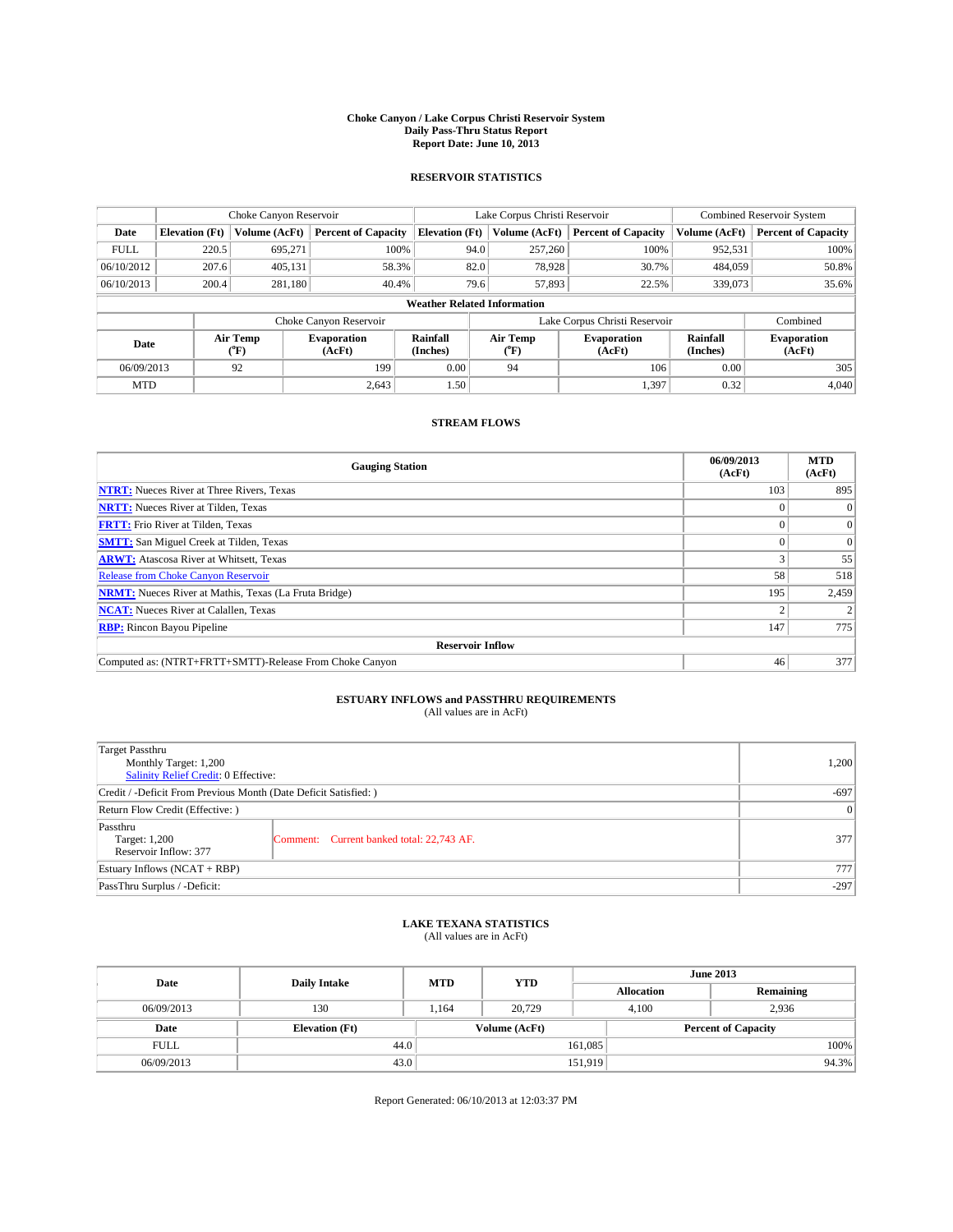#### **Choke Canyon / Lake Corpus Christi Reservoir System Daily Pass-Thru Status Report Report Date: June 11, 2013**

### **RESERVOIR STATISTICS**

|             |                                    | Choke Canyon Reservoir |                              |                       | Lake Corpus Christi Reservoir | <b>Combined Reservoir System</b> |                      |                              |  |
|-------------|------------------------------------|------------------------|------------------------------|-----------------------|-------------------------------|----------------------------------|----------------------|------------------------------|--|
| Date        | <b>Elevation</b> (Ft)              | Volume (AcFt)          | <b>Percent of Capacity</b>   | <b>Elevation (Ft)</b> | Volume (AcFt)                 | <b>Percent of Capacity</b>       | Volume (AcFt)        | <b>Percent of Capacity</b>   |  |
| <b>FULL</b> | 220.5                              | 695,271                | 100%                         | 94.0                  | 257,260                       | 100%                             | 952,531              | 100%                         |  |
| 06/11/2012  | 207.5                              | 404,369                | 58.2%                        | 81.8                  | 77,831                        | 30.3%                            | 482,200              | 50.6%                        |  |
| 06/11/2013  | 200.3                              | 280,872                | 40.4%                        | 79.6                  | 57,577                        | 22.4%                            | 338,449              | 35.5%                        |  |
|             | <b>Weather Related Information</b> |                        |                              |                       |                               |                                  |                      |                              |  |
|             |                                    |                        | Choke Canyon Reservoir       |                       |                               | Lake Corpus Christi Reservoir    |                      | Combined                     |  |
| Date        |                                    | Air Temp<br>(°F)       | <b>Evaporation</b><br>(AcFt) | Rainfall<br>(Inches)  | Air Temp<br>(°F)              | <b>Evaporation</b><br>(AcFt)     | Rainfall<br>(Inches) | <b>Evaporation</b><br>(AcFt) |  |
| 06/10/2013  |                                    | 93                     | 298                          | 0.19                  | 90                            | 120                              | 0.05                 | 418                          |  |
| <b>MTD</b>  |                                    |                        | 2,941                        | $1.69$ <sup>1</sup>   |                               | 1,517                            | 0.37                 | 4,458                        |  |

### **STREAM FLOWS**

| <b>Gauging Station</b>                                       | 06/10/2013<br>(AcFt) | <b>MTD</b><br>(AcFt) |  |  |  |  |
|--------------------------------------------------------------|----------------------|----------------------|--|--|--|--|
| <b>NTRT:</b> Nueces River at Three Rivers, Texas             | 91                   | 987                  |  |  |  |  |
| <b>NRTT:</b> Nueces River at Tilden, Texas                   |                      |                      |  |  |  |  |
| <b>FRTT:</b> Frio River at Tilden, Texas                     |                      | $\overline{0}$       |  |  |  |  |
| <b>SMTT:</b> San Miguel Creek at Tilden, Texas               |                      | $\Omega$             |  |  |  |  |
| <b>ARWT:</b> Atascosa River at Whitsett, Texas               |                      | 59                   |  |  |  |  |
| <b>Release from Choke Canyon Reservoir</b>                   | 58                   | 576                  |  |  |  |  |
| <b>NRMT:</b> Nueces River at Mathis, Texas (La Fruta Bridge) | 177                  | 2,636                |  |  |  |  |
| <b>NCAT:</b> Nueces River at Calallen, Texas                 |                      |                      |  |  |  |  |
| <b>RBP:</b> Rincon Bayou Pipeline                            | 71                   | 846                  |  |  |  |  |
| <b>Reservoir Inflow</b>                                      |                      |                      |  |  |  |  |
| Computed as: (NTRT+FRTT+SMTT)-Release From Choke Canyon      | 34                   | 411                  |  |  |  |  |

# **ESTUARY INFLOWS and PASSTHRU REQUIREMENTS**<br>(All values are in AcFt)

| Target Passthru                                                            |                                           |     |  |  |
|----------------------------------------------------------------------------|-------------------------------------------|-----|--|--|
| Monthly Target: 1,200                                                      | 1,200                                     |     |  |  |
| Salinity Relief Credit: 0 Effective:                                       |                                           |     |  |  |
| Credit / -Deficit From Previous Month (Date Deficit Satisfied: 06/10/2013) | $-697$                                    |     |  |  |
| Return Flow Credit (Effective: 06/10/2013)                                 |                                           |     |  |  |
| Passthru<br>Target: 1,200<br>Reservoir Inflow: 411                         | Comment: Current banked total: 22,743 AF. | 411 |  |  |
| Estuary Inflows $(NCAT + RBP)$                                             | 848                                       |     |  |  |
| PassThru Surplus / -Deficit:                                               | 0                                         |     |  |  |

# **LAKE TEXANA STATISTICS** (All values are in AcFt)

| Date        | <b>Daily Intake</b>   | <b>MTD</b> | <b>YTD</b>    | <b>June 2013</b>  |                            |           |  |
|-------------|-----------------------|------------|---------------|-------------------|----------------------------|-----------|--|
|             |                       |            |               | <b>Allocation</b> |                            | Remaining |  |
| 06/10/2013  | 130                   | 1.294      | 20.859        |                   | 2.806<br>4.100             |           |  |
| Date        | <b>Elevation</b> (Ft) |            | Volume (AcFt) |                   | <b>Percent of Capacity</b> |           |  |
| <b>FULL</b> | 44.0                  |            |               | 161,085           |                            | 100%      |  |
| 06/10/2013  | 42.9                  |            |               | 151,018           |                            | 93.8%     |  |

Report Generated: 06/11/2013 at 8:30:51 AM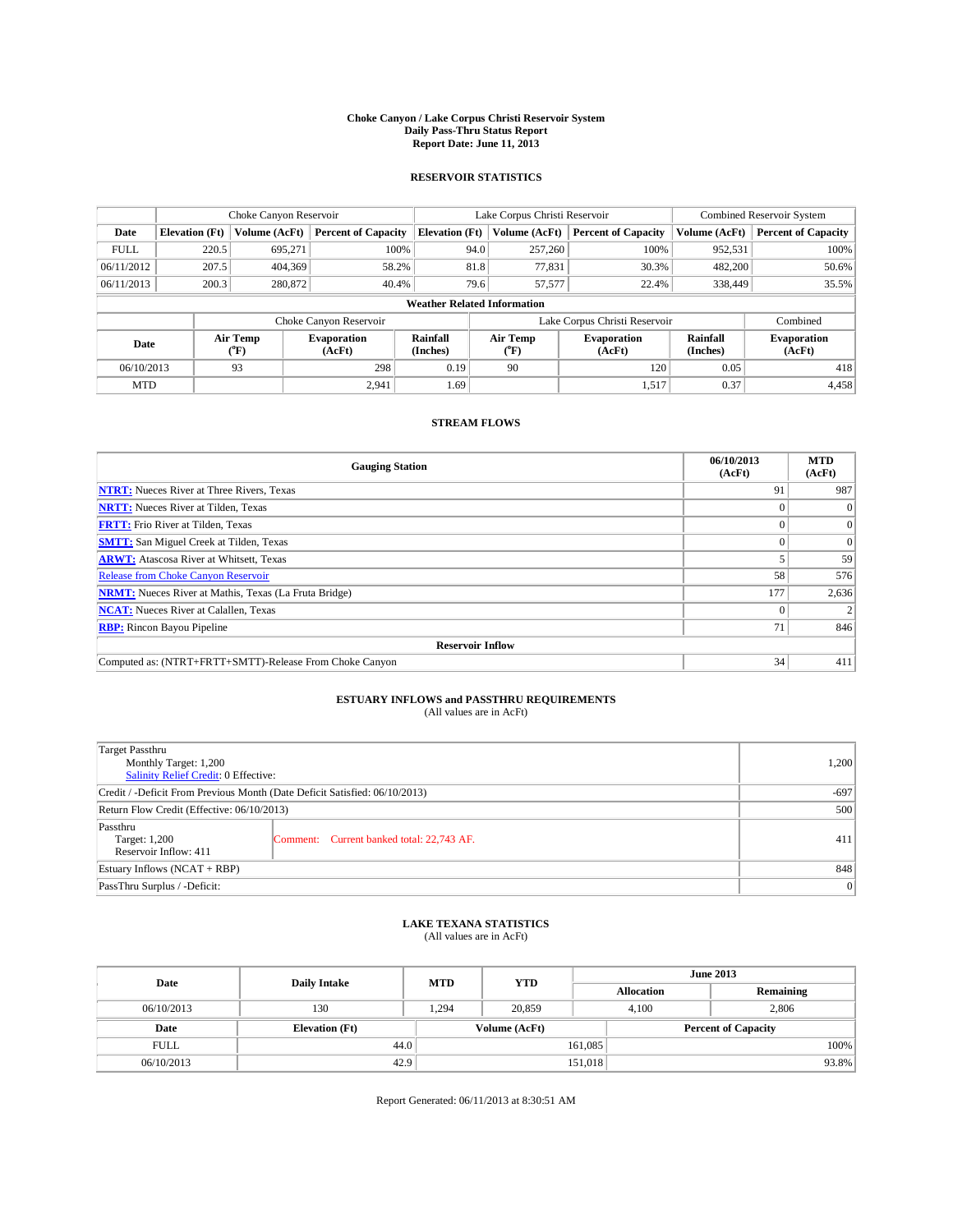#### **Choke Canyon / Lake Corpus Christi Reservoir System Daily Pass-Thru Status Report Report Date: June 12, 2013**

### **RESERVOIR STATISTICS**

|             |                                    | Choke Canyon Reservoir |                              |                       | Lake Corpus Christi Reservoir | <b>Combined Reservoir System</b> |                      |                              |  |
|-------------|------------------------------------|------------------------|------------------------------|-----------------------|-------------------------------|----------------------------------|----------------------|------------------------------|--|
| Date        | <b>Elevation</b> (Ft)              | Volume (AcFt)          | <b>Percent of Capacity</b>   | <b>Elevation (Ft)</b> | Volume (AcFt)                 | <b>Percent of Capacity</b>       | Volume (AcFt)        | <b>Percent of Capacity</b>   |  |
| <b>FULL</b> | 220.5                              | 695,271                | 100%                         | 94.0                  | 257,260                       | 100%                             | 952,531              | 100%                         |  |
| 06/12/2012  | 207.5                              | 403,990                | 58.1%                        | 81.7                  | 76,353                        | 29.7%                            | 480,343              | 50.4%                        |  |
| 06/12/2013  | 200.3                              | 280,718                | 40.4%                        | 79.5                  | 57,340                        | 22.3%                            | 338,058              | 35.5%                        |  |
|             | <b>Weather Related Information</b> |                        |                              |                       |                               |                                  |                      |                              |  |
|             |                                    |                        | Choke Canyon Reservoir       |                       |                               | Lake Corpus Christi Reservoir    |                      | Combined                     |  |
| Date        |                                    | Air Temp<br>(°F)       | <b>Evaporation</b><br>(AcFt) | Rainfall<br>(Inches)  | Air Temp<br>(°F)              | <b>Evaporation</b><br>(AcFt)     | Rainfall<br>(Inches) | <b>Evaporation</b><br>(AcFt) |  |
| 06/11/2013  |                                    | 91                     | 135                          | 0.10                  | 91                            | 152                              | 0.00                 | 287                          |  |
| <b>MTD</b>  |                                    |                        | 3.076                        | 1.79                  |                               | 1,669                            | 0.37                 | 4,745                        |  |

### **STREAM FLOWS**

| <b>Gauging Station</b>                                       | 06/11/2013<br>(AcFt) | <b>MTD</b><br>(AcFt) |  |  |  |  |
|--------------------------------------------------------------|----------------------|----------------------|--|--|--|--|
| <b>NTRT:</b> Nueces River at Three Rivers, Texas             | 89                   | 1,076                |  |  |  |  |
| <b>NRTT:</b> Nueces River at Tilden, Texas                   | 212                  | 212                  |  |  |  |  |
| <b>FRTT:</b> Frio River at Tilden, Texas                     |                      | $\mathbf{0}$         |  |  |  |  |
| <b>SMTT:</b> San Miguel Creek at Tilden, Texas               |                      | $\Omega$             |  |  |  |  |
| <b>ARWT:</b> Atascosa River at Whitsett, Texas               |                      | 67                   |  |  |  |  |
| <b>Release from Choke Canyon Reservoir</b>                   | 58                   | 633                  |  |  |  |  |
| <b>NRMT:</b> Nueces River at Mathis, Texas (La Fruta Bridge) | 151                  | 2,787                |  |  |  |  |
| <b>NCAT:</b> Nueces River at Calallen, Texas                 |                      |                      |  |  |  |  |
| <b>RBP:</b> Rincon Bayou Pipeline                            | $\Omega$             | 846                  |  |  |  |  |
| <b>Reservoir Inflow</b>                                      |                      |                      |  |  |  |  |
| Computed as: (NTRT+FRTT+SMTT)-Release From Choke Canyon      | 32                   | 443                  |  |  |  |  |

# **ESTUARY INFLOWS and PASSTHRU REQUIREMENTS**<br>(All values are in AcFt)

| Target Passthru<br>Monthly Target: 1,200<br>Salinity Relief Credit: 0 Effective: | 1,200                                     |     |
|----------------------------------------------------------------------------------|-------------------------------------------|-----|
| Credit / -Deficit From Previous Month (Date Deficit Satisfied: 06/10/2013)       | $-697$                                    |     |
| Return Flow Credit (Effective: 06/10/2013)                                       | 500                                       |     |
| Passthru<br>Target: 1,200<br>Reservoir Inflow: 443                               | Comment: Current banked total: 22,743 AF. | 443 |
| Estuary Inflows $(NCAT + RBP)$                                                   | 848                                       |     |
| PassThru Surplus / -Deficit:                                                     | 0                                         |     |

# **LAKE TEXANA STATISTICS** (All values are in AcFt)

| Date        | <b>Daily Intake</b>   | <b>MTD</b> | <b>YTD</b>    | <b>June 2013</b>  |                            |           |  |
|-------------|-----------------------|------------|---------------|-------------------|----------------------------|-----------|--|
|             |                       |            |               | <b>Allocation</b> |                            | Remaining |  |
| 06/11/2013  | 131                   | 1.425      | 20,990        |                   | 4.100<br>2,675             |           |  |
| Date        | <b>Elevation</b> (Ft) |            | Volume (AcFt) |                   | <b>Percent of Capacity</b> |           |  |
| <b>FULL</b> | 44.0                  |            |               | 161,085           |                            | 100%      |  |
| 06/11/2013  | 42.9                  |            |               | 151,018           |                            | 93.8%     |  |

Report Generated: 06/12/2013 at 8:15:33 AM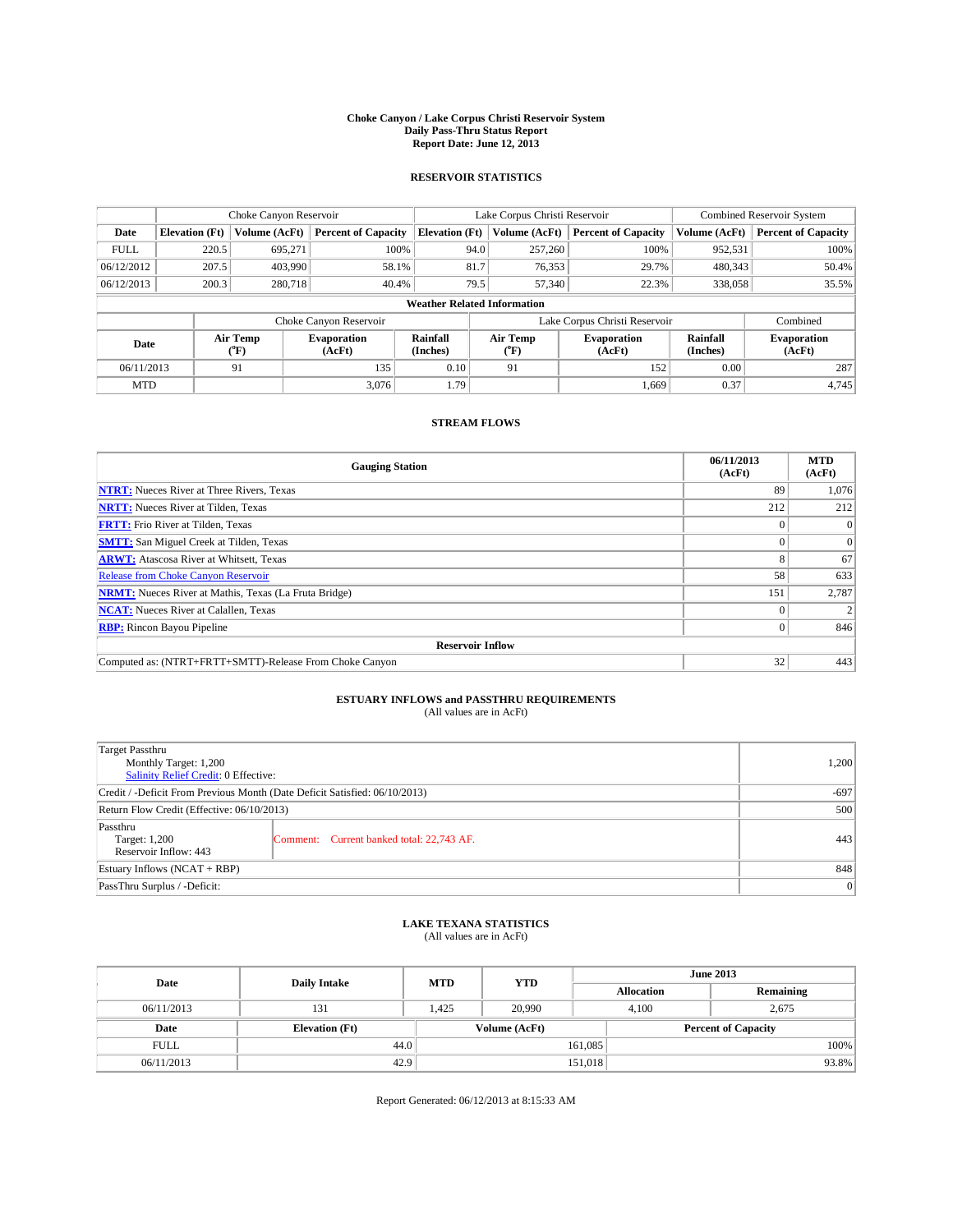#### **Choke Canyon / Lake Corpus Christi Reservoir System Daily Pass-Thru Status Report Report Date: June 13, 2013**

### **RESERVOIR STATISTICS**

|             |                                    | Choke Canyon Reservoir |                              |                       | Lake Corpus Christi Reservoir | <b>Combined Reservoir System</b> |                      |                              |  |  |
|-------------|------------------------------------|------------------------|------------------------------|-----------------------|-------------------------------|----------------------------------|----------------------|------------------------------|--|--|
| Date        | <b>Elevation</b> (Ft)              | Volume (AcFt)          | <b>Percent of Capacity</b>   | <b>Elevation (Ft)</b> | Volume (AcFt)                 | <b>Percent of Capacity</b>       | Volume (AcFt)        | <b>Percent of Capacity</b>   |  |  |
| <b>FULL</b> | 220.5                              | 695,271                | 100%                         | 94.0                  | 257,260                       | 100%                             | 952,531              | 100%                         |  |  |
| 06/13/2012  | 207.5                              | 403,990                | 58.1%                        | 81.6                  | 75,379                        | 29.3%                            | 479,369              | 50.3%                        |  |  |
| 06/13/2013  | 200.3                              | 280,257                | 40.3%                        | 79.5                  | 57,103                        | 22.2%                            | 337,360              | 35.4%                        |  |  |
|             | <b>Weather Related Information</b> |                        |                              |                       |                               |                                  |                      |                              |  |  |
|             |                                    |                        | Choke Canyon Reservoir       |                       |                               | Lake Corpus Christi Reservoir    |                      | Combined                     |  |  |
| Date        |                                    | Air Temp<br>(°F)       | <b>Evaporation</b><br>(AcFt) | Rainfall<br>(Inches)  | Air Temp<br>(°F)              | <b>Evaporation</b><br>(AcFt)     | Rainfall<br>(Inches) | <b>Evaporation</b><br>(AcFt) |  |  |
| 06/12/2013  |                                    | 93                     | 271                          | 0.00                  | 94                            | 183                              | 0.00                 | 454                          |  |  |
| <b>MTD</b>  |                                    |                        | 3,347                        | 1.79                  |                               | 1,852                            | 0.37                 | 5,199                        |  |  |

### **STREAM FLOWS**

| <b>Gauging Station</b>                                       | 06/12/2013<br>(AcFt) | <b>MTD</b><br>(AcFt) |  |  |  |  |
|--------------------------------------------------------------|----------------------|----------------------|--|--|--|--|
| <b>NTRT:</b> Nueces River at Three Rivers, Texas             | 91                   | 1,167                |  |  |  |  |
| <b>NRTT:</b> Nueces River at Tilden, Texas                   | 881                  | 1,094                |  |  |  |  |
| <b>FRTT:</b> Frio River at Tilden, Texas                     |                      | $\Omega$             |  |  |  |  |
| <b>SMTT:</b> San Miguel Creek at Tilden, Texas               |                      | $\Omega$             |  |  |  |  |
| <b>ARWT:</b> Atascosa River at Whitsett, Texas               |                      | 72                   |  |  |  |  |
| <b>Release from Choke Canyon Reservoir</b>                   | 58                   | 691                  |  |  |  |  |
| <b>NRMT:</b> Nueces River at Mathis, Texas (La Fruta Bridge) | 151                  | 2,938                |  |  |  |  |
| <b>NCAT:</b> Nueces River at Calallen, Texas                 |                      |                      |  |  |  |  |
| <b>RBP:</b> Rincon Bayou Pipeline                            | $\Omega$             | 846                  |  |  |  |  |
| <b>Reservoir Inflow</b>                                      |                      |                      |  |  |  |  |
| Computed as: (NTRT+FRTT+SMTT)-Release From Choke Canyon      | 34                   | 477                  |  |  |  |  |

# **ESTUARY INFLOWS and PASSTHRU REQUIREMENTS**<br>(All values are in AcFt)

| Target Passthru                                                            |                                           |     |  |  |
|----------------------------------------------------------------------------|-------------------------------------------|-----|--|--|
| Monthly Target: 1,200                                                      | 1,200                                     |     |  |  |
| Salinity Relief Credit: 0 Effective:                                       |                                           |     |  |  |
| Credit / -Deficit From Previous Month (Date Deficit Satisfied: 06/10/2013) |                                           |     |  |  |
| Return Flow Credit (Effective: 06/10/2013)                                 | 500                                       |     |  |  |
| Passthru<br>Target: 1,200<br>Reservoir Inflow: 477                         | Comment: Current banked total: 22,743 AF. | 477 |  |  |
| Estuary Inflows $(NCAT + RBP)$                                             | 848                                       |     |  |  |
| PassThru Surplus / -Deficit:                                               | 0                                         |     |  |  |

# **LAKE TEXANA STATISTICS** (All values are in AcFt)

| Date        |                       | <b>MTD</b> | <b>YTD</b>    | <b>June 2013</b>  |                            |           |  |
|-------------|-----------------------|------------|---------------|-------------------|----------------------------|-----------|--|
|             | <b>Daily Intake</b>   |            |               | <b>Allocation</b> |                            | Remaining |  |
| 06/12/2013  | 132                   | 1.556      | 21.122        | 4.100             |                            | 2.544     |  |
| Date        | <b>Elevation</b> (Ft) |            | Volume (AcFt) |                   | <b>Percent of Capacity</b> |           |  |
| <b>FULL</b> | 44.0                  |            |               | 161,085           |                            | 100%      |  |
| 06/12/2013  | 42.8                  |            |               | 150, 120          |                            | 93.2%     |  |

Report Generated: 06/13/2013 at 8:18:07 AM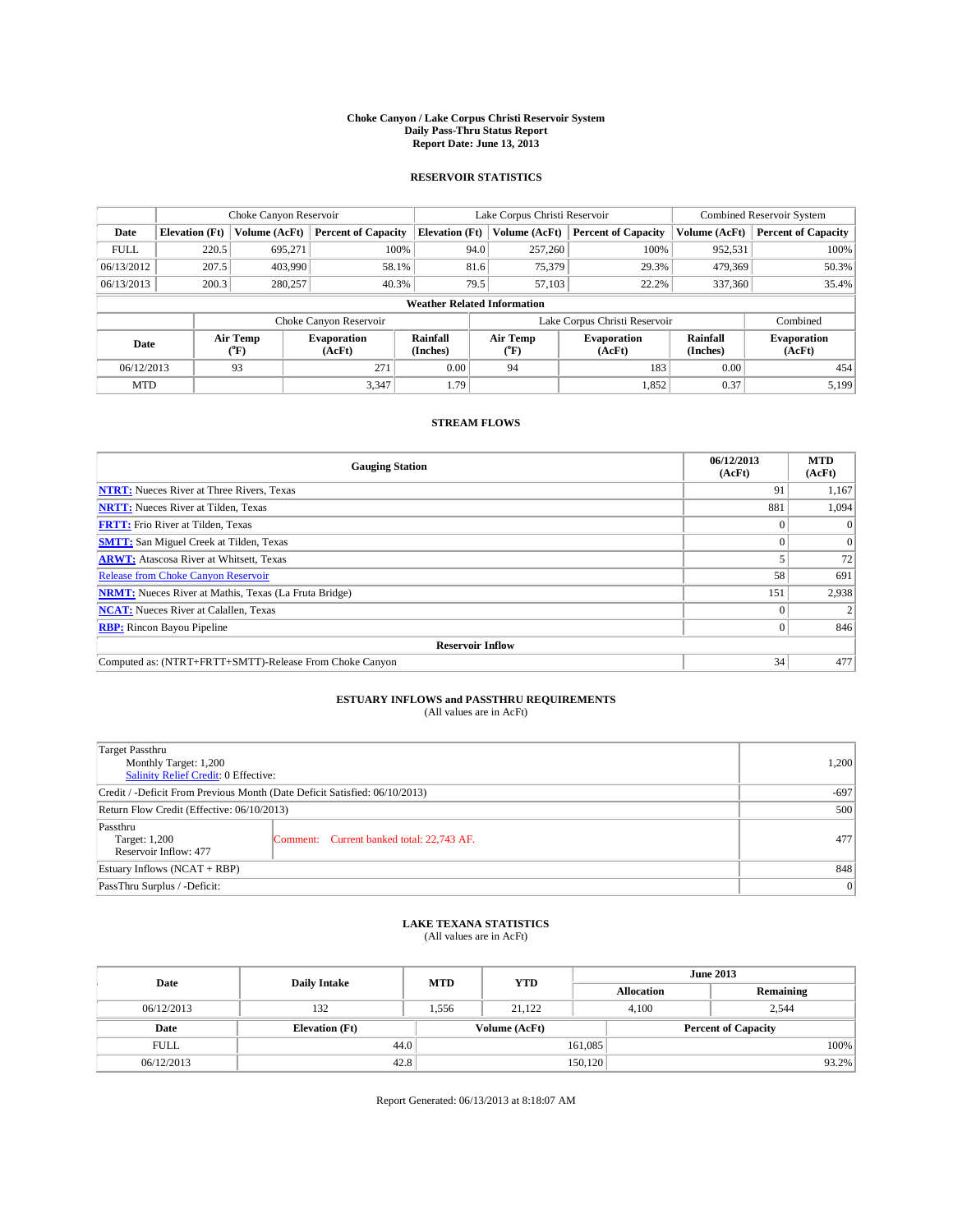#### **Choke Canyon / Lake Corpus Christi Reservoir System Daily Pass-Thru Status Report Report Date: June 14, 2013**

### **RESERVOIR STATISTICS**

|             |                                    | Choke Canyon Reservoir |                              |                       | Lake Corpus Christi Reservoir | <b>Combined Reservoir System</b> |               |                              |  |  |
|-------------|------------------------------------|------------------------|------------------------------|-----------------------|-------------------------------|----------------------------------|---------------|------------------------------|--|--|
| Date        | <b>Elevation</b> (Ft)              | Volume (AcFt)          | <b>Percent of Capacity</b>   | <b>Elevation (Ft)</b> | Volume (AcFt)                 | <b>Percent of Capacity</b>       | Volume (AcFt) | Percent of Capacity          |  |  |
| <b>FULL</b> | 220.5                              | 695,271                | 100%                         | 94.0                  | 257,260                       | 100%                             | 952,531       | 100%                         |  |  |
| 06/14/2012  | 207.5                              | 403,237                | 58.0%                        | 81.5                  | 74,031                        | 28.8%                            | 477,268       | $50.1\%$                     |  |  |
| 06/14/2013  | 200.3                              | 280,565                | 40.4%                        | 79.5                  | 56,867                        | 22.1%                            | 337,432       | $35.4\%$                     |  |  |
|             | <b>Weather Related Information</b> |                        |                              |                       |                               |                                  |               |                              |  |  |
|             |                                    |                        | Choke Canyon Reservoir       |                       |                               | Lake Corpus Christi Reservoir    |               | Combined                     |  |  |
| Date        |                                    | Air Temp<br>(°F)       | <b>Evaporation</b><br>(AcFt) | Rainfall<br>(Inches)  | Air Temp<br>("F)              | <b>Evaporation</b><br>(AcFt)     |               | <b>Evaporation</b><br>(AcFt) |  |  |
| 06/13/2013  |                                    | 88                     | 135                          | 2.50                  | 94                            | 105                              | 0.07          | 240                          |  |  |
| <b>MTD</b>  |                                    |                        | 3.482                        | 4.29                  |                               | 1.957                            | 0.44          | 5.439                        |  |  |

### **STREAM FLOWS**

| <b>Gauging Station</b>                                       | 06/13/2013<br>(AcFt) | <b>MTD</b><br>(AcFt) |  |  |  |  |
|--------------------------------------------------------------|----------------------|----------------------|--|--|--|--|
| <b>NTRT:</b> Nueces River at Three Rivers, Texas             | 578                  | 1,745                |  |  |  |  |
| <b>NRTT:</b> Nueces River at Tilden, Texas                   | 705                  | 1,798                |  |  |  |  |
| <b>FRTT:</b> Frio River at Tilden, Texas                     |                      | $\Omega$             |  |  |  |  |
| <b>SMTT:</b> San Miguel Creek at Tilden, Texas               |                      | $\Omega$             |  |  |  |  |
| <b>ARWT:</b> Atascosa River at Whitsett, Texas               |                      | 78                   |  |  |  |  |
| <b>Release from Choke Canyon Reservoir</b>                   | 58                   | 748                  |  |  |  |  |
| <b>NRMT:</b> Nueces River at Mathis, Texas (La Fruta Bridge) | 147                  | 3,085                |  |  |  |  |
| <b>NCAT:</b> Nueces River at Calallen, Texas                 |                      |                      |  |  |  |  |
| <b>RBP:</b> Rincon Bayou Pipeline                            | $\Omega$             | 846                  |  |  |  |  |
| <b>Reservoir Inflow</b>                                      |                      |                      |  |  |  |  |
| Computed as: (NTRT+FRTT+SMTT)-Release From Choke Canyon      | 520                  | 997                  |  |  |  |  |

# **ESTUARY INFLOWS and PASSTHRU REQUIREMENTS**<br>(All values are in AcFt)

| Target Passthru                                                            |        |  |  |  |
|----------------------------------------------------------------------------|--------|--|--|--|
| Monthly Target: 1,200                                                      | 1,200  |  |  |  |
| Salinity Relief Credit: 0 Effective:                                       |        |  |  |  |
| Credit / -Deficit From Previous Month (Date Deficit Satisfied: 06/10/2013) | $-697$ |  |  |  |
| Return Flow Credit (Effective: 06/10/2013)                                 | 500    |  |  |  |
| Passthru                                                                   |        |  |  |  |
| Comment: Current banked total: 22,743 AF.<br>Target: 1,200                 | 997    |  |  |  |
| Reservoir Inflow: 997                                                      |        |  |  |  |
| Estuary Inflows $(NCAT + RBP)$                                             | 848    |  |  |  |
| PassThru Surplus / -Deficit:                                               | $-346$ |  |  |  |

# **LAKE TEXANA STATISTICS** (All values are in AcFt)

| Date        | <b>Daily Intake</b>   | <b>MTD</b> | <b>YTD</b>    | <b>June 2013</b>  |  |                            |  |
|-------------|-----------------------|------------|---------------|-------------------|--|----------------------------|--|
|             |                       |            |               | <b>Allocation</b> |  | Remaining                  |  |
| 06/13/2013  | 132                   | 1.688      | 21.254        | 4.100             |  | 2.412                      |  |
| Date        | <b>Elevation (Ft)</b> |            | Volume (AcFt) |                   |  | <b>Percent of Capacity</b> |  |
| <b>FULL</b> | 44.0                  |            |               | 161,085           |  | 100%                       |  |
| 06/13/2013  | 42.8                  |            |               | 150,120           |  | 93.2%                      |  |

Report Generated: 06/14/2013 at 8:31:17 AM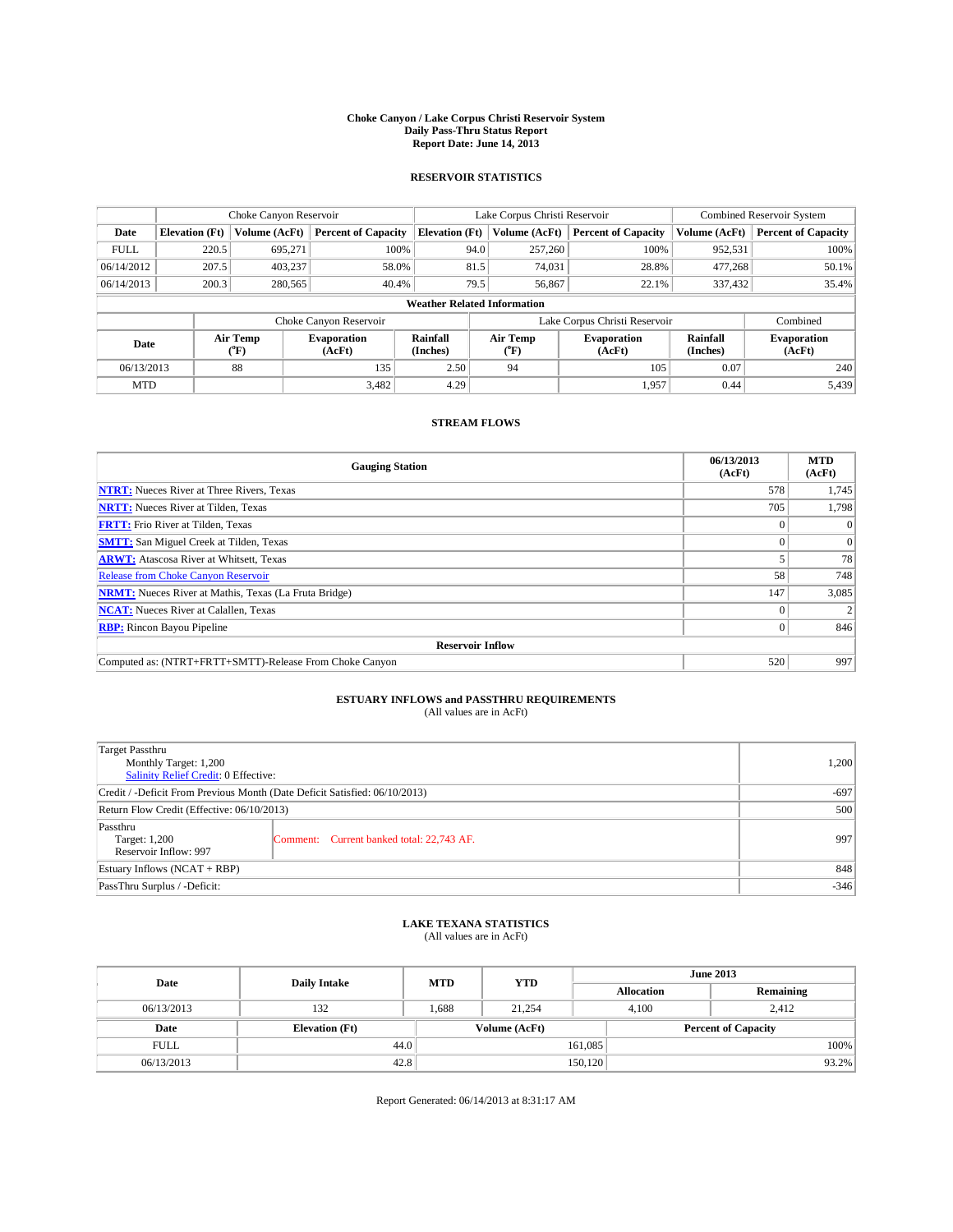#### **Choke Canyon / Lake Corpus Christi Reservoir System Daily Pass-Thru Status Report Report Date: June 15, 2013**

### **RESERVOIR STATISTICS**

|             |                                    | Choke Canyon Reservoir |                              |                       | Lake Corpus Christi Reservoir | <b>Combined Reservoir System</b> |               |                              |  |
|-------------|------------------------------------|------------------------|------------------------------|-----------------------|-------------------------------|----------------------------------|---------------|------------------------------|--|
| Date        | <b>Elevation</b> (Ft)              | Volume (AcFt)          | <b>Percent of Capacity</b>   | <b>Elevation (Ft)</b> | Volume (AcFt)                 | <b>Percent of Capacity</b>       | Volume (AcFt) | <b>Percent of Capacity</b>   |  |
| <b>FULL</b> | 220.5                              | 695,271                | 100%                         | 94.0                  | 257,260                       | 100%                             | 952,531       | 100%                         |  |
| 06/15/2012  | 207.4                              | 402,296                | 57.9%                        | 81.3                  | 72,610                        | 28.2%                            | 474,906       | 49.9%                        |  |
| 06/15/2013  | 200.3                              | 280,565                | 40.4%                        | 79.5                  | 56,946                        | 22.1%                            | 337,511       | 35.4%                        |  |
|             | <b>Weather Related Information</b> |                        |                              |                       |                               |                                  |               |                              |  |
|             |                                    |                        | Choke Canyon Reservoir       |                       |                               | Lake Corpus Christi Reservoir    |               | Combined                     |  |
| Date        | Air Temp<br>(°F)                   |                        | <b>Evaporation</b><br>(AcFt) | Rainfall<br>(Inches)  | Air Temp<br>(°F)              | <b>Evaporation</b><br>(AcFt)     |               | <b>Evaporation</b><br>(AcFt) |  |
| 06/14/2013  |                                    | 87                     | 108                          | 0.01                  | 93                            | 119                              | 0.00          | 227                          |  |
| <b>MTD</b>  |                                    |                        | 3.590                        | 4.30                  |                               | 2.076                            | 0.44          | 5,666                        |  |

### **STREAM FLOWS**

| <b>Gauging Station</b>                                       | 06/14/2013<br>(AcFt) | <b>MTD</b><br>(AcFt) |  |  |  |  |
|--------------------------------------------------------------|----------------------|----------------------|--|--|--|--|
| <b>NTRT:</b> Nueces River at Three Rivers, Texas             | 1,010                | 2,755                |  |  |  |  |
| <b>NRTT:</b> Nueces River at Tilden, Texas                   | 304                  | 2,102                |  |  |  |  |
| <b>FRTT:</b> Frio River at Tilden, Texas                     |                      | $\Omega$             |  |  |  |  |
| <b>SMTT:</b> San Miguel Creek at Tilden, Texas               |                      | $\Omega$             |  |  |  |  |
| <b>ARWT:</b> Atascosa River at Whitsett, Texas               | 20                   | 97                   |  |  |  |  |
| <b>Release from Choke Canyon Reservoir</b>                   | 58                   | 806                  |  |  |  |  |
| <b>NRMT:</b> Nueces River at Mathis, Texas (La Fruta Bridge) | 141                  | 3,226                |  |  |  |  |
| <b>NCAT:</b> Nueces River at Calallen, Texas                 |                      |                      |  |  |  |  |
| <b>RBP:</b> Rincon Bayou Pipeline                            |                      | 846                  |  |  |  |  |
| <b>Reservoir Inflow</b>                                      |                      |                      |  |  |  |  |
| Computed as: (NTRT+FRTT+SMTT)-Release From Choke Canyon      | 953                  | 1,950                |  |  |  |  |

# **ESTUARY INFLOWS and PASSTHRU REQUIREMENTS**<br>(All values are in AcFt)

| Target Passthru<br>Monthly Target: 1,200<br>Salinity Relief Credit: 0 Effective: | 1,200                                     |       |
|----------------------------------------------------------------------------------|-------------------------------------------|-------|
| Credit / -Deficit From Previous Month (Date Deficit Satisfied: 06/10/2013)       | $-697$                                    |       |
| Return Flow Credit (Effective: 06/10/2013)                                       | 500                                       |       |
| Passthru<br>Target: 1,200<br>Reservoir Inflow: 1,950                             | Comment: Current banked total: 22,743 AF. | 1,200 |
| Estuary Inflows $(NCAT + RBP)$                                                   | 848                                       |       |
| PassThru Surplus / -Deficit:                                                     | $-549$                                    |       |

# **LAKE TEXANA STATISTICS** (All values are in AcFt)

| Date        | <b>Daily Intake</b>   | <b>MTD</b> | <b>YTD</b>    | <b>June 2013</b>  |                            |           |  |
|-------------|-----------------------|------------|---------------|-------------------|----------------------------|-----------|--|
|             |                       |            |               | <b>Allocation</b> |                            | Remaining |  |
| 06/14/2013  | 133                   | 1.821      | 21.386        |                   | 2,279<br>4.100             |           |  |
| Date        | <b>Elevation</b> (Ft) |            | Volume (AcFt) |                   | <b>Percent of Capacity</b> |           |  |
| <b>FULL</b> | 44.0                  |            |               | 161,085           |                            | 100%      |  |
| 06/14/2013  | 42.7                  |            |               | 149,224           |                            | 92.6%     |  |

Report Generated: 06/15/2013 at 8:30:07 AM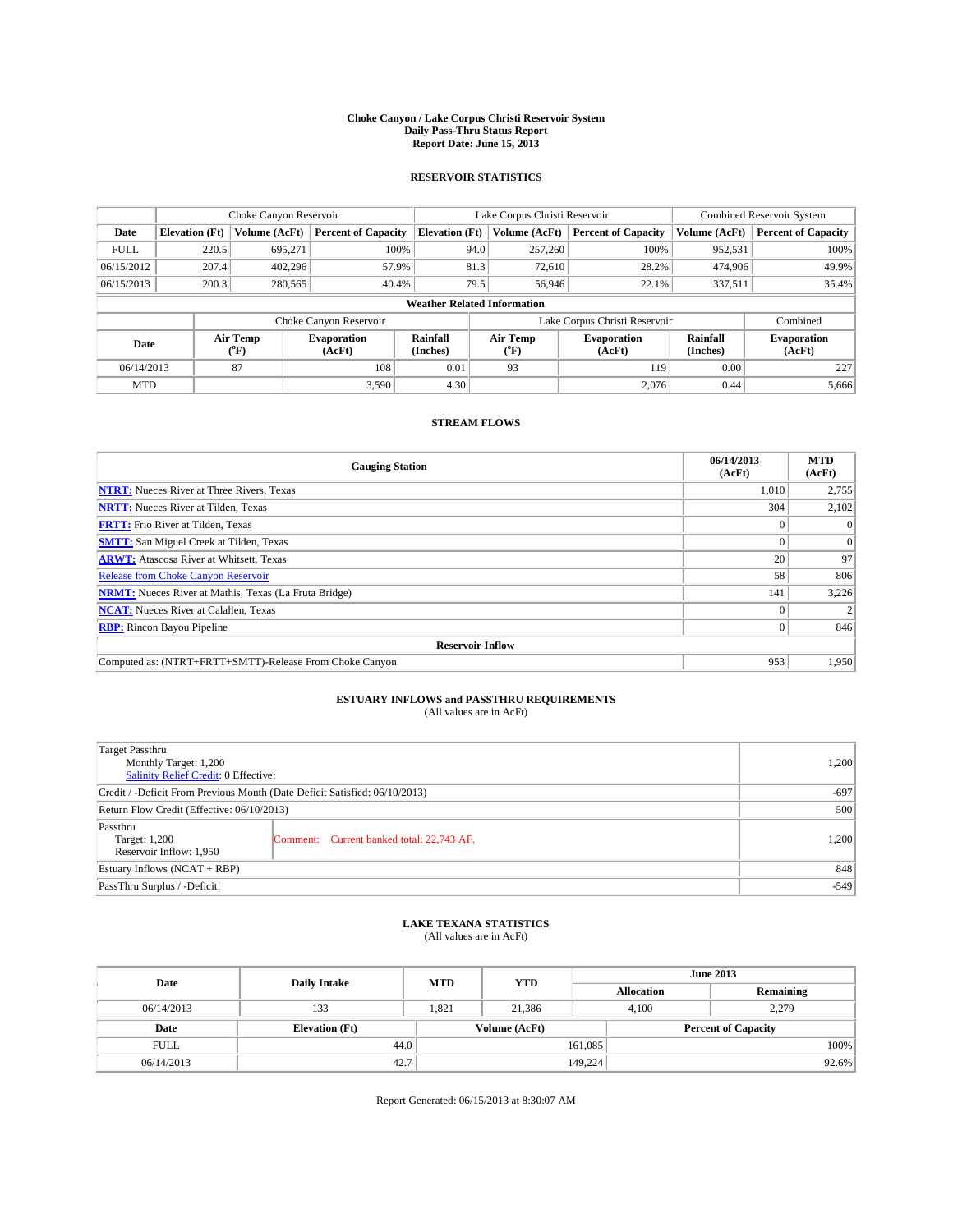#### **Choke Canyon / Lake Corpus Christi Reservoir System Daily Pass-Thru Status Report Report Date: June 16, 2013**

### **RESERVOIR STATISTICS**

|             | Choke Canyon Reservoir |                  |                              |                                    | Lake Corpus Christi Reservoir | <b>Combined Reservoir System</b> |               |                              |
|-------------|------------------------|------------------|------------------------------|------------------------------------|-------------------------------|----------------------------------|---------------|------------------------------|
| Date        | <b>Elevation</b> (Ft)  | Volume (AcFt)    | <b>Percent of Capacity</b>   | <b>Elevation (Ft)</b>              | Volume (AcFt)                 | <b>Percent of Capacity</b>       | Volume (AcFt) | <b>Percent of Capacity</b>   |
| <b>FULL</b> | 220.5                  | 695,271          | 100%                         | 94.0                               | 257,260                       | 100%                             | 952,531       | 100%                         |
| 06/16/2012  | 207.4                  | 402,861          | 57.9%                        | 81.2                               | 71,676                        | 27.9%                            | 474,537       | 49.8%                        |
| 06/16/2013  | 200.4                  | 281,026          | 40.4%                        | 79.5                               | 57,182                        | 22.2%                            | 338,208       | 35.5%                        |
|             |                        |                  |                              | <b>Weather Related Information</b> |                               |                                  |               |                              |
|             |                        |                  | Choke Canyon Reservoir       |                                    |                               | Lake Corpus Christi Reservoir    |               | Combined                     |
| Date        |                        | Air Temp<br>(°F) | <b>Evaporation</b><br>(AcFt) | Rainfall<br>(Inches)               | Air Temp<br>(°F)              | <b>Evaporation</b><br>(AcFt)     |               | <b>Evaporation</b><br>(AcFt) |
| 06/15/2013  |                        | 92               | 280                          | 0.00                               | 95                            | 193                              | 0.00          | 473                          |
| <b>MTD</b>  |                        |                  | 3.870                        | 4.30                               |                               | 2,269                            | 0.44          | 6,139                        |

### **STREAM FLOWS**

| <b>Gauging Station</b>                                       | 06/15/2013<br>(AcFt) | <b>MTD</b><br>(AcFt) |  |  |  |  |
|--------------------------------------------------------------|----------------------|----------------------|--|--|--|--|
| <b>NTRT:</b> Nueces River at Three Rivers, Texas             | 413                  | 3,168                |  |  |  |  |
| <b>NRTT:</b> Nueces River at Tilden, Texas                   | 133                  | 2,235                |  |  |  |  |
| <b>FRTT:</b> Frio River at Tilden, Texas                     |                      |                      |  |  |  |  |
| <b>SMTT:</b> San Miguel Creek at Tilden, Texas               |                      |                      |  |  |  |  |
| <b>ARWT:</b> Atascosa River at Whitsett, Texas               | 32                   | 129                  |  |  |  |  |
| <b>Release from Choke Canyon Reservoir</b>                   | 58                   | 863                  |  |  |  |  |
| <b>NRMT:</b> Nueces River at Mathis, Texas (La Fruta Bridge) | 141                  | 3,367                |  |  |  |  |
| <b>NCAT:</b> Nueces River at Calallen, Texas                 |                      |                      |  |  |  |  |
| <b>RBP:</b> Rincon Bayou Pipeline                            | $\Omega$             | 846                  |  |  |  |  |
| <b>Reservoir Inflow</b>                                      |                      |                      |  |  |  |  |
| Computed as: (NTRT+FRTT+SMTT)-Release From Choke Canyon      | 358                  | 2,308                |  |  |  |  |

# **ESTUARY INFLOWS and PASSTHRU REQUIREMENTS**<br>(All values are in AcFt)

| Target Passthru<br>Monthly Target: 1,200<br>Salinity Relief Credit: 0 Effective: | 1,200                                     |       |
|----------------------------------------------------------------------------------|-------------------------------------------|-------|
| Credit / -Deficit From Previous Month (Date Deficit Satisfied: 06/10/2013)       | $-697$                                    |       |
| Return Flow Credit (Effective: 06/10/2013)                                       | 500                                       |       |
| Passthru<br>Target: 1,200<br>Reservoir Inflow: 2,308                             | Comment: Current banked total: 22,743 AF. | 1,200 |
| Estuary Inflows $(NCAT + RBP)$                                                   | 848                                       |       |
| PassThru Surplus / -Deficit:                                                     | $-549$                                    |       |

# **LAKE TEXANA STATISTICS** (All values are in AcFt)

| Date        | <b>Daily Intake</b>   | <b>MTD</b> | <b>YTD</b>    | <b>June 2013</b>  |                            |           |  |
|-------------|-----------------------|------------|---------------|-------------------|----------------------------|-----------|--|
|             |                       |            |               | <b>Allocation</b> |                            | Remaining |  |
| 06/15/2013  | 133                   | 1,954      | 21,519        |                   | 4,100<br>2,146             |           |  |
| Date        | <b>Elevation</b> (Ft) |            | Volume (AcFt) |                   | <b>Percent of Capacity</b> |           |  |
| <b>FULL</b> | 44.0                  |            |               | 161,085           |                            | 100%      |  |
| 06/15/2013  | 42.7                  |            |               | 149.224           |                            | 92.6%     |  |

Report Generated: 06/16/2013 at 8:13:55 AM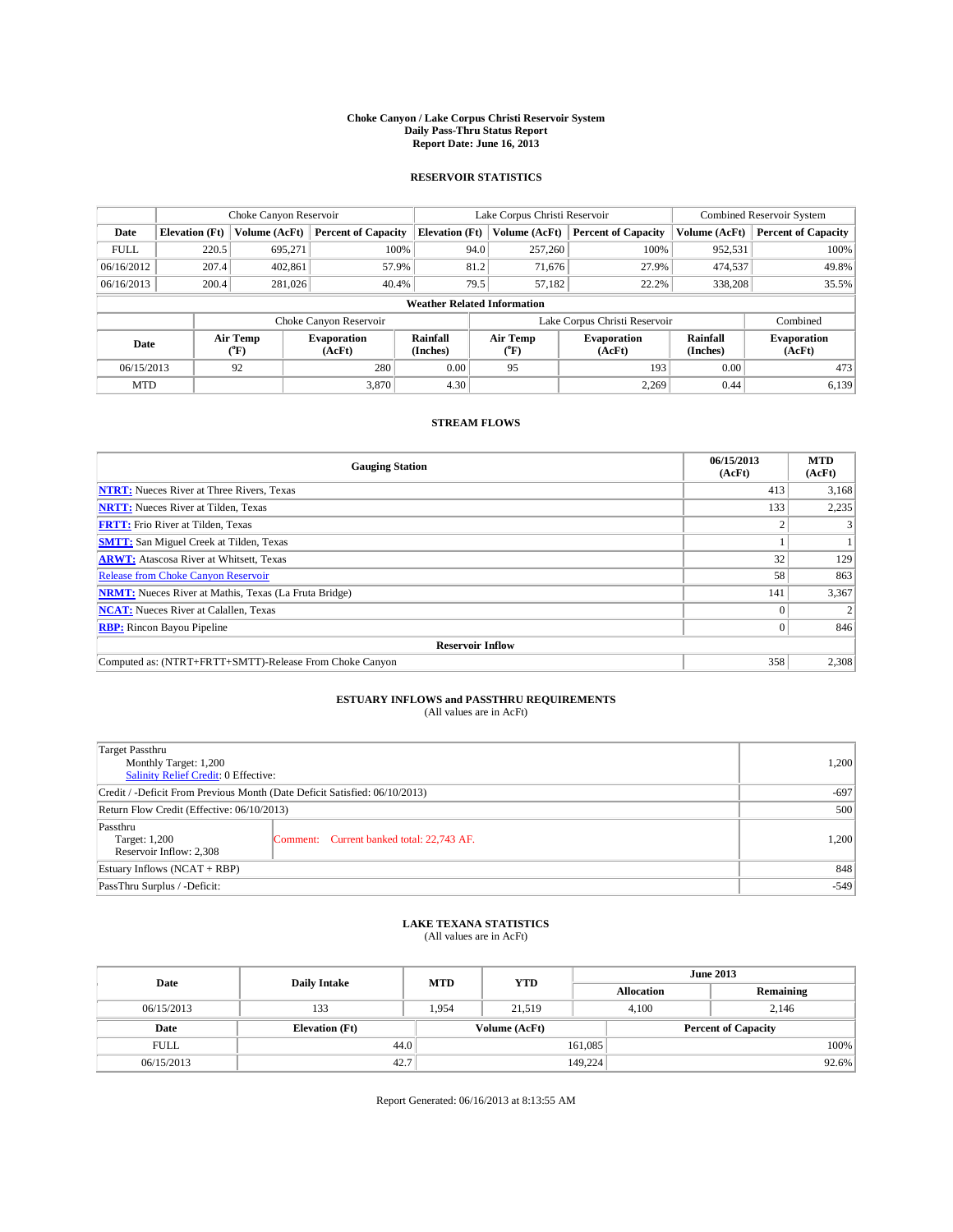#### **Choke Canyon / Lake Corpus Christi Reservoir System Daily Pass-Thru Status Report Report Date: June 17, 2013**

### **RESERVOIR STATISTICS**

|             | Choke Canyon Reservoir                                                                                                       |               |                            |                                    | Lake Corpus Christi Reservoir | <b>Combined Reservoir System</b> |               |                     |
|-------------|------------------------------------------------------------------------------------------------------------------------------|---------------|----------------------------|------------------------------------|-------------------------------|----------------------------------|---------------|---------------------|
| Date        | <b>Elevation</b> (Ft)                                                                                                        | Volume (AcFt) | <b>Percent of Capacity</b> | <b>Elevation (Ft)</b>              | Volume (AcFt)                 | <b>Percent of Capacity</b>       | Volume (AcFt) | Percent of Capacity |
| <b>FULL</b> | 220.5                                                                                                                        | 695,271       | 100%                       | 94.0                               | 257,260                       | 100%                             | 952,531       | 100%                |
| 06/17/2012  | 207.4                                                                                                                        | 402,672       | 57.9%                      | 81.1                               | 70,935                        | 27.6%                            | 473,607       | 49.7%               |
| 06/17/2013  | 200.3                                                                                                                        | 279,633       | 40.2%                      | 79.5                               | 57,340                        | 22.3%                            | 336,973       | $35.4\%$            |
|             |                                                                                                                              |               |                            | <b>Weather Related Information</b> |                               |                                  |               |                     |
|             |                                                                                                                              |               | Choke Canyon Reservoir     |                                    |                               | Lake Corpus Christi Reservoir    |               | Combined            |
| Date        | Rainfall<br>Air Temp<br>Air Temp<br><b>Evaporation</b><br><b>Evaporation</b><br>(Inches)<br>(AcFt)<br>(°F)<br>(AcFt)<br>("F) |               |                            | Rainfall<br>(Inches)               |                               |                                  |               |                     |
| 06/16/2013  |                                                                                                                              | 94            | 297                        | 0.00                               | 96                            | 170                              | 0.00          | 467                 |
| <b>MTD</b>  |                                                                                                                              |               | 4.167                      | 4.30                               |                               | 2.439                            | 0.44          | 6,606               |

### **STREAM FLOWS**

| <b>Gauging Station</b>                                       | 06/16/2013<br>(AcFt) | <b>MTD</b><br>(AcFt) |
|--------------------------------------------------------------|----------------------|----------------------|
| <b>NTRT:</b> Nueces River at Three Rivers, Texas             | 246                  | 3,414                |
| <b>NRTT:</b> Nueces River at Tilden, Texas                   | 494                  | 2,729                |
| <b>FRTT:</b> Frio River at Tilden, Texas                     |                      |                      |
| <b>SMTT:</b> San Miguel Creek at Tilden, Texas               |                      |                      |
| <b>ARWT:</b> Atascosa River at Whitsett, Texas               | 19                   | 148                  |
| <b>Release from Choke Canyon Reservoir</b>                   | 58                   | 921                  |
| <b>NRMT:</b> Nueces River at Mathis, Texas (La Fruta Bridge) | 147                  | 3,513                |
| <b>NCAT:</b> Nueces River at Calallen, Texas                 |                      |                      |
| <b>RBP:</b> Rincon Bayou Pipeline                            | $\Omega$             | 846                  |
| <b>Reservoir Inflow</b>                                      |                      |                      |
| Computed as: (NTRT+FRTT+SMTT)-Release From Choke Canyon      | 193                  | 2,501                |

# **ESTUARY INFLOWS and PASSTHRU REQUIREMENTS**<br>(All values are in AcFt)

| Target Passthru<br>Monthly Target: 1,200<br>Salinity Relief Credit: 0 Effective: | 1,200                                     |       |
|----------------------------------------------------------------------------------|-------------------------------------------|-------|
| Credit / -Deficit From Previous Month (Date Deficit Satisfied: 06/10/2013)       | $-697$                                    |       |
| Return Flow Credit (Effective: 06/10/2013)                                       | 500                                       |       |
| Passthru<br>Target: 1,200<br>Reservoir Inflow: 2,501                             | Comment: Current banked total: 22,743 AF. | 1,200 |
| Estuary Inflows $(NCAT + RBP)$                                                   | 848                                       |       |
| PassThru Surplus / -Deficit:                                                     | $-549$                                    |       |

# **LAKE TEXANA STATISTICS** (All values are in AcFt)

| Date        | <b>Daily Intake</b>   | <b>MTD</b> | <b>YTD</b>    | <b>June 2013</b>  |                            |           |       |
|-------------|-----------------------|------------|---------------|-------------------|----------------------------|-----------|-------|
|             |                       |            |               | <b>Allocation</b> |                            | Remaining |       |
| 06/16/2013  | 133                   | 2.087      | 21.652        |                   | 2.013<br>4.100             |           |       |
| Date        | <b>Elevation (Ft)</b> |            | Volume (AcFt) |                   | <b>Percent of Capacity</b> |           |       |
| <b>FULL</b> | 44.0                  |            |               | 161,085           |                            |           | 100%  |
| 06/16/2013  | 42.7                  |            |               | 149,224           |                            |           | 92.6% |

Report Generated: 06/17/2013 at 8:00:38 AM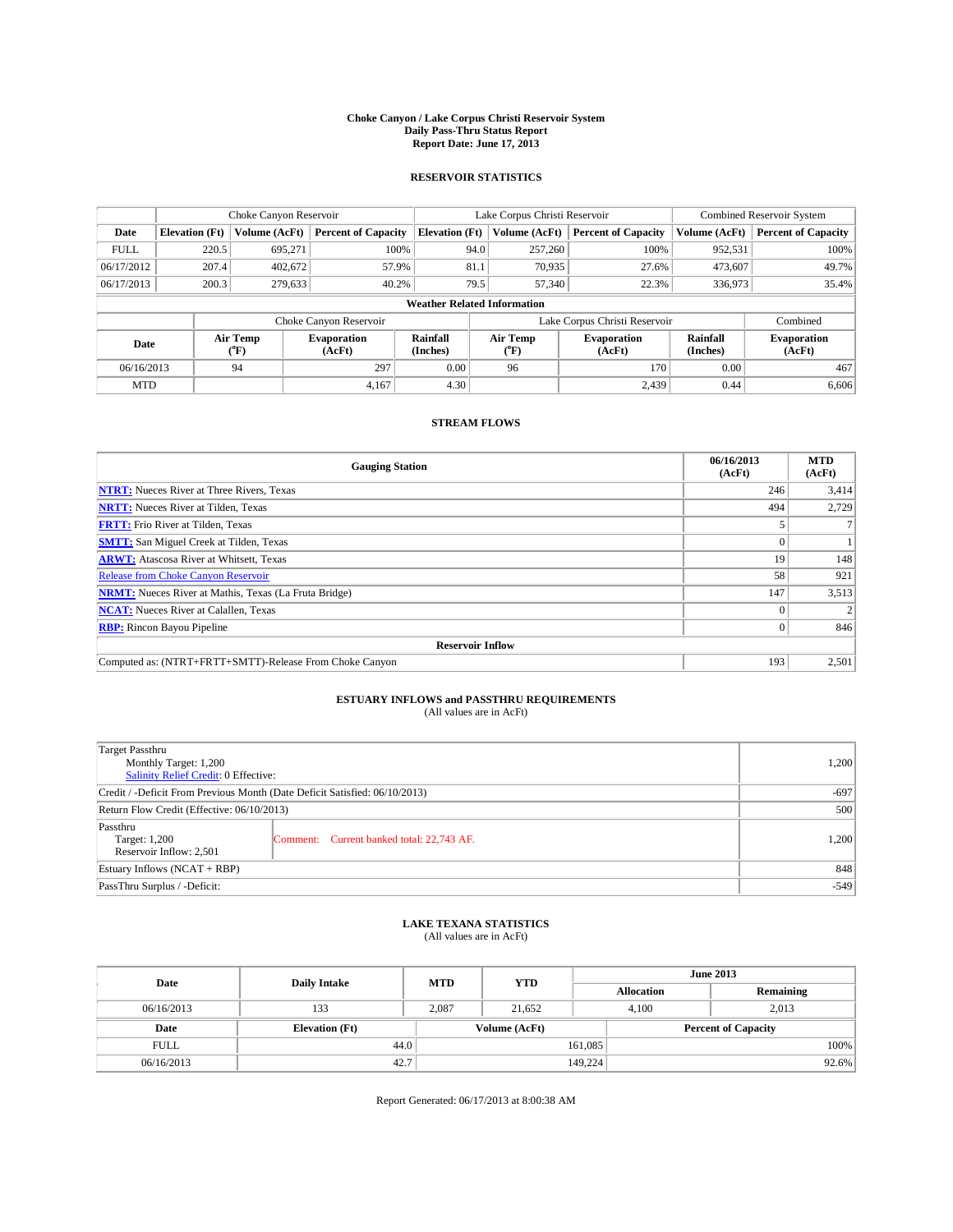#### **Choke Canyon / Lake Corpus Christi Reservoir System Daily Pass-Thru Status Report Report Date: June 18, 2013**

### **RESERVOIR STATISTICS**

|             | Choke Canyon Reservoir |                  |                              |                                    | Lake Corpus Christi Reservoir | <b>Combined Reservoir System</b> |               |                              |
|-------------|------------------------|------------------|------------------------------|------------------------------------|-------------------------------|----------------------------------|---------------|------------------------------|
| Date        | <b>Elevation</b> (Ft)  | Volume (AcFt)    | <b>Percent of Capacity</b>   | <b>Elevation (Ft)</b>              | Volume (AcFt)                 | <b>Percent of Capacity</b>       | Volume (AcFt) | <b>Percent of Capacity</b>   |
| <b>FULL</b> | 220.5                  | 695,271          | 100%                         | 94.0                               | 257,260                       | 100%                             | 952,531       | 100%                         |
| 06/18/2012  | 207.4                  | 402,105          | 57.8%                        | 81.0                               | 69,744                        | 27.1%                            | 471,849       | 49.5%                        |
| 06/18/2013  | 200.3                  | 279.633          | 40.2%                        | 79.5                               | 57,182                        | 22.2%                            | 336,815       | 35.4%                        |
|             |                        |                  |                              | <b>Weather Related Information</b> |                               |                                  |               |                              |
|             |                        |                  | Choke Canyon Reservoir       |                                    |                               | Lake Corpus Christi Reservoir    |               | Combined                     |
| Date        |                        | Air Temp<br>(°F) | <b>Evaporation</b><br>(AcFt) | Rainfall<br>(Inches)               | Air Temp<br>(°F)              | <b>Evaporation</b><br>(AcFt)     |               | <b>Evaporation</b><br>(AcFt) |
| 06/17/2013  |                        | 94               | 342                          | 0.00                               | 98                            | 206                              | 0.00          | 548                          |
| <b>MTD</b>  |                        |                  | 4.509                        | 4.30                               |                               | 2,645                            | 0.44          | 7,154                        |

### **STREAM FLOWS**

| <b>Gauging Station</b>                                       | 06/17/2013<br>(AcFt) | <b>MTD</b><br>(AcFt) |
|--------------------------------------------------------------|----------------------|----------------------|
| <b>NTRT:</b> Nueces River at Three Rivers, Texas             | 256                  | 3,670                |
| <b>NRTT:</b> Nueces River at Tilden, Texas                   | 1,133                | 3,863                |
| <b>FRTT:</b> Frio River at Tilden, Texas                     |                      |                      |
| <b>SMTT:</b> San Miguel Creek at Tilden, Texas               |                      |                      |
| <b>ARWT:</b> Atascosa River at Whitsett, Texas               | 22                   | 170                  |
| <b>Release from Choke Canyon Reservoir</b>                   | 58                   | 979                  |
| <b>NRMT:</b> Nueces River at Mathis, Texas (La Fruta Bridge) | 167                  | 3,680                |
| <b>NCAT:</b> Nueces River at Calallen, Texas                 |                      |                      |
| <b>RBP:</b> Rincon Bayou Pipeline                            | $\Omega$             | 846                  |
| <b>Reservoir Inflow</b>                                      |                      |                      |
| Computed as: (NTRT+FRTT+SMTT)-Release From Choke Canyon      | 200                  | 2,701                |

# **ESTUARY INFLOWS and PASSTHRU REQUIREMENTS**<br>(All values are in AcFt)

| Target Passthru<br>Monthly Target: 1,200<br>Salinity Relief Credit: 0 Effective: | 1,200                                     |       |
|----------------------------------------------------------------------------------|-------------------------------------------|-------|
| Credit / -Deficit From Previous Month (Date Deficit Satisfied: 06/10/2013)       | $-697$                                    |       |
| Return Flow Credit (Effective: 06/10/2013)                                       | 500                                       |       |
| Passthru<br>Target: 1,200<br>Reservoir Inflow: 2,701                             | Comment: Current banked total: 22,743 AF. | 1,200 |
| Estuary Inflows $(NCAT + RBP)$                                                   | 848                                       |       |
| PassThru Surplus / -Deficit:                                                     | $-549$                                    |       |

# **LAKE TEXANA STATISTICS** (All values are in AcFt)

| Date        | <b>Daily Intake</b>   | <b>MTD</b> | <b>YTD</b>    | <b>June 2013</b>           |                |           |  |
|-------------|-----------------------|------------|---------------|----------------------------|----------------|-----------|--|
|             |                       |            |               | <b>Allocation</b>          |                | Remaining |  |
| 06/17/2013  | 133                   | 2.220      | 21.786        |                            | .,880<br>4.100 |           |  |
| Date        | <b>Elevation (Ft)</b> |            | Volume (AcFt) | <b>Percent of Capacity</b> |                |           |  |
| <b>FULL</b> | 44.0                  |            |               | 161,085                    |                | 100%      |  |
| 06/17/2013  | 42.7                  |            |               | 149,224                    |                | 92.6%     |  |

Report Generated: 06/18/2013 at 8:36:57 AM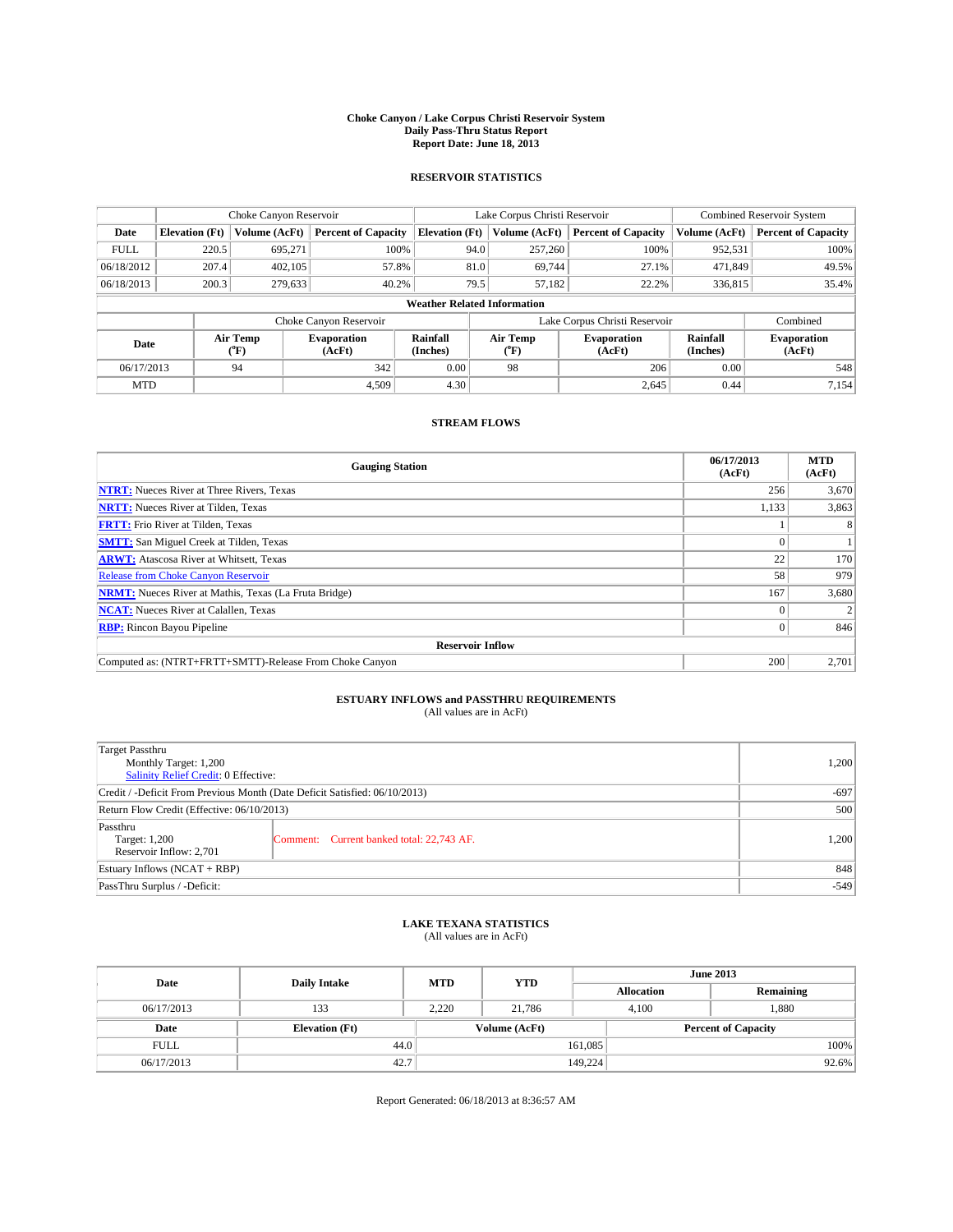#### **Choke Canyon / Lake Corpus Christi Reservoir System Daily Pass-Thru Status Report Report Date: June 19, 2013**

### **RESERVOIR STATISTICS**

|             | Choke Canyon Reservoir             |                  |                              |                       | Lake Corpus Christi Reservoir | <b>Combined Reservoir System</b> |                      |                              |  |  |
|-------------|------------------------------------|------------------|------------------------------|-----------------------|-------------------------------|----------------------------------|----------------------|------------------------------|--|--|
| Date        | <b>Elevation</b> (Ft)              | Volume (AcFt)    | <b>Percent of Capacity</b>   | <b>Elevation (Ft)</b> | Volume (AcFt)                 | <b>Percent of Capacity</b>       | Volume (AcFt)        | <b>Percent of Capacity</b>   |  |  |
| <b>FULL</b> | 220.5                              | 695,271          | 100%                         | 94.0                  | 257,260                       | 100%                             | 952,531              | 100%                         |  |  |
| 06/19/2012  | 207.3                              | 400,014          | 57.5%                        | 80.9                  | 69,202                        | 26.9%                            | 469,216              | 49.3%                        |  |  |
| 06/19/2013  | 200.2                              | 278,542          | 40.1%                        | 79.5                  | 57,103                        | 22.2%                            | 335,645              | 35.2%                        |  |  |
|             | <b>Weather Related Information</b> |                  |                              |                       |                               |                                  |                      |                              |  |  |
|             |                                    |                  | Choke Canyon Reservoir       |                       | Lake Corpus Christi Reservoir |                                  | Combined             |                              |  |  |
| Date        |                                    | Air Temp<br>(°F) | <b>Evaporation</b><br>(AcFt) | Rainfall<br>(Inches)  | Air Temp<br>(°F)              | <b>Evaporation</b><br>(AcFt)     | Rainfall<br>(Inches) | <b>Evaporation</b><br>(AcFt) |  |  |
| 06/18/2013  |                                    | 94               | 350                          | 0.00                  | 98                            | 188                              | 0.00                 | 538                          |  |  |
|             | <b>MTD</b>                         |                  | 4.859                        | 4.30                  |                               | 2,833                            | 0.44                 | 7,692                        |  |  |

### **STREAM FLOWS**

| <b>Gauging Station</b>                                       | 06/18/2013<br>(AcFt) | <b>MTD</b><br>(AcFt) |  |  |  |  |  |
|--------------------------------------------------------------|----------------------|----------------------|--|--|--|--|--|
| <b>NTRT:</b> Nueces River at Three Rivers, Texas             | 822                  | 4,492                |  |  |  |  |  |
| <b>NRTT:</b> Nueces River at Tilden, Texas                   | 1,318                | 5,181                |  |  |  |  |  |
| <b>FRTT:</b> Frio River at Tilden, Texas                     |                      |                      |  |  |  |  |  |
| <b>SMTT:</b> San Miguel Creek at Tilden, Texas               |                      |                      |  |  |  |  |  |
| <b>ARWT:</b> Atascosa River at Whitsett, Texas               | 34                   | 204                  |  |  |  |  |  |
| <b>Release from Choke Canyon Reservoir</b>                   | 58                   | 1,036                |  |  |  |  |  |
| <b>NRMT:</b> Nueces River at Mathis, Texas (La Fruta Bridge) | 193                  | 3,873                |  |  |  |  |  |
| <b>NCAT:</b> Nueces River at Calallen, Texas                 |                      |                      |  |  |  |  |  |
| <b>RBP:</b> Rincon Bayou Pipeline                            | $\Omega$             | 846                  |  |  |  |  |  |
| <b>Reservoir Inflow</b>                                      |                      |                      |  |  |  |  |  |
| Computed as: (NTRT+FRTT+SMTT)-Release From Choke Canyon      | 765                  | 3,465                |  |  |  |  |  |

# **ESTUARY INFLOWS and PASSTHRU REQUIREMENTS**<br>(All values are in AcFt)

| Target Passthru<br>Monthly Target: 1,200<br>Salinity Relief Credit: 0 Effective: |                                           |       |  |  |
|----------------------------------------------------------------------------------|-------------------------------------------|-------|--|--|
| Credit / -Deficit From Previous Month (Date Deficit Satisfied: 06/10/2013)       |                                           |       |  |  |
| Return Flow Credit (Effective: 06/10/2013)                                       |                                           |       |  |  |
| Passthru<br>Target: 1,200<br>Reservoir Inflow: 3,465                             | Comment: Current banked total: 22,743 AF. | 1,200 |  |  |
| Estuary Inflows $(NCAT + RBP)$                                                   | 848                                       |       |  |  |
| PassThru Surplus / -Deficit:                                                     | $-549$                                    |       |  |  |

# **LAKE TEXANA STATISTICS** (All values are in AcFt)

| Date        | <b>Daily Intake</b>   | <b>MTD</b> | <b>YTD</b>    | <b>June 2013</b>  |                            |           |  |
|-------------|-----------------------|------------|---------------|-------------------|----------------------------|-----------|--|
|             |                       |            |               | <b>Allocation</b> |                            | Remaining |  |
| 06/18/2013  | 133                   | 2.354      | 21.919        |                   | 4.100<br>1.746             |           |  |
| Date        | <b>Elevation (Ft)</b> |            | Volume (AcFt) |                   | <b>Percent of Capacity</b> |           |  |
| <b>FULL</b> | 44.0                  |            |               | 161,085           |                            | 100%      |  |
| 06/18/2013  | 42.6                  |            |               | 148,332           |                            | $92.1\%$  |  |

Report Generated: 06/19/2013 at 8:33:53 AM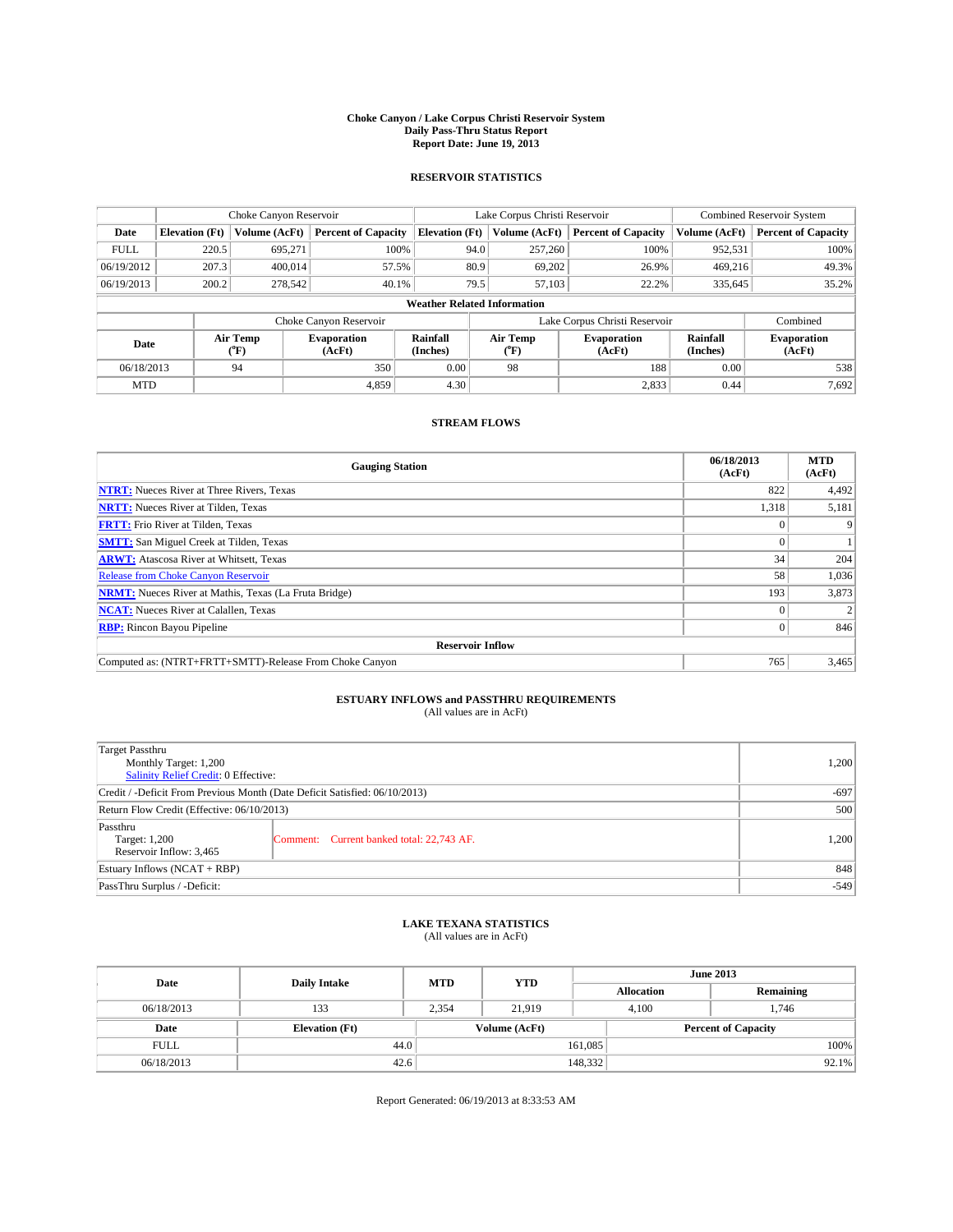#### **Choke Canyon / Lake Corpus Christi Reservoir System Daily Pass-Thru Status Report Report Date: June 20, 2013**

### **RESERVOIR STATISTICS**

|             |                                    | Choke Canyon Reservoir |                              |                       | Lake Corpus Christi Reservoir | <b>Combined Reservoir System</b> |                      |                              |  |
|-------------|------------------------------------|------------------------|------------------------------|-----------------------|-------------------------------|----------------------------------|----------------------|------------------------------|--|
| Date        | <b>Elevation</b> (Ft)              | Volume (AcFt)          | <b>Percent of Capacity</b>   | <b>Elevation (Ft)</b> | Volume (AcFt)                 | <b>Percent of Capacity</b>       | Volume (AcFt)        | <b>Percent of Capacity</b>   |  |
| <b>FULL</b> | 220.5                              | 695,271                | 100%                         | 94.0                  | 257,260                       | 100%                             | 952,531              | 100%                         |  |
| 06/20/2012  | 207.3                              | 399,449                | 57.5%                        | 80.9                  | 68,931                        | 26.8%                            | 468,380              | 49.2%                        |  |
| 06/20/2013  | 200.2                              | 278.081                | 40.0%                        | 79.5                  | 57,182                        | 22.2%                            | 335,263              | 35.2%                        |  |
|             | <b>Weather Related Information</b> |                        |                              |                       |                               |                                  |                      |                              |  |
|             |                                    |                        | Choke Canyon Reservoir       |                       | Lake Corpus Christi Reservoir |                                  | Combined             |                              |  |
| Date        |                                    | Air Temp<br>(°F)       | <b>Evaporation</b><br>(AcFt) | Rainfall<br>(Inches)  | Air Temp<br>("F)              | <b>Evaporation</b><br>(AcFt)     | Rainfall<br>(Inches) | <b>Evaporation</b><br>(AcFt) |  |
| 06/19/2013  |                                    | 95                     | 359                          | 0.00                  | 98                            | 234                              | 0.00                 | 593                          |  |
| <b>MTD</b>  |                                    |                        | 5,218                        | 4.30                  |                               | 3,067                            | 0.44                 | 8,285                        |  |

### **STREAM FLOWS**

| <b>Gauging Station</b>                                       | 06/19/2013<br>(AcFt) | <b>MTD</b><br>(AcFt) |  |  |  |  |  |
|--------------------------------------------------------------|----------------------|----------------------|--|--|--|--|--|
| <b>NTRT:</b> Nueces River at Three Rivers, Texas             | 1,143                | 5,635                |  |  |  |  |  |
| <b>NRTT:</b> Nueces River at Tilden, Texas                   | 1,419                | 6,600                |  |  |  |  |  |
| <b>FRTT:</b> Frio River at Tilden, Texas                     | 0                    | 9                    |  |  |  |  |  |
| <b>SMTT:</b> San Miguel Creek at Tilden, Texas               | $\Omega$             |                      |  |  |  |  |  |
| <b>ARWT:</b> Atascosa River at Whitsett, Texas               | 20                   | 224                  |  |  |  |  |  |
| <b>Release from Choke Canyon Reservoir</b>                   | 58                   | 1,094                |  |  |  |  |  |
| <b>NRMT:</b> Nueces River at Mathis, Texas (La Fruta Bridge) | 220                  | 4,093                |  |  |  |  |  |
| <b>NCAT:</b> Nueces River at Calallen, Texas                 |                      | 2                    |  |  |  |  |  |
| <b>RBP:</b> Rincon Bayou Pipeline                            | $\Omega$             | 846                  |  |  |  |  |  |
| <b>Reservoir Inflow</b>                                      |                      |                      |  |  |  |  |  |
| Computed as: (NTRT+FRTT+SMTT)-Release From Choke Canyon      | 1,086                | 4,551                |  |  |  |  |  |

# **ESTUARY INFLOWS and PASSTHRU REQUIREMENTS**<br>(All values are in AcFt)

| Target Passthru<br>Monthly Target: 1,200<br>Salinity Relief Credit: 0 Effective: |                                           |       |  |  |
|----------------------------------------------------------------------------------|-------------------------------------------|-------|--|--|
| Credit / -Deficit From Previous Month (Date Deficit Satisfied: 06/10/2013)       |                                           |       |  |  |
| Return Flow Credit (Effective: 06/10/2013)                                       |                                           |       |  |  |
| Passthru<br>Target: 1,200<br>Reservoir Inflow: 4,551                             | Comment: Current banked total: 22,743 AF. | 1,200 |  |  |
| Estuary Inflows $(NCAT + RBP)$                                                   | 848                                       |       |  |  |
| PassThru Surplus / -Deficit:                                                     | $-549$                                    |       |  |  |

# **LAKE TEXANA STATISTICS** (All values are in AcFt)

| Date        | <b>Daily Intake</b>   | <b>MTD</b> | <b>YTD</b>    | <b>June 2013</b>  |                            |           |       |
|-------------|-----------------------|------------|---------------|-------------------|----------------------------|-----------|-------|
|             |                       |            |               | <b>Allocation</b> |                            | Remaining |       |
| 06/19/2013  | 134                   | 2.487      | 22,053        |                   | 4.100<br>1,613             |           |       |
| Date        | <b>Elevation (Ft)</b> |            | Volume (AcFt) |                   | <b>Percent of Capacity</b> |           |       |
| <b>FULL</b> | 44.0                  |            |               | 161,085           |                            |           | 100%  |
| 06/19/2013  | 42.5                  |            |               | 147,442           |                            |           | 91.5% |

Report Generated: 06/20/2013 at 8:39:41 AM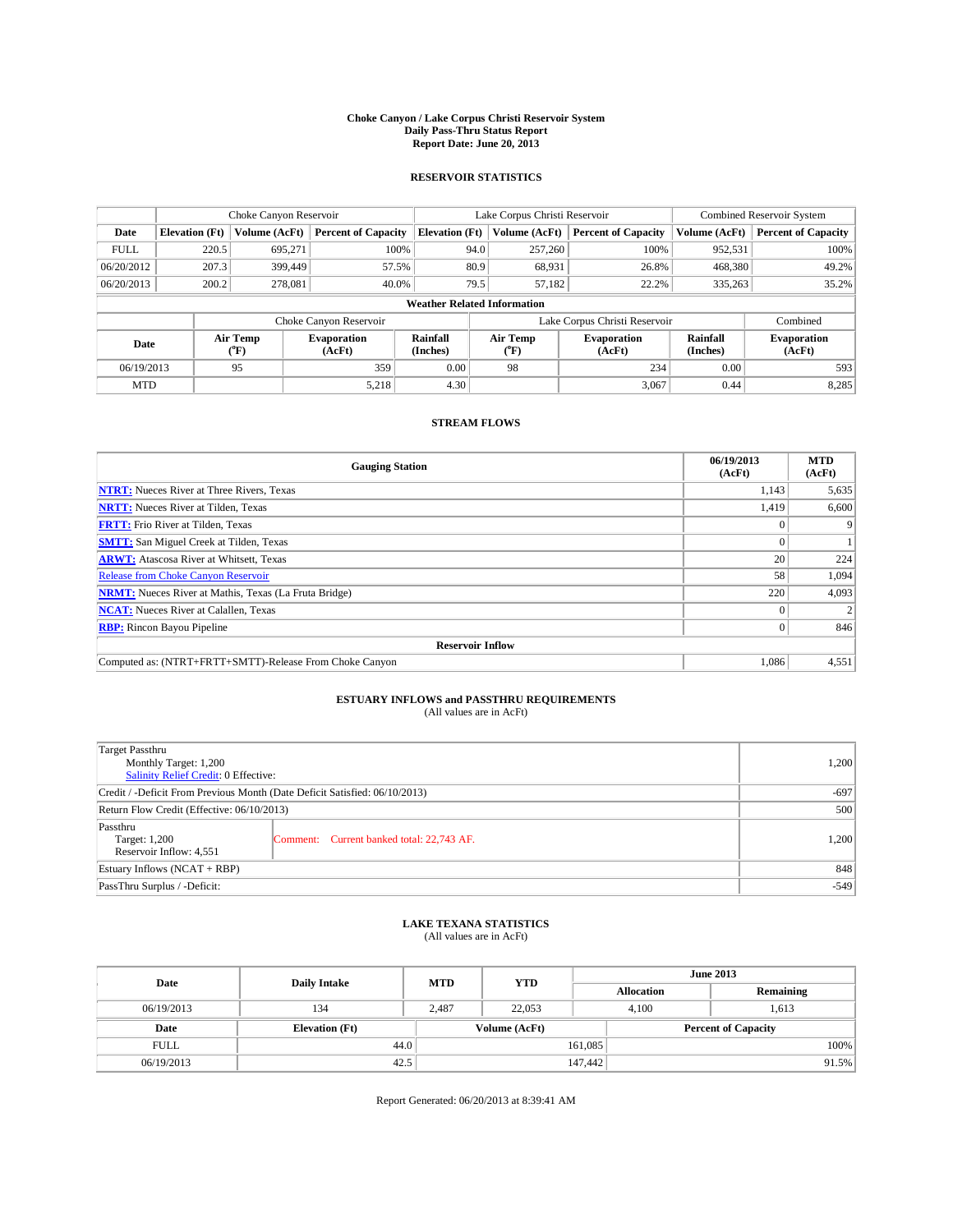#### **Choke Canyon / Lake Corpus Christi Reservoir System Daily Pass-Thru Status Report Report Date: June 21, 2013**

### **RESERVOIR STATISTICS**

|             |                                    | Choke Canyon Reservoir |                              |                       | Lake Corpus Christi Reservoir | <b>Combined Reservoir System</b> |                      |                              |  |  |
|-------------|------------------------------------|------------------------|------------------------------|-----------------------|-------------------------------|----------------------------------|----------------------|------------------------------|--|--|
| Date        | <b>Elevation</b> (Ft)              | Volume (AcFt)          | <b>Percent of Capacity</b>   | <b>Elevation (Ft)</b> | Volume (AcFt)                 | <b>Percent of Capacity</b>       | Volume (AcFt)        | Percent of Capacity          |  |  |
| <b>FULL</b> | 220.5                              | 695,271                | 100%                         | 94.0                  | 257,260                       | 100%                             | 952,531              | 100%                         |  |  |
| 06/21/2012  | 207.3                              | 400,202                | 57.6%                        | 80.9                  | 68,842                        | 26.8%                            | 469,044              | 49.2%                        |  |  |
| 06/21/2013  | 200.2                              | 278,388                | 40.0%                        | 79.5                  | 57,419                        | 22.3%                            | 335,807              | 35.3%                        |  |  |
|             | <b>Weather Related Information</b> |                        |                              |                       |                               |                                  |                      |                              |  |  |
|             |                                    |                        | Choke Canyon Reservoir       |                       | Lake Corpus Christi Reservoir |                                  | Combined             |                              |  |  |
| Date        |                                    | Air Temp<br>(°F)       | <b>Evaporation</b><br>(AcFt) | Rainfall<br>(Inches)  | Air Temp<br>("F)              | <b>Evaporation</b><br>(AcFt)     | Rainfall<br>(Inches) | <b>Evaporation</b><br>(AcFt) |  |  |
| 06/20/2013  |                                    | 92                     | 305                          | 0.00                  | 95                            | 193                              | 0.00                 |                              |  |  |
| <b>MTD</b>  |                                    |                        | 5,523                        | 4.30                  |                               | 3,260                            | 0.44                 | 8,783                        |  |  |

### **STREAM FLOWS**

| <b>Gauging Station</b>                                       | 06/20/2013<br>(AcFt) | <b>MTD</b><br>(AcFt) |  |  |  |  |  |
|--------------------------------------------------------------|----------------------|----------------------|--|--|--|--|--|
| <b>NTRT:</b> Nueces River at Three Rivers, Texas             | 1,268                | 6,904                |  |  |  |  |  |
| <b>NRTT:</b> Nueces River at Tilden, Texas                   | 1,524                | 8,125                |  |  |  |  |  |
| <b>FRTT:</b> Frio River at Tilden, Texas                     |                      |                      |  |  |  |  |  |
| <b>SMTT:</b> San Miguel Creek at Tilden, Texas               |                      |                      |  |  |  |  |  |
| <b>ARWT:</b> Atascosa River at Whitsett, Texas               | 13                   | 236                  |  |  |  |  |  |
| <b>Release from Choke Canyon Reservoir</b>                   | 58                   | 1,151                |  |  |  |  |  |
| <b>NRMT:</b> Nueces River at Mathis, Texas (La Fruta Bridge) | 284                  | 4,377                |  |  |  |  |  |
| <b>NCAT:</b> Nueces River at Calallen, Texas                 |                      |                      |  |  |  |  |  |
| <b>RBP:</b> Rincon Bayou Pipeline                            | $\Omega$             | 846                  |  |  |  |  |  |
| <b>Reservoir Inflow</b>                                      |                      |                      |  |  |  |  |  |
| Computed as: (NTRT+FRTT+SMTT)-Release From Choke Canyon      | 1,211                | 5,762                |  |  |  |  |  |

# **ESTUARY INFLOWS and PASSTHRU REQUIREMENTS**<br>(All values are in AcFt)

| Target Passthru                                                            |                                           |       |  |  |  |
|----------------------------------------------------------------------------|-------------------------------------------|-------|--|--|--|
| Monthly Target: 1,200                                                      |                                           |       |  |  |  |
| Salinity Relief Credit: 0 Effective:                                       |                                           |       |  |  |  |
| Credit / -Deficit From Previous Month (Date Deficit Satisfied: 06/10/2013) |                                           |       |  |  |  |
| Return Flow Credit (Effective: 06/10/2013)                                 |                                           |       |  |  |  |
| Passthru                                                                   |                                           |       |  |  |  |
| Target: 1,200                                                              | Comment: Current banked total: 22,743 AF. | 1,200 |  |  |  |
| Reservoir Inflow: 5,762                                                    |                                           |       |  |  |  |
| Estuary Inflows (NCAT + RBP)                                               |                                           |       |  |  |  |
| PassThru Surplus / -Deficit:                                               | $-549$                                    |       |  |  |  |

# **LAKE TEXANA STATISTICS** (All values are in AcFt)

| Date        | <b>Daily Intake</b>   | <b>MTD</b> | <b>YTD</b>    | <b>June 2013</b>  |                |                            |       |
|-------------|-----------------------|------------|---------------|-------------------|----------------|----------------------------|-------|
|             |                       |            |               | <b>Allocation</b> |                | Remaining                  |       |
| 06/20/2013  | 134                   | 2.621      | 22.186        |                   | 1.479<br>4.100 |                            |       |
| Date        | <b>Elevation (Ft)</b> |            | Volume (AcFt) |                   |                | <b>Percent of Capacity</b> |       |
| <b>FULL</b> | 44.0                  |            |               | 161,085           |                |                            | 100%  |
| 06/20/2013  | 42.5                  |            |               | 147,442           |                |                            | 91.5% |

Report Generated: 06/21/2013 at 8:32:13 AM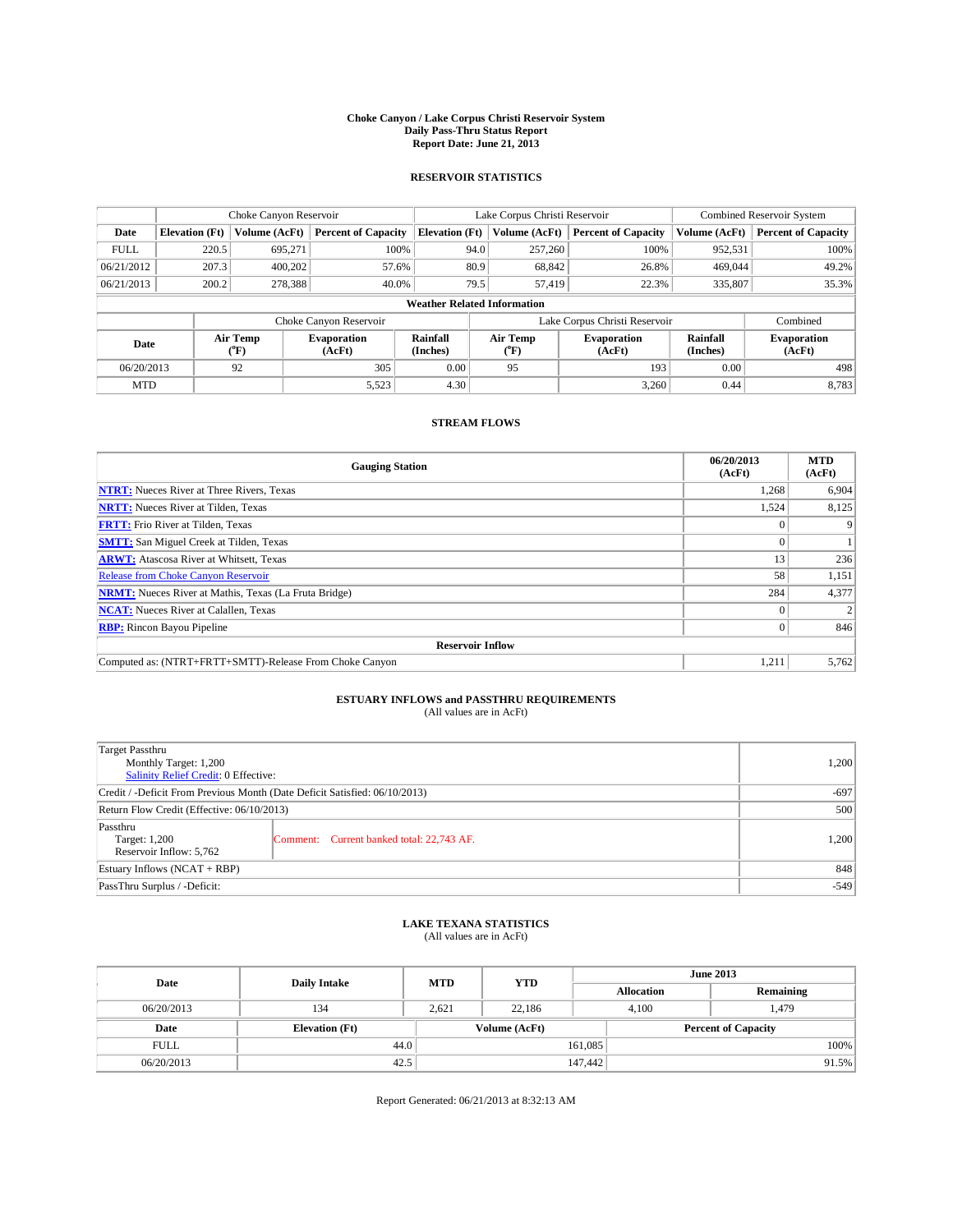#### **Choke Canyon / Lake Corpus Christi Reservoir System Daily Pass-Thru Status Report Report Date: June 22, 2013**

### **RESERVOIR STATISTICS**

|             |                                    | Choke Canyon Reservoir  |                              |                       | Lake Corpus Christi Reservoir | <b>Combined Reservoir System</b> |                      |                              |  |
|-------------|------------------------------------|-------------------------|------------------------------|-----------------------|-------------------------------|----------------------------------|----------------------|------------------------------|--|
| Date        | <b>Elevation</b> (Ft)              | Volume (AcFt)           | <b>Percent of Capacity</b>   | <b>Elevation (Ft)</b> | Volume (AcFt)                 | <b>Percent of Capacity</b>       | Volume (AcFt)        | <b>Percent of Capacity</b>   |  |
| <b>FULL</b> | 220.5                              | 695,271                 | 100%                         | 94.0                  | 257,260                       | 100%                             | 952,531              | 100%                         |  |
| 06/22/2012  | 207.3                              | 399,825                 | 57.5%                        | 80.8                  | 67,948                        | 26.4%                            | 467,773              | 49.1%                        |  |
| 06/22/2013  | 200.1                              | 277,466                 | 39.9%                        | 79.6                  | 57,735                        | 22.4%                            | 335,201              | 35.2%                        |  |
|             | <b>Weather Related Information</b> |                         |                              |                       |                               |                                  |                      |                              |  |
|             |                                    |                         | Choke Canyon Reservoir       |                       | Lake Corpus Christi Reservoir |                                  | Combined             |                              |  |
| Date        |                                    | Air Temp<br>(°F)        | <b>Evaporation</b><br>(AcFt) | Rainfall<br>(Inches)  | Air Temp<br>("F)              | <b>Evaporation</b><br>(AcFt)     | Rainfall<br>(Inches) | <b>Evaporation</b><br>(AcFt) |  |
| 06/21/2013  |                                    | 0.00<br>94<br>368<br>96 |                              | 180                   | 0.00                          | 548                              |                      |                              |  |
| <b>MTD</b>  |                                    |                         | 5,891                        | 4.30                  |                               | 3.440                            | 0.44                 | 9,331                        |  |

### **STREAM FLOWS**

| <b>Gauging Station</b>                                       | 06/21/2013<br>(AcFt) | <b>MTD</b><br>(AcFt) |  |  |  |
|--------------------------------------------------------------|----------------------|----------------------|--|--|--|
| <b>NTRT:</b> Nueces River at Three Rivers, Texas             | 1,149                | 8,053                |  |  |  |
| <b>NRTT:</b> Nueces River at Tilden, Texas                   | 1,328                | 9,453                |  |  |  |
| <b>FRTT:</b> Frio River at Tilden, Texas                     |                      |                      |  |  |  |
| <b>SMTT:</b> San Miguel Creek at Tilden, Texas               |                      |                      |  |  |  |
| <b>ARWT:</b> Atascosa River at Whitsett, Texas               | 8                    | 244                  |  |  |  |
| <b>Release from Choke Canyon Reservoir</b>                   | 58                   | 1,209                |  |  |  |
| <b>NRMT:</b> Nueces River at Mathis, Texas (La Fruta Bridge) | 328                  | 4,704                |  |  |  |
| <b>NCAT:</b> Nueces River at Calallen, Texas                 |                      |                      |  |  |  |
| <b>RBP:</b> Rincon Bayou Pipeline                            |                      | 846                  |  |  |  |
| <b>Reservoir Inflow</b>                                      |                      |                      |  |  |  |
| Computed as: (NTRT+FRTT+SMTT)-Release From Choke Canyon      | 1,092                | 6,854                |  |  |  |

# **ESTUARY INFLOWS and PASSTHRU REQUIREMENTS**<br>(All values are in AcFt)

| Target Passthru<br>Monthly Target: 1,200<br>Salinity Relief Credit: 0 Effective: |                                           |       |  |  |
|----------------------------------------------------------------------------------|-------------------------------------------|-------|--|--|
| Credit / -Deficit From Previous Month (Date Deficit Satisfied: 06/10/2013)       |                                           |       |  |  |
| Return Flow Credit (Effective: 06/10/2013)                                       |                                           |       |  |  |
| Passthru<br>Target: 1,200<br>Reservoir Inflow: 6,854                             | Comment: Current banked total: 22,743 AF. | 1,200 |  |  |
| Estuary Inflows $(NCAT + RBP)$                                                   | 848                                       |       |  |  |
| PassThru Surplus / -Deficit:                                                     | $-549$                                    |       |  |  |

# **LAKE TEXANA STATISTICS** (All values are in AcFt)

| Date        | <b>Daily Intake</b>   | <b>MTD</b> | <b>YTD</b>    | <b>June 2013</b>  |                            |           |  |
|-------------|-----------------------|------------|---------------|-------------------|----------------------------|-----------|--|
|             |                       |            |               | <b>Allocation</b> |                            | Remaining |  |
| 06/21/2013  | 134                   | 2.754      | 22,320        | 4.100             |                            | 1.346     |  |
| Date        | <b>Elevation</b> (Ft) |            | Volume (AcFt) |                   | <b>Percent of Capacity</b> |           |  |
| <b>FULL</b> | 44.0                  |            |               | 161,085           |                            | 100%      |  |
| 06/21/2013  | 42.5                  |            |               | 147,442           |                            | 91.5%     |  |

Report Generated: 06/22/2013 at 8:52:20 AM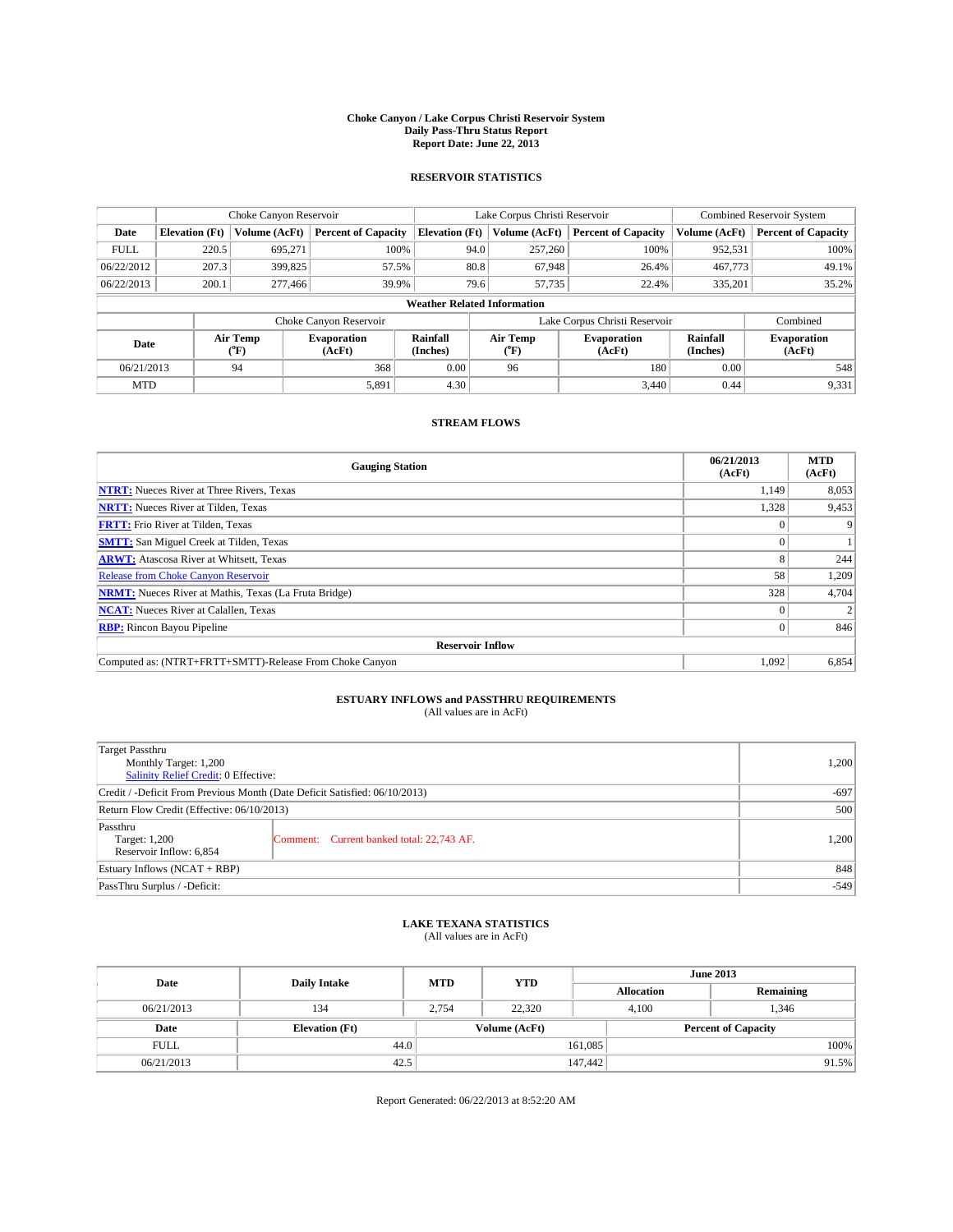#### **Choke Canyon / Lake Corpus Christi Reservoir System Daily Pass-Thru Status Report Report Date: June 23, 2013**

### **RESERVOIR STATISTICS**

|             | Choke Canyon Reservoir             |               | Lake Corpus Christi Reservoir |                       |                                           |         | <b>Combined Reservoir System</b> |                      |                              |
|-------------|------------------------------------|---------------|-------------------------------|-----------------------|-------------------------------------------|---------|----------------------------------|----------------------|------------------------------|
| Date        | <b>Elevation</b> (Ft)              | Volume (AcFt) | <b>Percent of Capacity</b>    | <b>Elevation (Ft)</b> | Volume (AcFt)                             |         | <b>Percent of Capacity</b>       | Volume (AcFt)        | Percent of Capacity          |
| <b>FULL</b> | 220.5                              | 695,271       | 100%                          |                       | 94.0                                      | 257,260 | 100%                             | 952,531              | 100%                         |
| 06/23/2012  | 207.2                              | 398,696       | 57.3%                         |                       | 80.8                                      | 67,771  | 26.3%                            | 466,467              | 49.0%                        |
| 06/23/2013  | 200.1                              | 277,312       | 39.9%                         |                       | 79.6                                      | 58,052  | 22.6%                            | 335,364              | $35.2\%$                     |
|             | <b>Weather Related Information</b> |               |                               |                       |                                           |         |                                  |                      |                              |
|             |                                    |               | Choke Canyon Reservoir        |                       | Combined<br>Lake Corpus Christi Reservoir |         |                                  |                      |                              |
| Date        | Air Temp<br>(°F)                   |               | <b>Evaporation</b><br>(AcFt)  | Rainfall<br>(Inches)  | Air Temp<br>("F)                          |         | <b>Evaporation</b><br>(AcFt)     | Rainfall<br>(Inches) | <b>Evaporation</b><br>(AcFt) |
| 06/22/2013  |                                    | 95            | 376<br>0.00<br>231<br>97      |                       | 0.00                                      | 607     |                                  |                      |                              |
| <b>MTD</b>  |                                    |               | 6.267                         | 4.30                  |                                           |         | 3,671                            | 0.44                 | 9,938                        |

### **STREAM FLOWS**

| <b>Gauging Station</b>                                       | 06/22/2013<br>(AcFt) | <b>MTD</b><br>(AcFt) |  |  |  |
|--------------------------------------------------------------|----------------------|----------------------|--|--|--|
| <b>NTRT:</b> Nueces River at Three Rivers, Texas             | 1,257                | 9,310                |  |  |  |
| <b>NRTT:</b> Nueces River at Tilden, Texas                   | 1,296                | 10,749               |  |  |  |
| <b>FRTT:</b> Frio River at Tilden, Texas                     |                      | 9                    |  |  |  |
| <b>SMTT:</b> San Miguel Creek at Tilden, Texas               | $\Omega$             |                      |  |  |  |
| <b>ARWT:</b> Atascosa River at Whitsett, Texas               |                      | 250                  |  |  |  |
| <b>Release from Choke Canyon Reservoir</b>                   | 58                   | 1,266                |  |  |  |
| <b>NRMT:</b> Nueces River at Mathis, Texas (La Fruta Bridge) | 359                  | 5,064                |  |  |  |
| <b>NCAT:</b> Nueces River at Calallen, Texas                 |                      | 2                    |  |  |  |
| <b>RBP:</b> Rincon Bayou Pipeline                            | $\Omega$             | 846                  |  |  |  |
| <b>Reservoir Inflow</b>                                      |                      |                      |  |  |  |
| Computed as: (NTRT+FRTT+SMTT)-Release From Choke Canyon      | 1,199                | 8,053                |  |  |  |

# **ESTUARY INFLOWS and PASSTHRU REQUIREMENTS**<br>(All values are in AcFt)

| Target Passthru<br>Monthly Target: 1,200<br>Salinity Relief Credit: 0 Effective: |                                           |       |  |  |
|----------------------------------------------------------------------------------|-------------------------------------------|-------|--|--|
| Credit / -Deficit From Previous Month (Date Deficit Satisfied: 06/10/2013)       |                                           |       |  |  |
| Return Flow Credit (Effective: 06/10/2013)                                       | 500                                       |       |  |  |
| Passthru<br>Target: 1,200<br>Reservoir Inflow: 8,053                             | Comment: Current banked total: 22,743 AF. | 1,200 |  |  |
| Estuary Inflows $(NCAT + RBP)$                                                   | 848                                       |       |  |  |
| PassThru Surplus / -Deficit:                                                     | $-549$                                    |       |  |  |

# **LAKE TEXANA STATISTICS** (All values are in AcFt)

| Date        |                       | <b>MTD</b> | <b>YTD</b>    | <b>June 2013</b>  |                            |           |       |
|-------------|-----------------------|------------|---------------|-------------------|----------------------------|-----------|-------|
|             | <b>Daily Intake</b>   |            |               | <b>Allocation</b> |                            | Remaining |       |
| 06/22/2013  | 133                   | 2.888      | 22,453        |                   | 1.212<br>4.100             |           |       |
| Date        | <b>Elevation (Ft)</b> |            | Volume (AcFt) |                   | <b>Percent of Capacity</b> |           |       |
| <b>FULL</b> | 44.0                  |            |               | 161,085           |                            |           | 100%  |
| 06/22/2013  | 42.5                  |            |               | 148,442           |                            |           | 92.2% |

Report Generated: 06/23/2013 at 8:39:16 AM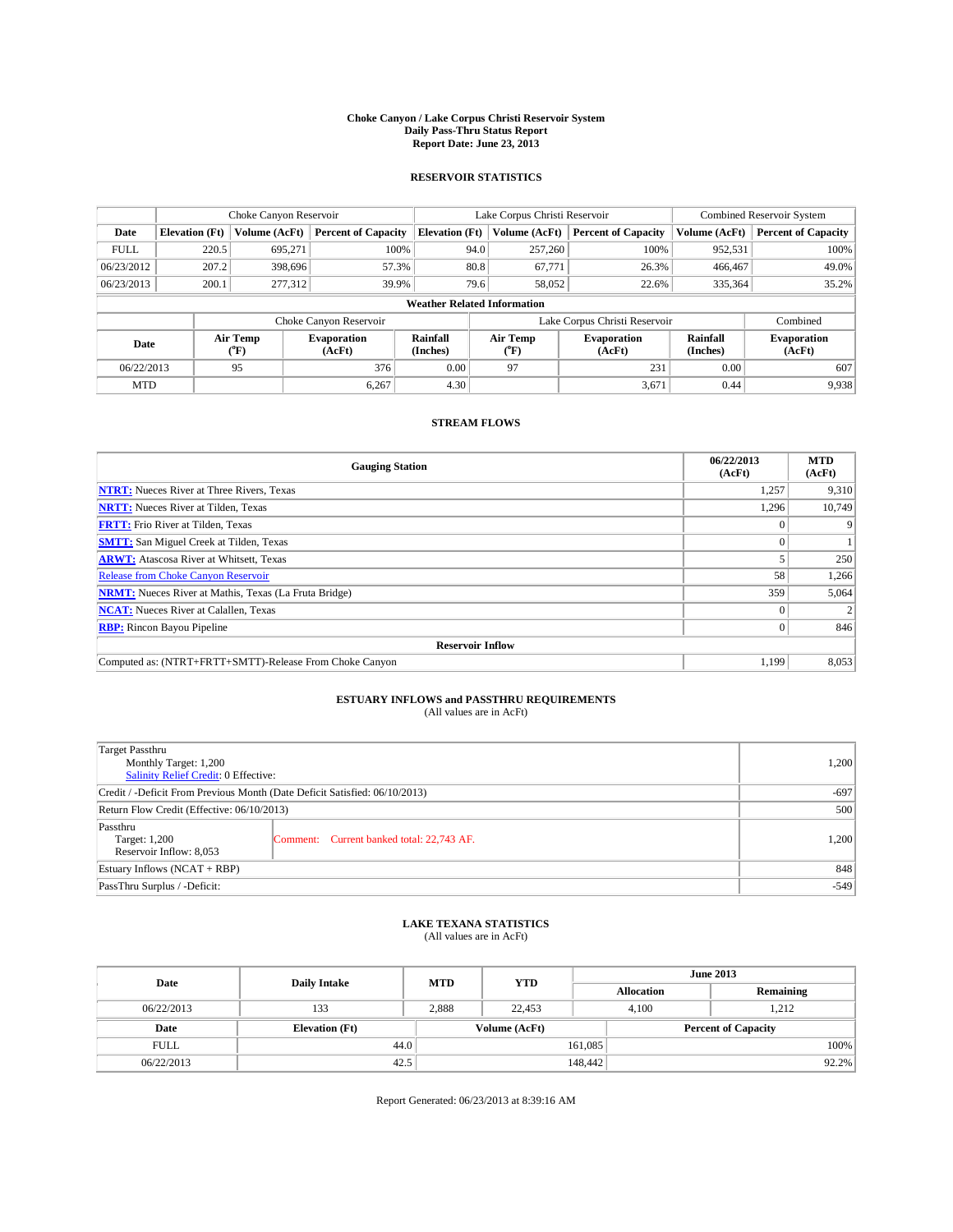#### **Choke Canyon / Lake Corpus Christi Reservoir System Daily Pass-Thru Status Report Report Date: June 24, 2013**

### **RESERVOIR STATISTICS**

|             | Choke Canyon Reservoir             |               | Lake Corpus Christi Reservoir |                       |                               |         | <b>Combined Reservoir System</b> |                      |                              |
|-------------|------------------------------------|---------------|-------------------------------|-----------------------|-------------------------------|---------|----------------------------------|----------------------|------------------------------|
| Date        | <b>Elevation</b> (Ft)              | Volume (AcFt) | <b>Percent of Capacity</b>    | <b>Elevation (Ft)</b> | Volume (AcFt)                 |         | <b>Percent of Capacity</b>       | Volume (AcFt)        | <b>Percent of Capacity</b>   |
| <b>FULL</b> | 220.5                              | 695,271       | 100%                          |                       | 94.0                          | 257,260 | 100%                             | 952,531              | 100%                         |
| 06/24/2012  | 207.2                              | 397,943       | 57.2%                         |                       | 80.7                          | 67,240  | 26.1%                            | 465,183              | 48.8%                        |
| 06/24/2013  | 200.1                              | 276,389       | 39.8%                         |                       | 79.7                          | 58,530  | 22.8%                            | 334,919              | 35.2%                        |
|             | <b>Weather Related Information</b> |               |                               |                       |                               |         |                                  |                      |                              |
|             |                                    |               | Choke Canyon Reservoir        |                       | Lake Corpus Christi Reservoir |         |                                  |                      | Combined                     |
| Date        | Air Temp<br>(°F)                   |               | <b>Evaporation</b><br>(AcFt)  | Rainfall<br>(Inches)  | Air Temp<br>("F)              |         | <b>Evaporation</b><br>(AcFt)     | Rainfall<br>(Inches) | <b>Evaporation</b><br>(AcFt) |
|             | 93<br>06/23/2013                   |               | 402                           | 0.00                  | 95                            |         | 260                              | 0.00                 | 662                          |
| <b>MTD</b>  |                                    |               | 6.669                         | 4.30                  |                               |         | 3,931                            | 0.44                 | 10,600                       |

### **STREAM FLOWS**

| <b>Gauging Station</b>                                       | 06/23/2013<br>(AcFt) | <b>MTD</b><br>(AcFt) |  |  |  |  |
|--------------------------------------------------------------|----------------------|----------------------|--|--|--|--|
| <b>NTRT:</b> Nueces River at Three Rivers, Texas             | 1,282                | 10,592               |  |  |  |  |
| <b>NRTT:</b> Nueces River at Tilden, Texas                   | 1,199                | 11,948               |  |  |  |  |
| <b>FRTT:</b> Frio River at Tilden, Texas                     |                      |                      |  |  |  |  |
| <b>SMTT:</b> San Miguel Creek at Tilden, Texas               |                      |                      |  |  |  |  |
| <b>ARWT:</b> Atascosa River at Whitsett, Texas               |                      | 253                  |  |  |  |  |
| <b>Release from Choke Canyon Reservoir</b>                   | 58                   | 1,324                |  |  |  |  |
| <b>NRMT:</b> Nueces River at Mathis, Texas (La Fruta Bridge) | 359                  | 5,423                |  |  |  |  |
| <b>NCAT:</b> Nueces River at Calallen, Texas                 |                      |                      |  |  |  |  |
| <b>RBP:</b> Rincon Bayou Pipeline                            | $\Omega$             | 846                  |  |  |  |  |
| <b>Reservoir Inflow</b>                                      |                      |                      |  |  |  |  |
| Computed as: (NTRT+FRTT+SMTT)-Release From Choke Canyon      | 1,225                | 9,278                |  |  |  |  |

# **ESTUARY INFLOWS and PASSTHRU REQUIREMENTS**<br>(All values are in AcFt)

| Target Passthru                                                            |        |  |  |  |  |
|----------------------------------------------------------------------------|--------|--|--|--|--|
| Monthly Target: 1,200                                                      | 1,200  |  |  |  |  |
| Salinity Relief Credit: 0 Effective:                                       |        |  |  |  |  |
| Credit / -Deficit From Previous Month (Date Deficit Satisfied: 06/10/2013) |        |  |  |  |  |
| Return Flow Credit (Effective: 06/10/2013)                                 | 500    |  |  |  |  |
| Passthru                                                                   |        |  |  |  |  |
| Comment: Current banked total: 22,743 AF.<br>Target: 1,200                 | 1,200  |  |  |  |  |
| Reservoir Inflow: 9,278                                                    |        |  |  |  |  |
| Estuary Inflows (NCAT + RBP)                                               |        |  |  |  |  |
| PassThru Surplus / -Deficit:                                               | $-549$ |  |  |  |  |

# **LAKE TEXANA STATISTICS** (All values are in AcFt)

| Date        | <b>Daily Intake</b>   | <b>MTD</b> | <b>YTD</b>    | <b>June 2013</b>  |                            |           |  |
|-------------|-----------------------|------------|---------------|-------------------|----------------------------|-----------|--|
|             |                       |            |               | <b>Allocation</b> |                            | Remaining |  |
| 06/23/2013  | 132                   | 3.020      | 22.586        | 4.100             |                            | 1.080     |  |
| Date        | <b>Elevation</b> (Ft) |            | Volume (AcFt) |                   | <b>Percent of Capacity</b> |           |  |
| <b>FULL</b> | 44.0                  |            |               | 161,085           |                            | 100%      |  |
| 06/23/2013  | 42.4                  |            |               | 146,555           |                            | 91.0%     |  |

Report Generated: 06/24/2013 at 8:55:12 AM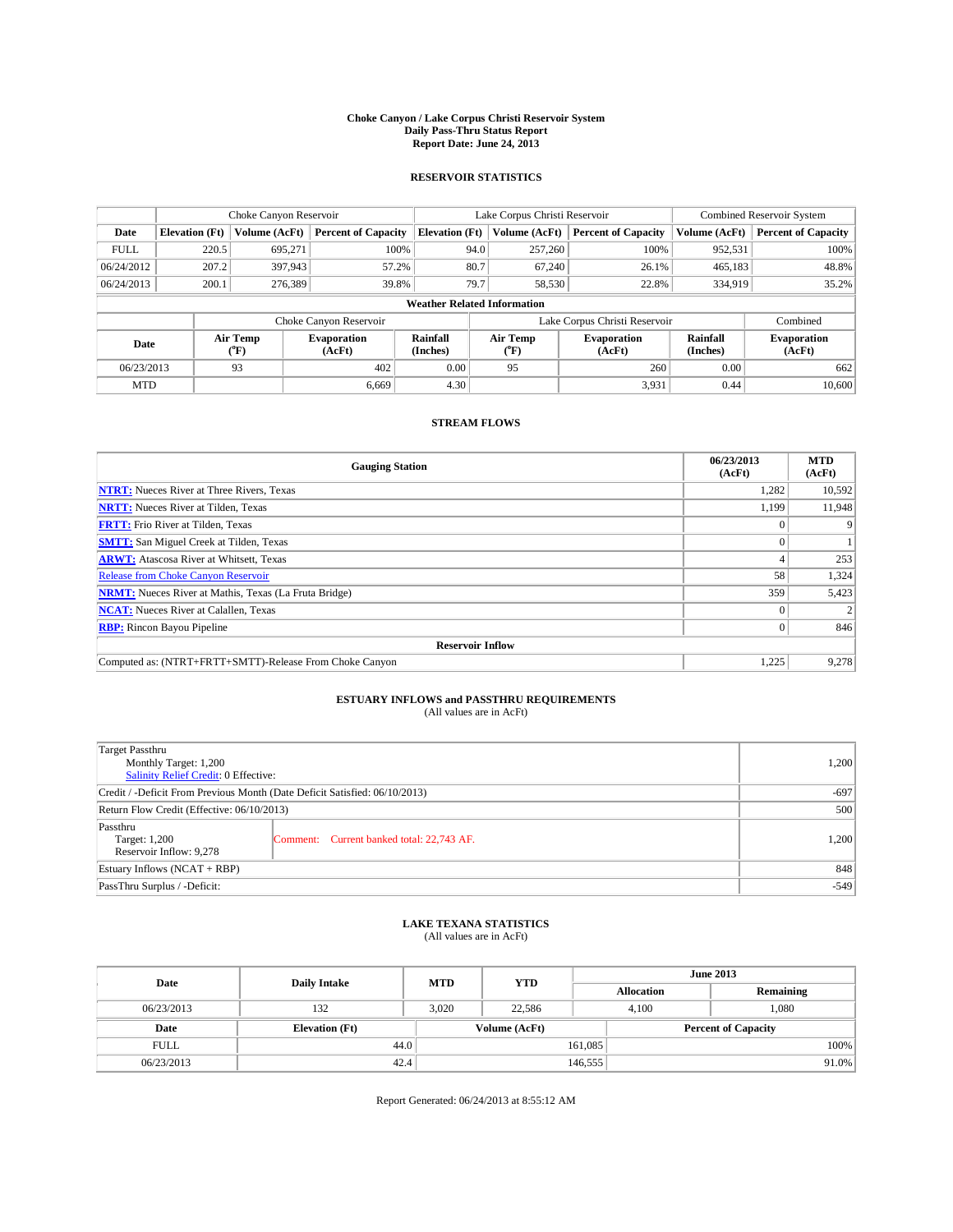#### **Choke Canyon / Lake Corpus Christi Reservoir System Daily Pass-Thru Status Report Report Date: June 25, 2013**

### **RESERVOIR STATISTICS**

|             |                                    | Choke Canyon Reservoir |                              |                       | Lake Corpus Christi Reservoir | <b>Combined Reservoir System</b> |                      |                              |  |
|-------------|------------------------------------|------------------------|------------------------------|-----------------------|-------------------------------|----------------------------------|----------------------|------------------------------|--|
| Date        | <b>Elevation</b> (Ft)              | Volume (AcFt)          | <b>Percent of Capacity</b>   | <b>Elevation (Ft)</b> | Volume (AcFt)                 | <b>Percent of Capacity</b>       | Volume (AcFt)        | <b>Percent of Capacity</b>   |  |
| <b>FULL</b> | 220.5                              | 695,271                | 100%                         | 94.0                  | 257,260                       | 100%                             | 952,531              | 100%                         |  |
| 06/25/2012  | 207.2                              | 397,755                | 57.2%                        | 80.6                  | 66,451                        | 25.8%                            | 464,206              | 48.7%                        |  |
| 06/25/2013  | 200.0                              | 275,469                | 39.6%                        | 79.7                  | 59,091                        | 23.0%                            | 334,560              | 35.1%                        |  |
|             | <b>Weather Related Information</b> |                        |                              |                       |                               |                                  |                      |                              |  |
|             |                                    |                        | Choke Canyon Reservoir       |                       | Lake Corpus Christi Reservoir |                                  | Combined             |                              |  |
| Date        |                                    | Air Temp<br>(°F)       | <b>Evaporation</b><br>(AcFt) | Rainfall<br>(Inches)  | Air Temp<br>(°F)              | <b>Evaporation</b><br>(AcFt)     | Rainfall<br>(Inches) | <b>Evaporation</b><br>(AcFt) |  |
| 06/24/2013  |                                    | 94                     | 384                          | 0.00                  | 96                            | 239                              | 0.00                 | 623                          |  |
| <b>MTD</b>  |                                    |                        | 7.053                        | 4.30                  |                               | 4.170                            | 0.44                 | 11,223                       |  |

### **STREAM FLOWS**

| <b>Gauging Station</b>                                       | 06/24/2013<br>(AcFt) | <b>MTD</b><br>(AcFt) |  |  |  |  |
|--------------------------------------------------------------|----------------------|----------------------|--|--|--|--|
| <b>NTRT:</b> Nueces River at Three Rivers, Texas             | 1,187                | 11,779               |  |  |  |  |
| <b>NRTT:</b> Nueces River at Tilden, Texas                   | 1,199                | 13,147               |  |  |  |  |
| <b>FRTT:</b> Frio River at Tilden, Texas                     |                      |                      |  |  |  |  |
| <b>SMTT:</b> San Miguel Creek at Tilden, Texas               |                      |                      |  |  |  |  |
| <b>ARWT:</b> Atascosa River at Whitsett, Texas               |                      | 257                  |  |  |  |  |
| <b>Release from Choke Canyon Reservoir</b>                   | 58                   | 1,382                |  |  |  |  |
| <b>NRMT:</b> Nueces River at Mathis, Texas (La Fruta Bridge) | 361                  | 5,784                |  |  |  |  |
| <b>NCAT:</b> Nueces River at Calallen, Texas                 |                      |                      |  |  |  |  |
| <b>RBP:</b> Rincon Bayou Pipeline                            | 123                  | 968                  |  |  |  |  |
| <b>Reservoir Inflow</b>                                      |                      |                      |  |  |  |  |
| Computed as: (NTRT+FRTT+SMTT)-Release From Choke Canyon      | 1,129                | 10,407               |  |  |  |  |

# **ESTUARY INFLOWS and PASSTHRU REQUIREMENTS**<br>(All values are in AcFt)

| Target Passthru<br>Monthly Target: 1,200<br>Salinity Relief Credit: 0 Effective: | 1,200                                     |       |
|----------------------------------------------------------------------------------|-------------------------------------------|-------|
| Credit / -Deficit From Previous Month (Date Deficit Satisfied: 06/10/2013)       | $-697$                                    |       |
| Return Flow Credit (Effective: 06/10/2013)                                       | 500                                       |       |
| Passthru<br>Target: 1,200<br>Reservoir Inflow: 10,407                            | Comment: Current banked total: 22,743 AF. | 1,200 |
| Estuary Inflows $(NCAT + RBP)$                                                   | 970                                       |       |
| PassThru Surplus / -Deficit:                                                     | $-427$                                    |       |

## **LAKE TEXANA STATISTICS** (All values are in AcFt)

| Date        | <b>Daily Intake</b>   | <b>MTD</b> | <b>YTD</b>    | <b>June 2013</b>  |                            |           |  |
|-------------|-----------------------|------------|---------------|-------------------|----------------------------|-----------|--|
|             |                       |            |               | <b>Allocation</b> |                            | Remaining |  |
| 06/24/2013  | 133                   | 3.153      | 22,718        | 4.100             |                            | 947       |  |
| Date        | <b>Elevation</b> (Ft) |            | Volume (AcFt) |                   | <b>Percent of Capacity</b> |           |  |
| <b>FULL</b> | 44.0                  |            |               | 161,085           |                            | 100%      |  |
| 06/24/2013  | 42.3                  |            |               | 145,671           |                            | 90.4%     |  |

Report Generated: 06/25/2013 at 8:29:48 AM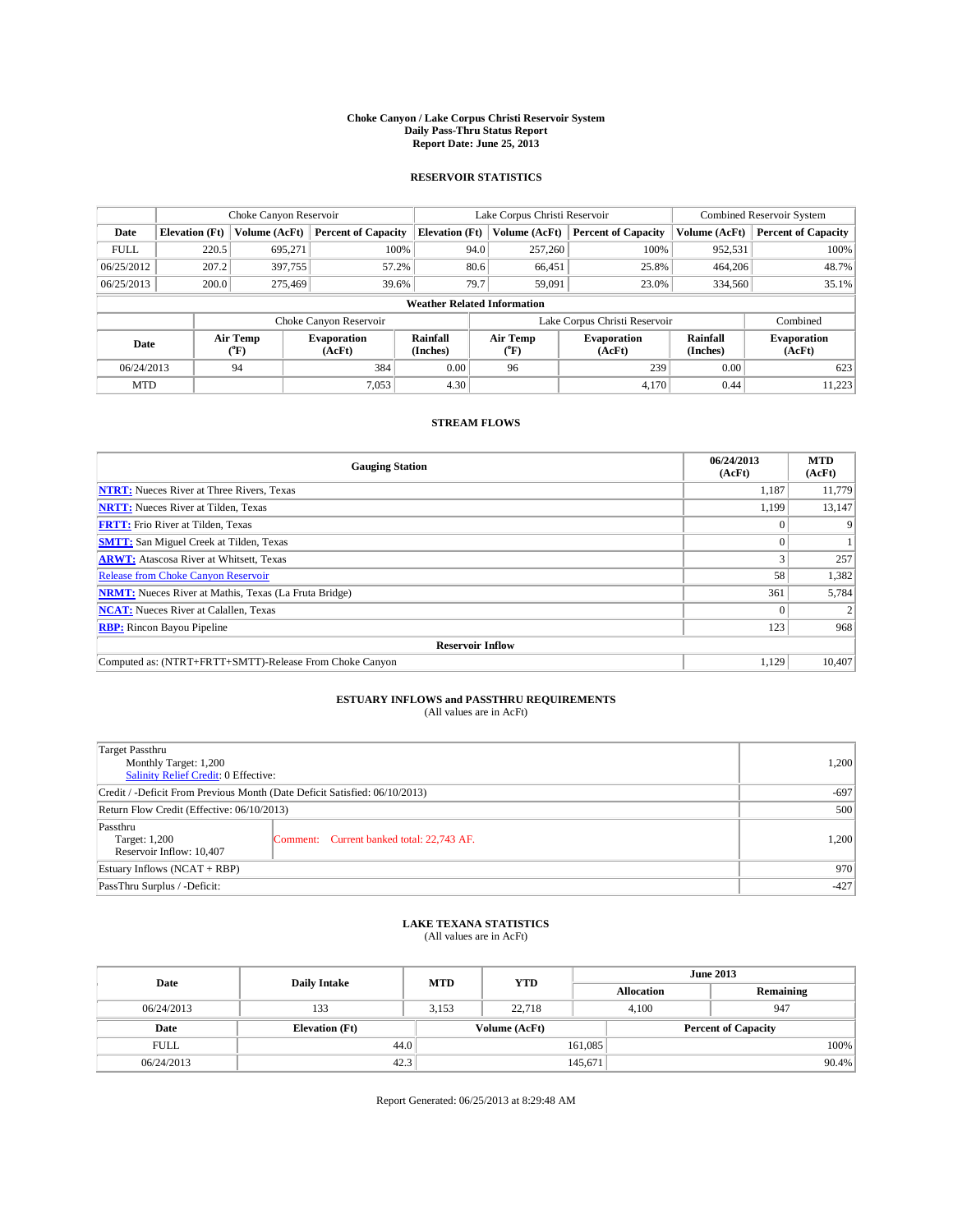#### **Choke Canyon / Lake Corpus Christi Reservoir System Daily Pass-Thru Status Report Report Date: June 26, 2013**

### **RESERVOIR STATISTICS**

|             | Choke Canyon Reservoir             |               | Lake Corpus Christi Reservoir |                       |                               |                  | <b>Combined Reservoir System</b> |                      |                              |
|-------------|------------------------------------|---------------|-------------------------------|-----------------------|-------------------------------|------------------|----------------------------------|----------------------|------------------------------|
| Date        | <b>Elevation</b> (Ft)              | Volume (AcFt) | <b>Percent of Capacity</b>    | <b>Elevation (Ft)</b> |                               | Volume (AcFt)    | <b>Percent of Capacity</b>       | Volume (AcFt)        | <b>Percent of Capacity</b>   |
| <b>FULL</b> | 220.5                              | 695,271       | 100%                          |                       | 94.0                          | 257,260          | 100%                             | 952,531              | 100%                         |
| 06/26/2012  | 207.2                              | 397,567       | 57.2%                         |                       | 80.7                          | 67,152           | 26.1%                            | 464,719              | 48.8%                        |
| 06/26/2013  | 200.0                              | 275.620       | 39.6%                         |                       | 79.8                          | 59,332           | 23.1%                            | 334,952              | 35.2%                        |
|             | <b>Weather Related Information</b> |               |                               |                       |                               |                  |                                  |                      |                              |
|             |                                    |               | Choke Canyon Reservoir        |                       | Lake Corpus Christi Reservoir |                  |                                  |                      | Combined                     |
| Date        | Air Temp<br>(°F)                   |               | <b>Evaporation</b><br>(AcFt)  | Rainfall<br>(Inches)  |                               | Air Temp<br>(°F) | <b>Evaporation</b><br>(AcFt)     | Rainfall<br>(Inches) | <b>Evaporation</b><br>(AcFt) |
| 06/25/2013  |                                    | 97            | 393                           | 0.00                  |                               | 96               | 211                              | 0.00                 | 604                          |
| <b>MTD</b>  |                                    |               | 7.446                         | 4.30                  |                               |                  | 4,381                            | 0.44                 | 11,827                       |

### **STREAM FLOWS**

| <b>Gauging Station</b>                                       | 06/25/2013<br>(AcFt) | <b>MTD</b><br>(AcFt) |  |  |  |  |
|--------------------------------------------------------------|----------------------|----------------------|--|--|--|--|
| <b>NTRT:</b> Nueces River at Three Rivers, Texas             | 1,155                | 12,934               |  |  |  |  |
| <b>NRTT:</b> Nueces River at Tilden, Texas                   | 1,266                | 14,413               |  |  |  |  |
| <b>FRTT:</b> Frio River at Tilden, Texas                     |                      |                      |  |  |  |  |
| <b>SMTT:</b> San Miguel Creek at Tilden, Texas               |                      |                      |  |  |  |  |
| <b>ARWT:</b> Atascosa River at Whitsett, Texas               |                      | 260                  |  |  |  |  |
| <b>Release from Choke Canyon Reservoir</b>                   | 58                   | 1,439                |  |  |  |  |
| <b>NRMT:</b> Nueces River at Mathis, Texas (La Fruta Bridge) | 361                  | 6,146                |  |  |  |  |
| <b>NCAT:</b> Nueces River at Calallen, Texas                 |                      |                      |  |  |  |  |
| <b>RBP:</b> Rincon Bayou Pipeline                            | 127                  | 1,096                |  |  |  |  |
| <b>Reservoir Inflow</b>                                      |                      |                      |  |  |  |  |
| Computed as: (NTRT+FRTT+SMTT)-Release From Choke Canyon      | 1,098                | 11,505               |  |  |  |  |

# **ESTUARY INFLOWS and PASSTHRU REQUIREMENTS**<br>(All values are in AcFt)

| Target Passthru<br>Monthly Target: 1,200<br>Salinity Relief Credit: 0 Effective: | 1,200                                     |       |
|----------------------------------------------------------------------------------|-------------------------------------------|-------|
| Credit / -Deficit From Previous Month (Date Deficit Satisfied: 06/10/2013)       | $-697$                                    |       |
| Return Flow Credit (Effective: 06/10/2013)                                       | 500                                       |       |
| Passthru<br>Target: 1,200<br>Reservoir Inflow: 11,505                            | Comment: Current banked total: 22,743 AF. | 1,200 |
| Estuary Inflows $(NCAT + RBP)$                                                   | 1,098                                     |       |
| PassThru Surplus / -Deficit:                                                     | $-299$                                    |       |

# **LAKE TEXANA STATISTICS** (All values are in AcFt)

| Date        | <b>Daily Intake</b>   | <b>MTD</b> | <b>YTD</b>    | <b>June 2013</b>  |                            |           |  |
|-------------|-----------------------|------------|---------------|-------------------|----------------------------|-----------|--|
|             |                       |            |               | <b>Allocation</b> |                            | Remaining |  |
| 06/25/2013  | 133                   | 3.286      | 22.851        | 4.100             |                            | 814       |  |
| Date        | <b>Elevation</b> (Ft) |            | Volume (AcFt) |                   | <b>Percent of Capacity</b> |           |  |
| <b>FULL</b> | 44.0                  |            |               | 161,085           |                            | 100%      |  |
| 06/25/2013  | 42.2                  |            |               | 144,790           |                            | 89.9%     |  |

Report Generated: 06/26/2013 at 8:29:42 AM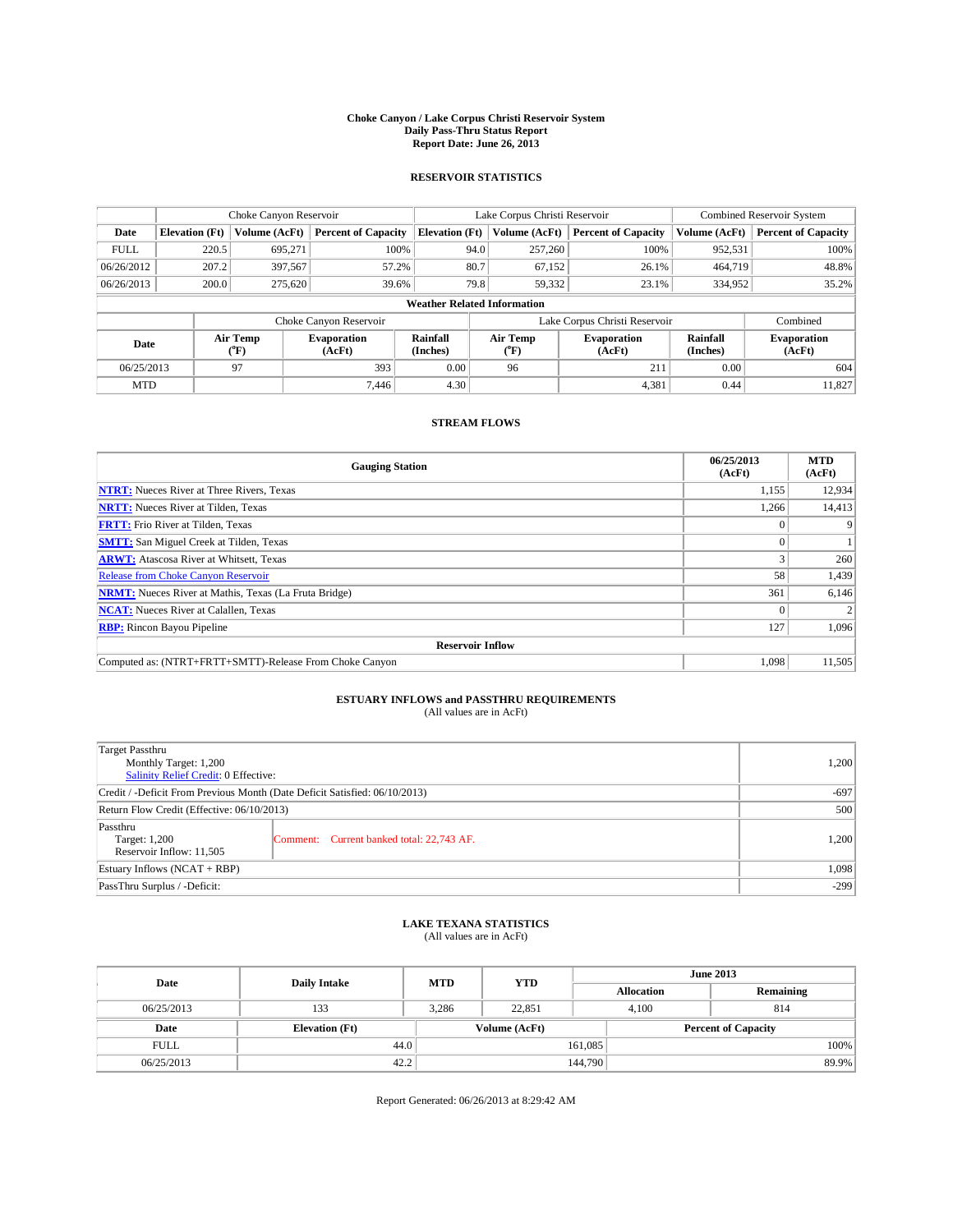#### **Choke Canyon / Lake Corpus Christi Reservoir System Daily Pass-Thru Status Report Report Date: June 27, 2013**

### **RESERVOIR STATISTICS**

|             |                                    | Choke Canyon Reservoir |                              |                       | Lake Corpus Christi Reservoir | <b>Combined Reservoir System</b> |                      |                              |  |
|-------------|------------------------------------|------------------------|------------------------------|-----------------------|-------------------------------|----------------------------------|----------------------|------------------------------|--|
| Date        | <b>Elevation</b> (Ft)              | Volume (AcFt)          | <b>Percent of Capacity</b>   | <b>Elevation (Ft)</b> | Volume (AcFt)                 | <b>Percent of Capacity</b>       | Volume (AcFt)        | <b>Percent of Capacity</b>   |  |
| <b>FULL</b> | 220.5                              | 695,271                | 100%                         |                       | 94.0<br>257,260               | 100%                             | 952,531              | 100%                         |  |
| 06/27/2012  | 207.2                              | 398,320                | 57.3%                        |                       | 80.5<br>64,980                | 25.3%                            | 463,300              | 48.6%                        |  |
| 06/27/2013  | 200.0                              | 274,863                | 39.5%                        |                       | 79.9<br>60.303                | 23.4%                            | 335,166              | 35.2%                        |  |
|             | <b>Weather Related Information</b> |                        |                              |                       |                               |                                  |                      |                              |  |
|             |                                    |                        | Choke Canyon Reservoir       |                       | Lake Corpus Christi Reservoir |                                  | Combined             |                              |  |
| Date        |                                    | Air Temp<br>(°F)       | <b>Evaporation</b><br>(AcFt) | Rainfall<br>(Inches)  | Air Temp<br>(°F)              | <b>Evaporation</b><br>(AcFt)     | Rainfall<br>(Inches) | <b>Evaporation</b><br>(AcFt) |  |
| 06/26/2013  |                                    | 98                     | 419                          | 0.00                  | 99                            | 256                              | 0.00                 | 675                          |  |
| <b>MTD</b>  |                                    |                        | 7.865                        | 4.30                  |                               | 4,637                            | 0.44                 | 12,502                       |  |

### **STREAM FLOWS**

| <b>Gauging Station</b>                                       | 06/26/2013<br>(AcFt) | <b>MTD</b><br>(AcFt) |  |  |  |  |
|--------------------------------------------------------------|----------------------|----------------------|--|--|--|--|
| <b>NTRT:</b> Nueces River at Three Rivers, Texas             | 1,205                | 14,139               |  |  |  |  |
| <b>NRTT:</b> Nueces River at Tilden, Texas                   | 1,386                | 15,799               |  |  |  |  |
| <b>FRTT:</b> Frio River at Tilden, Texas                     |                      |                      |  |  |  |  |
| <b>SMTT:</b> San Miguel Creek at Tilden, Texas               |                      |                      |  |  |  |  |
| <b>ARWT:</b> Atascosa River at Whitsett, Texas               |                      | 263                  |  |  |  |  |
| <b>Release from Choke Canyon Reservoir</b>                   | 58                   | 1,497                |  |  |  |  |
| <b>NRMT:</b> Nueces River at Mathis, Texas (La Fruta Bridge) | 365                  | 6,511                |  |  |  |  |
| <b>NCAT:</b> Nueces River at Calallen, Texas                 |                      |                      |  |  |  |  |
| <b>RBP:</b> Rincon Bayou Pipeline                            | 92                   | 1,187                |  |  |  |  |
| <b>Reservoir Inflow</b>                                      |                      |                      |  |  |  |  |
| Computed as: (NTRT+FRTT+SMTT)-Release From Choke Canyon      | 1,147                | 12,652               |  |  |  |  |

# **ESTUARY INFLOWS and PASSTHRU REQUIREMENTS**<br>(All values are in AcFt)

| Target Passthru<br>Monthly Target: 1,200<br>Salinity Relief Credit: 0 Effective: | 1,200                                     |       |
|----------------------------------------------------------------------------------|-------------------------------------------|-------|
| Credit / -Deficit From Previous Month (Date Deficit Satisfied: 06/10/2013)       | $-697$                                    |       |
| Return Flow Credit (Effective: 06/10/2013)                                       | 500                                       |       |
| Passthru<br>Target: 1,200<br>Reservoir Inflow: 12,652                            | Comment: Current banked total: 22,743 AF. | 1,200 |
| Estuary Inflows $(NCAT + RBP)$                                                   | 1,189                                     |       |
| PassThru Surplus / -Deficit:                                                     | $-208$                                    |       |

# **LAKE TEXANA STATISTICS** (All values are in AcFt)

| Date        | <b>Daily Intake</b>   | <b>MTD</b> | <b>YTD</b>    | <b>June 2013</b>  |                            |           |  |
|-------------|-----------------------|------------|---------------|-------------------|----------------------------|-----------|--|
|             |                       |            |               | <b>Allocation</b> |                            | Remaining |  |
| 06/26/2013  | 133                   | 3.419      | 22,984        | 4.100             |                            | 681       |  |
| Date        | <b>Elevation</b> (Ft) |            | Volume (AcFt) |                   | <b>Percent of Capacity</b> |           |  |
| <b>FULL</b> | 44.0                  |            |               | 161,085           |                            | 100%      |  |
| 06/26/2013  | 42.2                  |            |               | 144,790           |                            | 89.9%     |  |

Report Generated: 06/27/2013 at 10:08:25 AM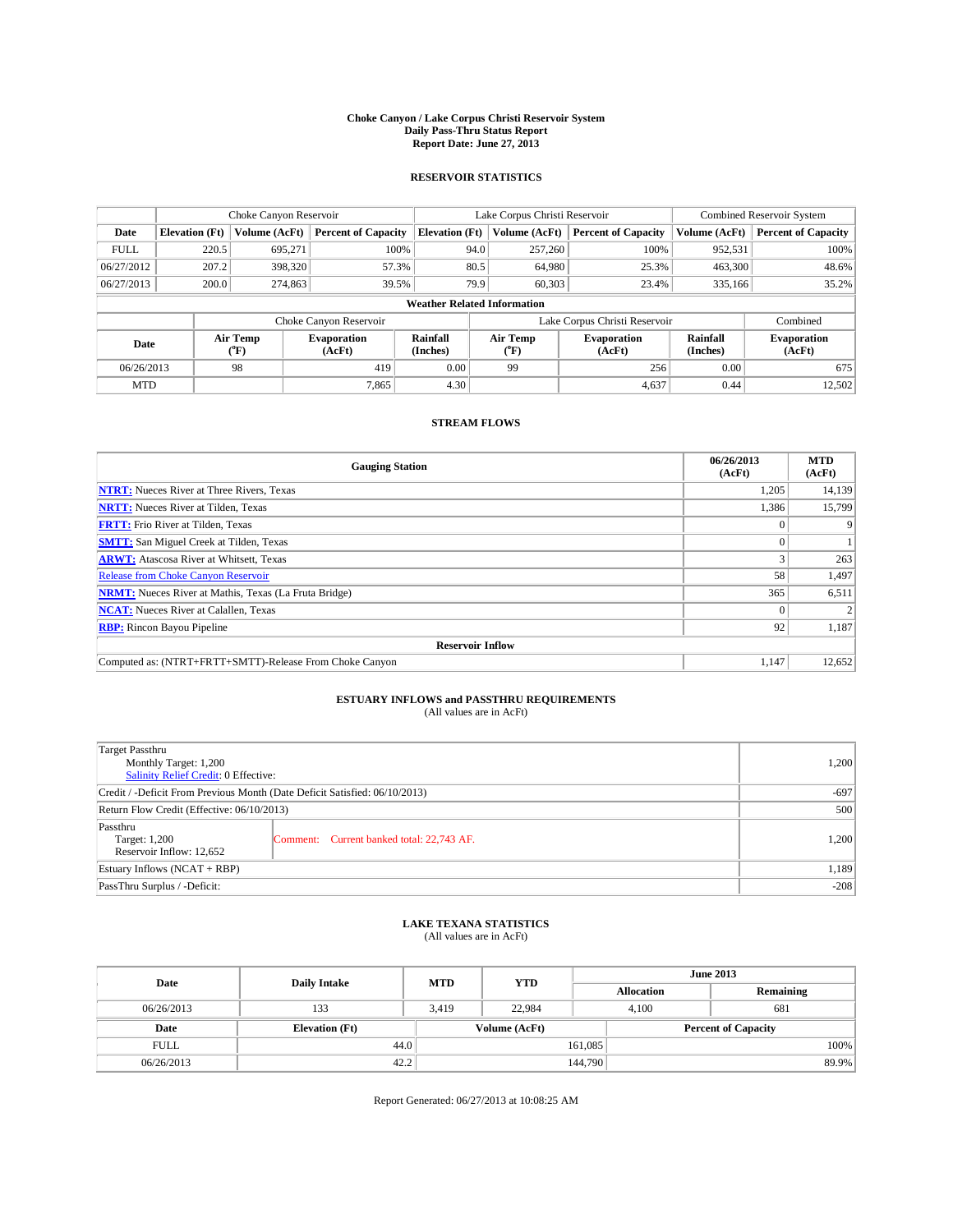#### **Choke Canyon / Lake Corpus Christi Reservoir System Daily Pass-Thru Status Report Report Date: June 28, 2013**

### **RESERVOIR STATISTICS**

|                                    | Choke Canyon Reservoir |                                        | Lake Corpus Christi Reservoir |                       |                               |                  | <b>Combined Reservoir System</b> |                      |                              |
|------------------------------------|------------------------|----------------------------------------|-------------------------------|-----------------------|-------------------------------|------------------|----------------------------------|----------------------|------------------------------|
| Date                               | <b>Elevation</b> (Ft)  | Volume (AcFt)                          | <b>Percent of Capacity</b>    | <b>Elevation (Ft)</b> |                               | Volume (AcFt)    | <b>Percent of Capacity</b>       | Volume (AcFt)        | Percent of Capacity          |
| <b>FULL</b>                        | 220.5                  | 695,271                                | 100%                          |                       | 94.0                          | 257,260          | 100%                             | 952,531              | 100%                         |
| 06/28/2012                         | 207.1                  | 395,872                                | 56.9%                         |                       | 80.5                          | 65,583           | 25.5%                            | 461,455              | 48.4%                        |
| 06/28/2013                         | 200.0                  | 275,774                                | 39.7%                         |                       | 80.0                          | 60.792           | 23.6%                            | 336,566              | 35.3%                        |
| <b>Weather Related Information</b> |                        |                                        |                               |                       |                               |                  |                                  |                      |                              |
|                                    |                        |                                        | Choke Canyon Reservoir        |                       | Lake Corpus Christi Reservoir |                  |                                  |                      | Combined                     |
| Date                               |                        | Air Temp<br><b>Evaporation</b><br>(°F) |                               | Rainfall<br>(Inches)  |                               | Air Temp<br>("F) | <b>Evaporation</b><br>(AcFt)     | Rainfall<br>(Inches) | <b>Evaporation</b><br>(AcFt) |
| 06/27/2013                         |                        | 98                                     | 402                           | 0.00                  |                               | 98               | 195                              | 0.00                 | 597                          |
| <b>MTD</b>                         |                        |                                        | 8.267                         | 4.30                  |                               |                  | 4,832                            | 0.44                 | 13,099                       |

### **STREAM FLOWS**

| <b>Gauging Station</b>                                       | 06/27/2013<br>(AcFt) | <b>MTD</b><br>(AcFt) |  |  |  |  |
|--------------------------------------------------------------|----------------------|----------------------|--|--|--|--|
| <b>NTRT:</b> Nueces River at Three Rivers, Texas             | 1,292                | 15,431               |  |  |  |  |
| <b>NRTT:</b> Nueces River at Tilden, Texas                   | 1,528                | 17,327               |  |  |  |  |
| <b>FRTT:</b> Frio River at Tilden, Texas                     |                      |                      |  |  |  |  |
| <b>SMTT:</b> San Miguel Creek at Tilden, Texas               |                      |                      |  |  |  |  |
| <b>ARWT:</b> Atascosa River at Whitsett, Texas               |                      | 265                  |  |  |  |  |
| <b>Release from Choke Canyon Reservoir</b>                   | 58                   | 1,554                |  |  |  |  |
| <b>NRMT:</b> Nueces River at Mathis, Texas (La Fruta Bridge) | 353                  | 6,864                |  |  |  |  |
| <b>NCAT:</b> Nueces River at Calallen, Texas                 |                      |                      |  |  |  |  |
| <b>RBP:</b> Rincon Bayou Pipeline                            | 89                   | 1,276                |  |  |  |  |
| <b>Reservoir Inflow</b>                                      |                      |                      |  |  |  |  |
| Computed as: (NTRT+FRTT+SMTT)-Release From Choke Canyon      | 1,235                | 13,887               |  |  |  |  |

# **ESTUARY INFLOWS and PASSTHRU REQUIREMENTS**<br>(All values are in AcFt)

| Target Passthru                                                            |                                           | 1,200 |  |  |
|----------------------------------------------------------------------------|-------------------------------------------|-------|--|--|
| Monthly Target: 1,200                                                      |                                           |       |  |  |
| Salinity Relief Credit: 0 Effective:                                       |                                           |       |  |  |
| Credit / -Deficit From Previous Month (Date Deficit Satisfied: 06/10/2013) | $-697$                                    |       |  |  |
| Return Flow Credit (Effective: 06/10/2013)                                 | 500                                       |       |  |  |
| Passthru<br>Target: 1,200<br>Reservoir Inflow: 13,887                      | Comment: Current banked total: 22,743 AF. | 1,200 |  |  |
| Estuary Inflows $(NCAT + RBP)$                                             |                                           |       |  |  |
| PassThru Surplus / -Deficit:                                               | $-119$                                    |       |  |  |

# **LAKE TEXANA STATISTICS** (All values are in AcFt)

| Date        | <b>Daily Intake</b>   | <b>MTD</b> | <b>YTD</b>    | <b>June 2013</b>  |                            |           |  |
|-------------|-----------------------|------------|---------------|-------------------|----------------------------|-----------|--|
|             |                       |            |               | <b>Allocation</b> |                            | Remaining |  |
| 06/27/2013  | 133                   | 3.552      | 23.117        | 4.100             |                            | 548       |  |
| Date        | <b>Elevation</b> (Ft) |            | Volume (AcFt) |                   | <b>Percent of Capacity</b> |           |  |
| <b>FULL</b> | 44.0                  |            |               | 161,085           |                            | 100%      |  |
| 06/27/2013  | 42.1                  |            |               | 143,911           |                            | 89.3%     |  |

Report Generated: 06/28/2013 at 8:17:01 AM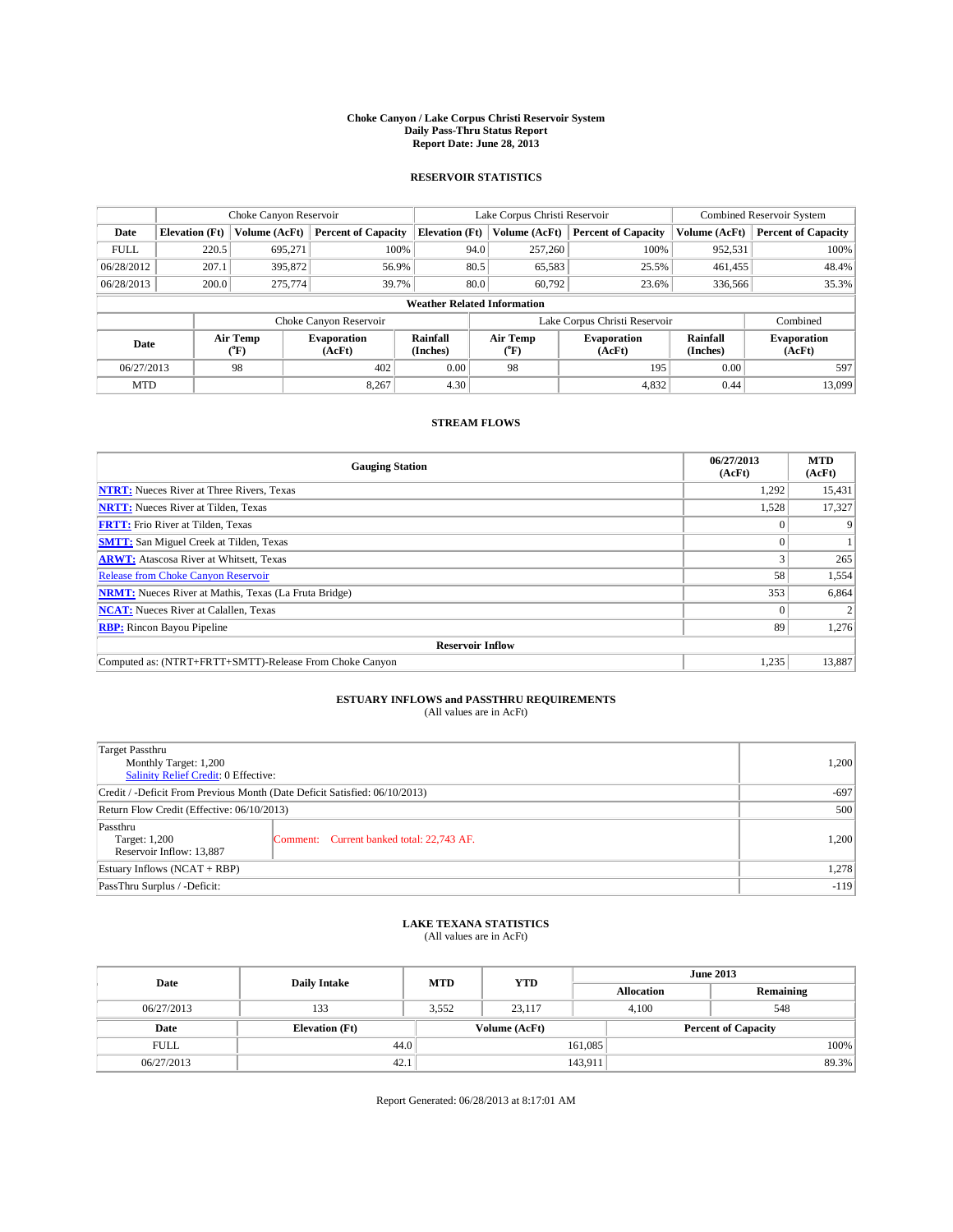#### **Choke Canyon / Lake Corpus Christi Reservoir System Daily Pass-Thru Status Report Report Date: June 29, 2013**

### **RESERVOIR STATISTICS**

|                                    |                       | Choke Canyon Reservoir |                              |                       | Lake Corpus Christi Reservoir | <b>Combined Reservoir System</b> |               |                              |
|------------------------------------|-----------------------|------------------------|------------------------------|-----------------------|-------------------------------|----------------------------------|---------------|------------------------------|
| Date                               | <b>Elevation</b> (Ft) | Volume (AcFt)          | <b>Percent of Capacity</b>   | <b>Elevation (Ft)</b> | Volume (AcFt)                 | <b>Percent of Capacity</b>       | Volume (AcFt) | Percent of Capacity          |
| <b>FULL</b>                        | 220.5                 | 695,271                | 100%                         | 94.0                  | 257,260                       | 100%                             | 952,531       | 100%                         |
| 06/29/2012                         | 207.1                 | 396,625                | 57.0%                        | 80.4                  | 64,466                        | 25.1%                            | 461,091       | 48.4%                        |
| 06/29/2013                         | 199.9                 | 274.711                | 39.5%                        | 80.0                  | 61,531                        | 23.9%                            | 336,242       | 35.3%                        |
| <b>Weather Related Information</b> |                       |                        |                              |                       |                               |                                  |               |                              |
|                                    |                       |                        | Choke Canyon Reservoir       |                       | Lake Corpus Christi Reservoir |                                  | Combined      |                              |
| Date                               |                       | Air Temp<br>(°F)       | <b>Evaporation</b><br>(AcFt) | Rainfall<br>(Inches)  | Air Temp<br>("F)              | <b>Evaporation</b><br>(AcFt)     |               | <b>Evaporation</b><br>(AcFt) |
| 06/28/2013                         |                       | 99                     | 365                          | 0.00                  | 102                           | 235                              | 0.00          | 600                          |
| <b>MTD</b>                         |                       |                        | 8,632                        | 4.30                  |                               | 5,067                            | 0.44          | 13,699                       |

### **STREAM FLOWS**

| <b>Gauging Station</b>                                       | 06/28/2013<br>(AcFt) | <b>MTD</b><br>(AcFt) |  |  |  |  |
|--------------------------------------------------------------|----------------------|----------------------|--|--|--|--|
| <b>NTRT:</b> Nueces River at Three Rivers, Texas             | 1,386                | 16,817               |  |  |  |  |
| <b>NRTT:</b> Nueces River at Tilden, Texas                   | 1,711                | 19,038               |  |  |  |  |
| <b>FRTT:</b> Frio River at Tilden, Texas                     |                      |                      |  |  |  |  |
| <b>SMTT:</b> San Miguel Creek at Tilden, Texas               |                      |                      |  |  |  |  |
| <b>ARWT:</b> Atascosa River at Whitsett, Texas               |                      | 268                  |  |  |  |  |
| <b>Release from Choke Canyon Reservoir</b>                   | 58                   | 1,612                |  |  |  |  |
| <b>NRMT:</b> Nueces River at Mathis, Texas (La Fruta Bridge) | 308                  | 7,172                |  |  |  |  |
| <b>NCAT:</b> Nueces River at Calallen, Texas                 |                      |                      |  |  |  |  |
| <b>RBP:</b> Rincon Bayou Pipeline                            | 124                  | 1,400                |  |  |  |  |
| <b>Reservoir Inflow</b>                                      |                      |                      |  |  |  |  |
| Computed as: (NTRT+FRTT+SMTT)-Release From Choke Canyon      | 1,328                | 15,215               |  |  |  |  |

# **ESTUARY INFLOWS and PASSTHRU REQUIREMENTS**<br>(All values are in AcFt)

| Target Passthru<br>Monthly Target: 1,200<br>Salinity Relief Credit: 0 Effective: |                                           |       |  |  |
|----------------------------------------------------------------------------------|-------------------------------------------|-------|--|--|
| Credit / -Deficit From Previous Month (Date Deficit Satisfied: 06/10/2013)       | $-697$                                    |       |  |  |
| Return Flow Credit (Effective: 06/10/2013)                                       | 500                                       |       |  |  |
| Passthru<br>Target: 1,200<br>Reservoir Inflow: 15,215                            | Comment: Current banked total: 22,743 AF. | 1,200 |  |  |
| Estuary Inflows $(NCAT + RBP)$                                                   | 1,402                                     |       |  |  |
| PassThru Surplus / -Deficit:                                                     | 5                                         |       |  |  |

# **LAKE TEXANA STATISTICS** (All values are in AcFt)

| Date        | <b>Daily Intake</b>   | <b>MTD</b> | <b>YTD</b>    | <b>June 2013</b>  |                            |           |  |
|-------------|-----------------------|------------|---------------|-------------------|----------------------------|-----------|--|
|             |                       |            |               | <b>Allocation</b> |                            | Remaining |  |
| 06/28/2013  | 133                   | 3.685      | 23.250        | 4.100             |                            | 415       |  |
| Date        | <b>Elevation</b> (Ft) |            | Volume (AcFt) |                   | <b>Percent of Capacity</b> |           |  |
| <b>FULL</b> | 44.0                  |            |               | 161,085           |                            | 100%      |  |
| 06/28/2013  | 42.1                  |            |               | 143,911           |                            | 89.3%     |  |

Report Generated: 06/29/2013 at 8:00:17 AM